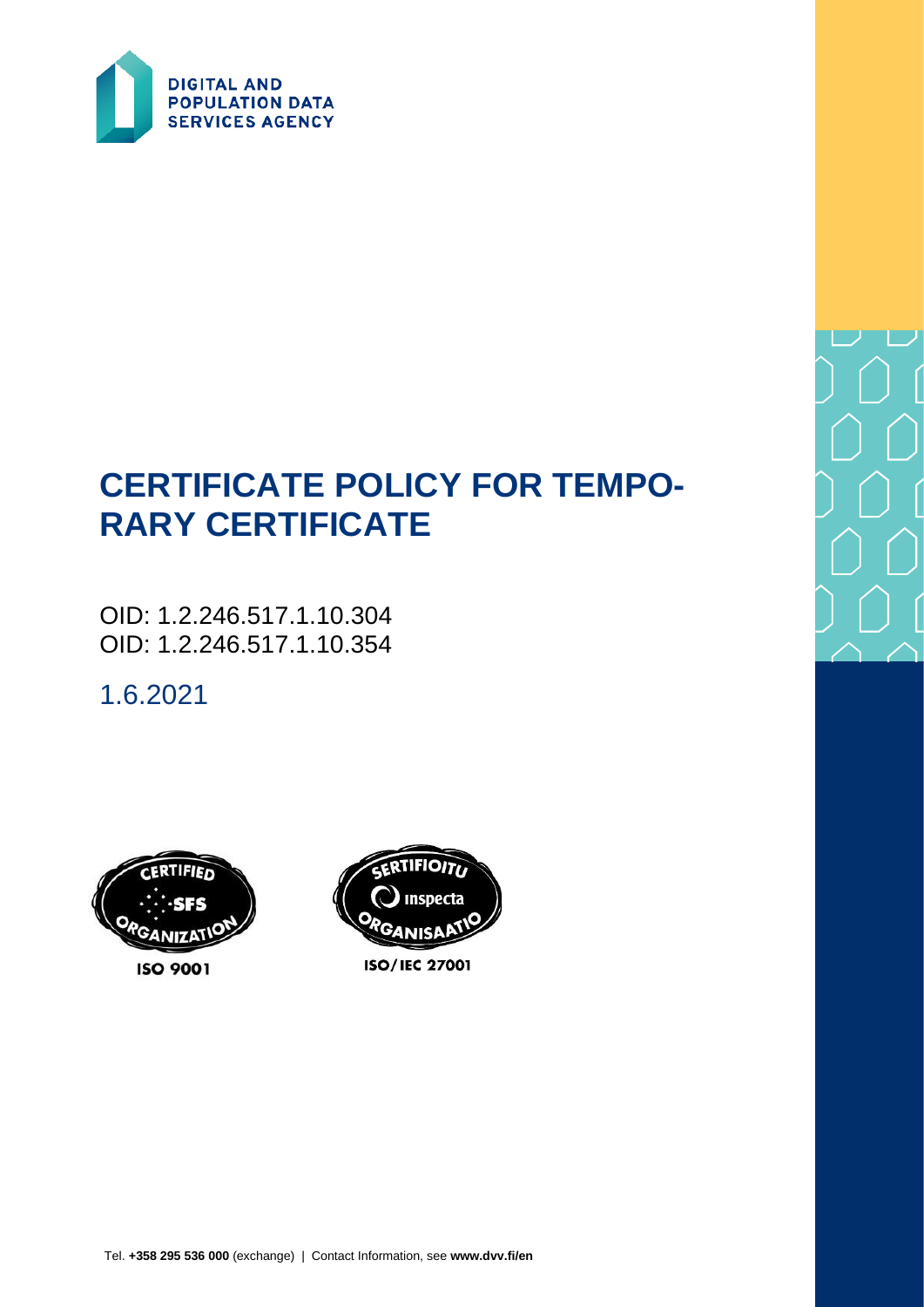

| <b>Document management</b> |                     |  |
|----------------------------|---------------------|--|
| Owner                      |                     |  |
| Prepared by                | <b>Ville Aarnio</b> |  |
| Inspected by               |                     |  |
| Approved by                | Mikko Pitkänen      |  |

| <b>Version control</b> |                    |             |
|------------------------|--------------------|-------------|
| version no.            | what has been done | date/person |
| v1.0                   | Version 1.0        | 1.6.2021/VA |
|                        |                    |             |

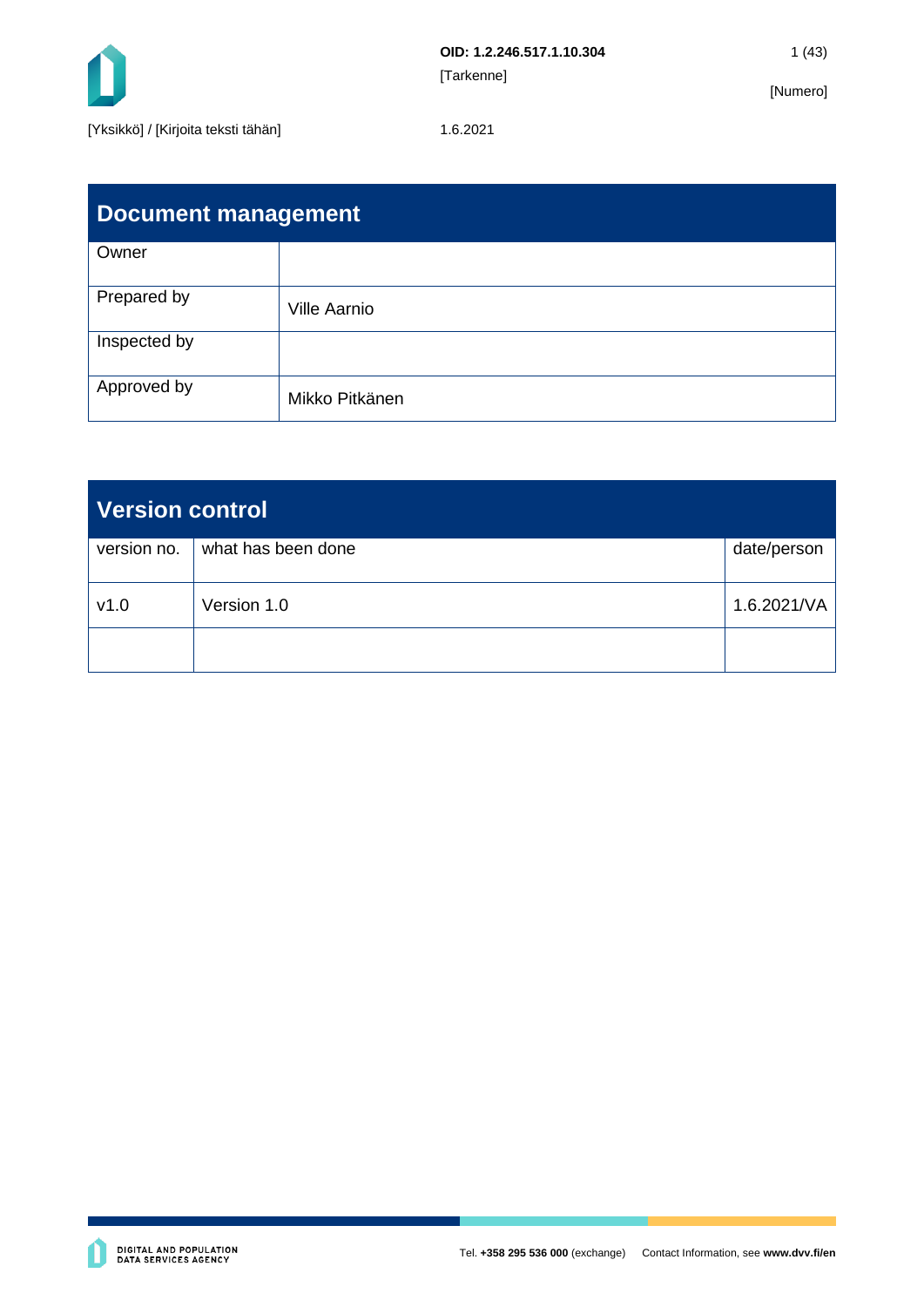

1.6.2021

## **Table of contents**

| 1              |       |                                                                      |  |
|----------------|-------|----------------------------------------------------------------------|--|
|                | 1.1   |                                                                      |  |
|                | 1.2   |                                                                      |  |
|                | 1.3   |                                                                      |  |
|                | 1.3.1 |                                                                      |  |
|                | 1.3.2 |                                                                      |  |
|                | 1.3.3 | Manufacturer and identifier of the replacement card or microchip  14 |  |
|                | 1.3.4 |                                                                      |  |
|                | 1.3.5 |                                                                      |  |
|                | 1.3.6 |                                                                      |  |
|                | 1.3.7 |                                                                      |  |
|                | 1.3.8 |                                                                      |  |
|                | 1.4   |                                                                      |  |
|                | 1.4.1 |                                                                      |  |
|                | 1.4.2 |                                                                      |  |
| $\overline{2}$ |       |                                                                      |  |
|                | 2.1   |                                                                      |  |
|                | 2.1.1 |                                                                      |  |
|                | 2.1.2 |                                                                      |  |
|                | 2.1.3 |                                                                      |  |
|                | 2.1.4 |                                                                      |  |
|                | 2.1.5 |                                                                      |  |
|                | 2.2   |                                                                      |  |
|                | 2.2.1 |                                                                      |  |
|                | 2.2.2 |                                                                      |  |
|                | 2.2.3 |                                                                      |  |
|                | 2.2.4 |                                                                      |  |
|                | 2.2.5 |                                                                      |  |
|                | 2.3   |                                                                      |  |
|                | 2.3.1 |                                                                      |  |
|                | 2.3.2 |                                                                      |  |
|                | 2.3.3 |                                                                      |  |
|                | 2.4   |                                                                      |  |
|                | 2.4.1 |                                                                      |  |
|                | 2.4.2 |                                                                      |  |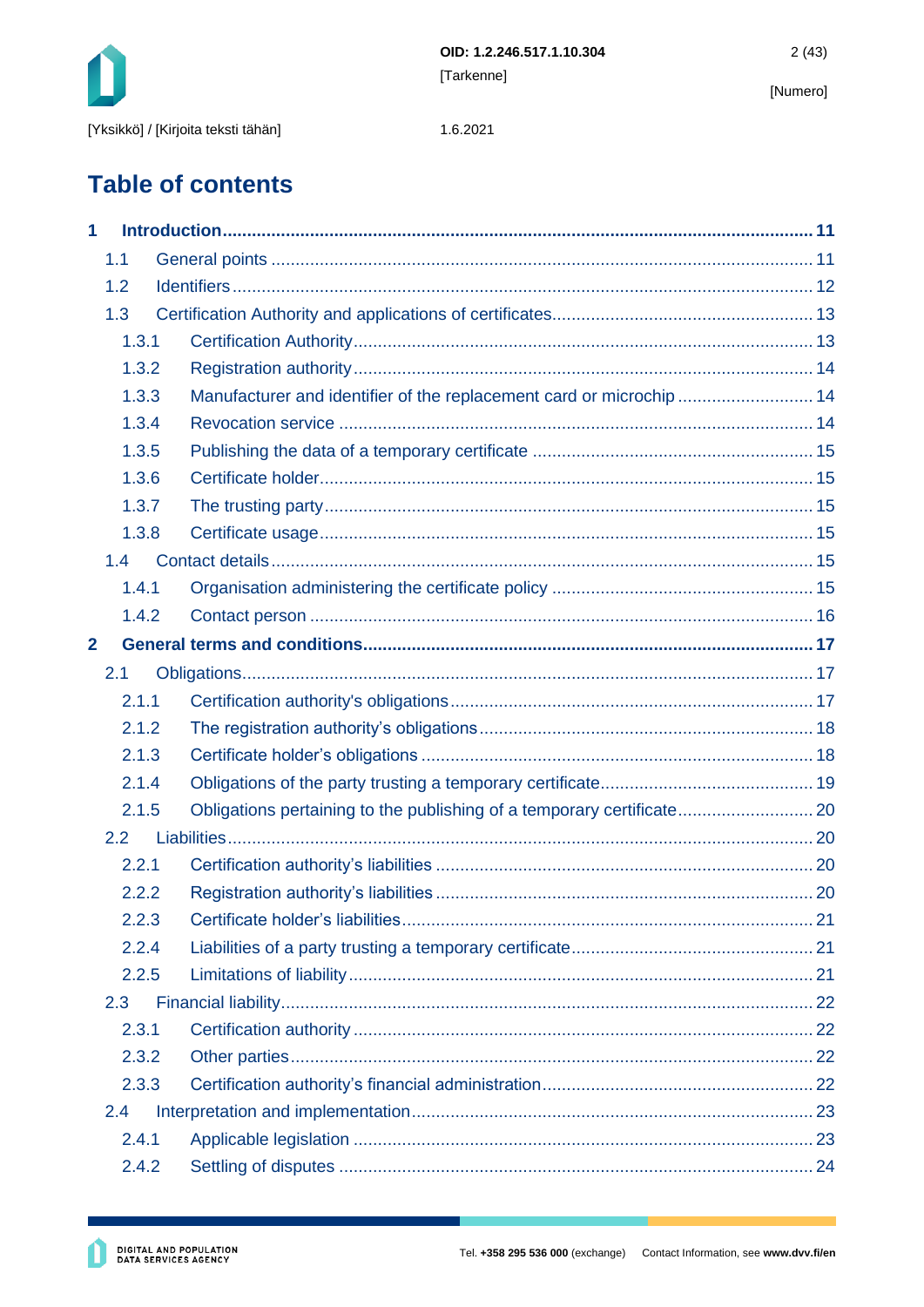

#### 1.6.2021

|              | 2.5           |                                                                         |  |
|--------------|---------------|-------------------------------------------------------------------------|--|
|              | 2.5.1         |                                                                         |  |
|              | 2.5.2         |                                                                         |  |
|              | 2.5.3         | Fees related to the revocation list entry of a temporary certificate 24 |  |
|              | 2.5.4         |                                                                         |  |
|              | 2.6           |                                                                         |  |
|              | 2.6.1         |                                                                         |  |
|              | 2.6.2         |                                                                         |  |
|              | 2.6.3         |                                                                         |  |
|              | $2.7^{\circ}$ |                                                                         |  |
|              | 2.7.1         |                                                                         |  |
|              | 2.7.2         |                                                                         |  |
|              | 2.7.3         |                                                                         |  |
|              | 2.7.4         |                                                                         |  |
|              | 2.8           |                                                                         |  |
|              | 2.8.1         |                                                                         |  |
|              | 2.8.2         |                                                                         |  |
|              | 2.8.3         |                                                                         |  |
|              | 2.8.4         |                                                                         |  |
|              | 2.8.5         |                                                                         |  |
|              | 2.8.6         |                                                                         |  |
|              | 2.9           |                                                                         |  |
| $\mathbf{3}$ |               |                                                                         |  |
|              | 3.1           |                                                                         |  |
|              | 3.1.1         |                                                                         |  |
|              | 3.1.2         |                                                                         |  |
|              | 3.2           |                                                                         |  |
|              | 3.3           |                                                                         |  |
|              | 3.4           |                                                                         |  |
| 4            |               |                                                                         |  |
|              | 4.1           |                                                                         |  |
|              | 4.2           |                                                                         |  |
|              | 4.3           |                                                                         |  |
|              | 4.4           |                                                                         |  |
|              | 4.4.1         |                                                                         |  |
|              | 4.4.2         |                                                                         |  |
|              | 4.4.3         |                                                                         |  |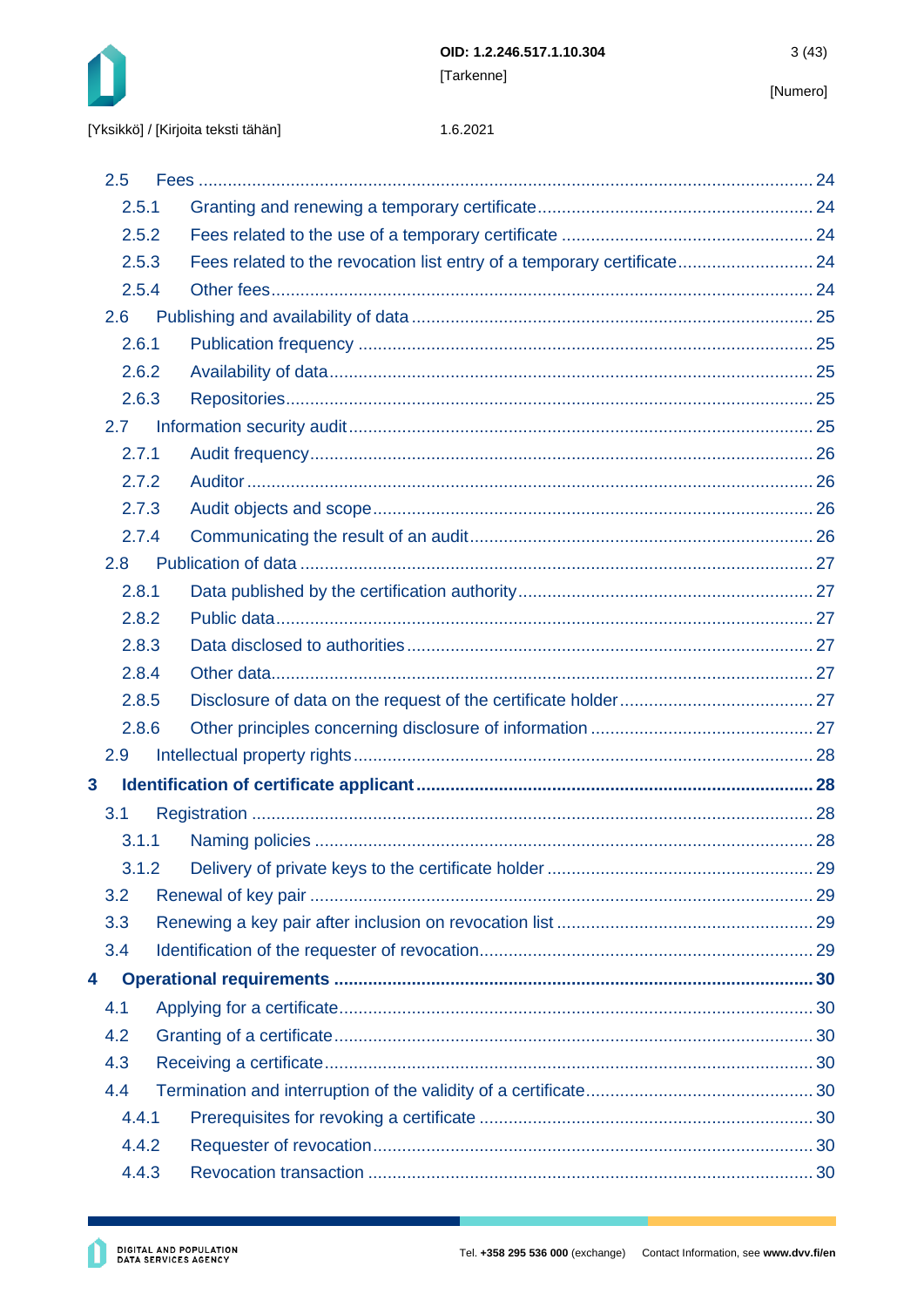

|   | 4.4.4  |                                                                                               |  |
|---|--------|-----------------------------------------------------------------------------------------------|--|
|   | 4.4.5  |                                                                                               |  |
|   | 4.4.6  |                                                                                               |  |
|   | 4.4.7  |                                                                                               |  |
|   | 4.4.8  |                                                                                               |  |
|   | 4.4.9  |                                                                                               |  |
|   | 4.4.10 |                                                                                               |  |
|   | 4.4.11 |                                                                                               |  |
|   | 4.4.12 |                                                                                               |  |
|   | 4.4.13 | Special requirements pertaining to the exposure of the certificate holder's private key<br>32 |  |
|   | 4.5    |                                                                                               |  |
|   | 4.6    |                                                                                               |  |
|   | 4.6.1  |                                                                                               |  |
|   | 4.6.2  |                                                                                               |  |
|   | 4.6.3  |                                                                                               |  |
|   | 4.6.4  |                                                                                               |  |
|   | 4.7    | Management of the continuity of operations and handling of deviations33                       |  |
|   | 4.7.1  | The certification authority's private key has become disclosed or the certification           |  |
|   | 4.7.2  | Compromised security because of a natural disaster or other catastrophe  33                   |  |
|   | 4.8    |                                                                                               |  |
| 5 |        |                                                                                               |  |
|   | 5.1    |                                                                                               |  |
|   | 5.1.1  |                                                                                               |  |
|   | 5.1.2  |                                                                                               |  |
|   | 5.1.3  |                                                                                               |  |
|   | 5.2    |                                                                                               |  |
|   | 5.2.1  |                                                                                               |  |
|   | 5.2.2  |                                                                                               |  |
|   | 5.2.3  |                                                                                               |  |
|   | 5.3    |                                                                                               |  |
|   | 5.3.1  |                                                                                               |  |
|   | 5.3.2  |                                                                                               |  |
|   | 5.3.3  |                                                                                               |  |
|   | 5.3.4  |                                                                                               |  |
|   | 5.3.5  |                                                                                               |  |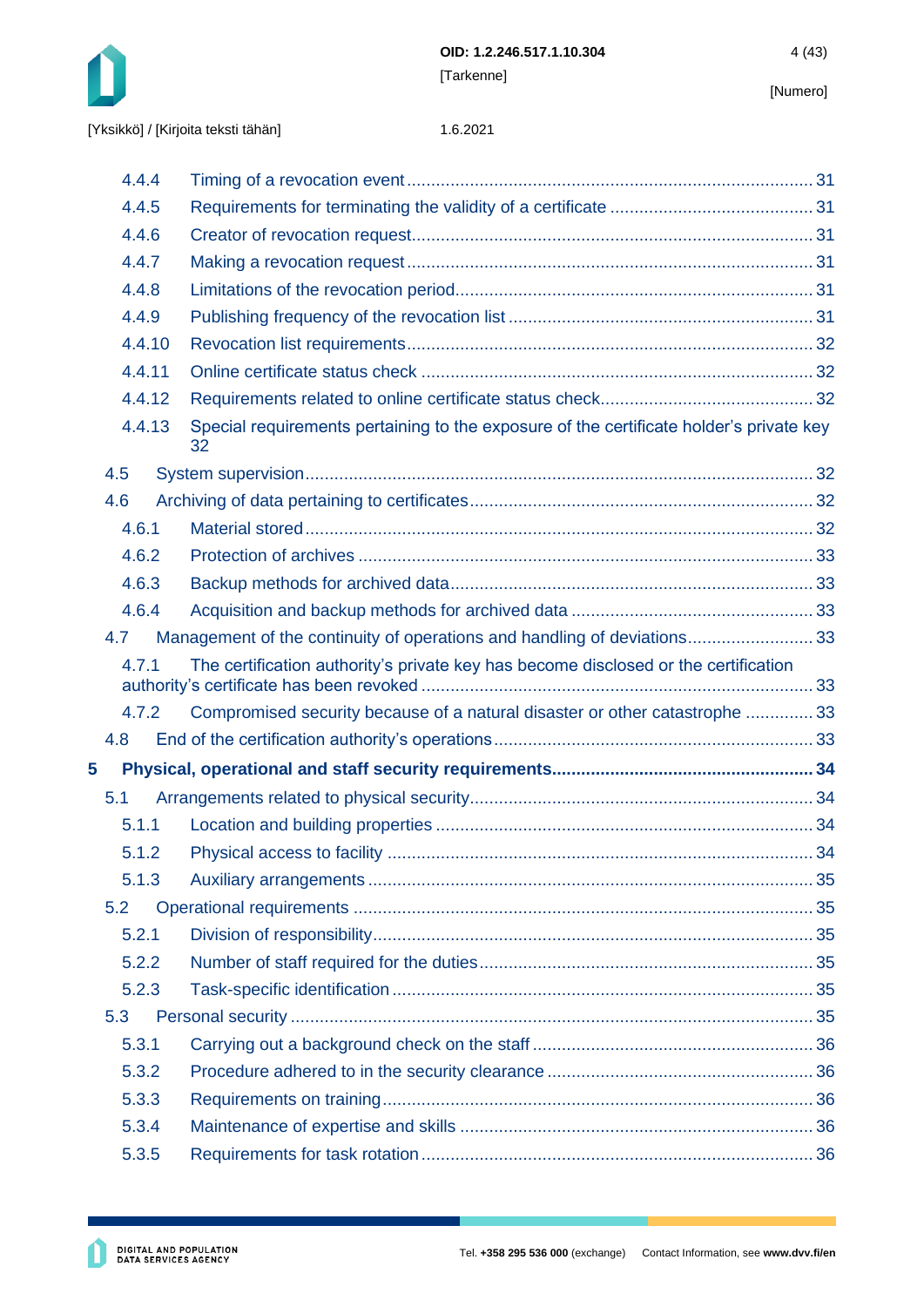

| 5.3.6 |                                                                                       |  |
|-------|---------------------------------------------------------------------------------------|--|
| 5.3.7 |                                                                                       |  |
| 5.3.8 |                                                                                       |  |
| 6     |                                                                                       |  |
| 6.1   |                                                                                       |  |
| 6.1.1 |                                                                                       |  |
| 6.1.2 |                                                                                       |  |
| 6.1.3 | Delivery of the certificate holder's public key to the certification authority 37     |  |
| 6.1.4 | Distribution of the certification authority's public key to the certificate holder 37 |  |
| 6.1.5 |                                                                                       |  |
| 6.1.6 |                                                                                       |  |
| 6.2   |                                                                                       |  |
| 6.2.1 |                                                                                       |  |
| 6.2.2 | Staff participating in the handling of the certification authority's private key  38  |  |
| 6.2.3 |                                                                                       |  |
| 6.2.4 |                                                                                       |  |
| 6.2.5 |                                                                                       |  |
| 6.2.6 |                                                                                       |  |
| 6.3   |                                                                                       |  |
| 6.3.1 |                                                                                       |  |
| 6.3.2 |                                                                                       |  |
| 6.4   |                                                                                       |  |
| 6.4.1 |                                                                                       |  |
| 6.4.2 |                                                                                       |  |
| 6.4.3 |                                                                                       |  |
| 6.5   | Security requirements pertaining to the use of and access to computers 40             |  |
| 6.5.1 |                                                                                       |  |
| 6.6   |                                                                                       |  |
| 6.6.1 |                                                                                       |  |
| 6.6.2 |                                                                                       |  |
| 6.7   |                                                                                       |  |
| 6.8   |                                                                                       |  |
| 7     |                                                                                       |  |
| 7.1   |                                                                                       |  |
| 7.2   |                                                                                       |  |
| 8     |                                                                                       |  |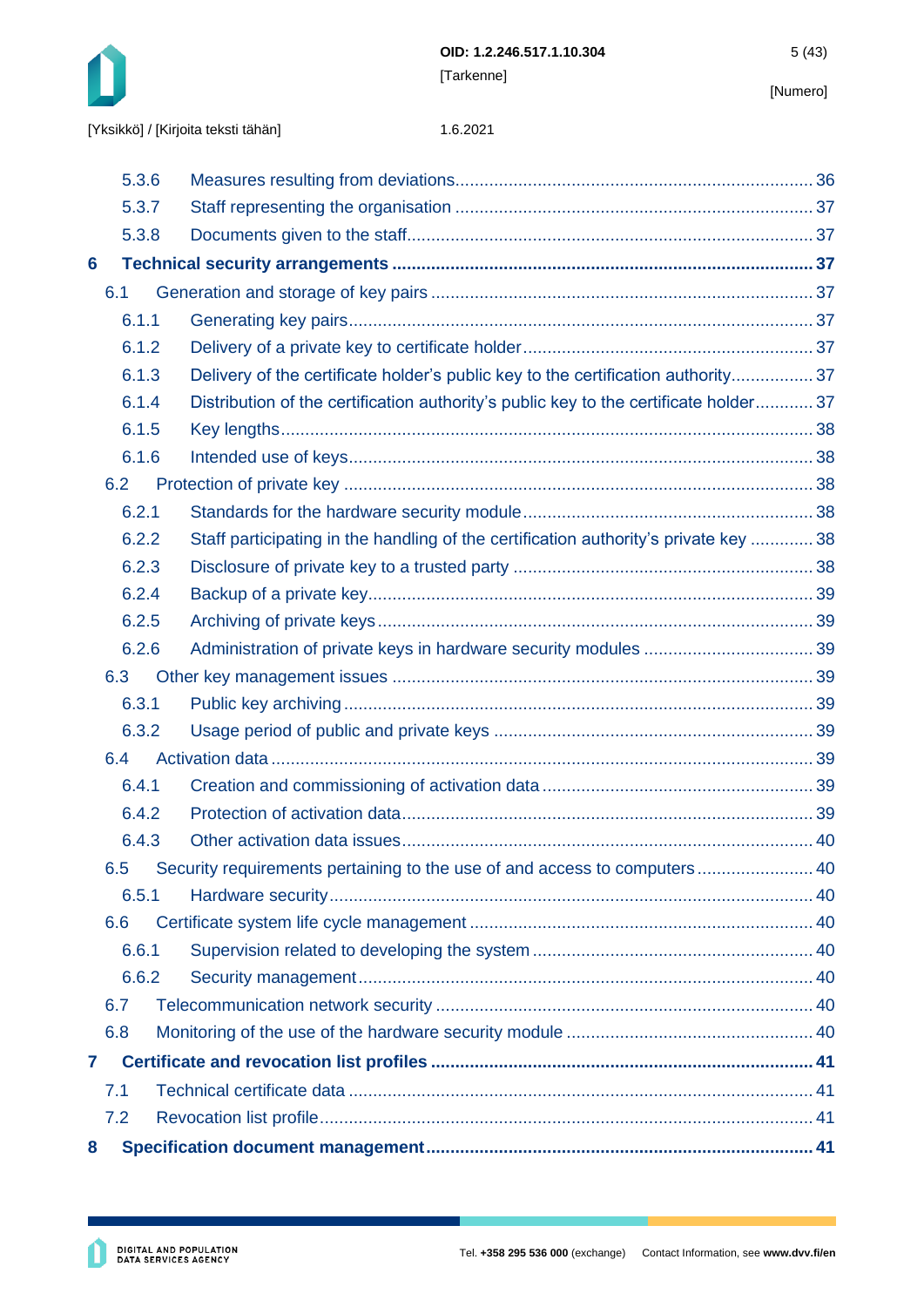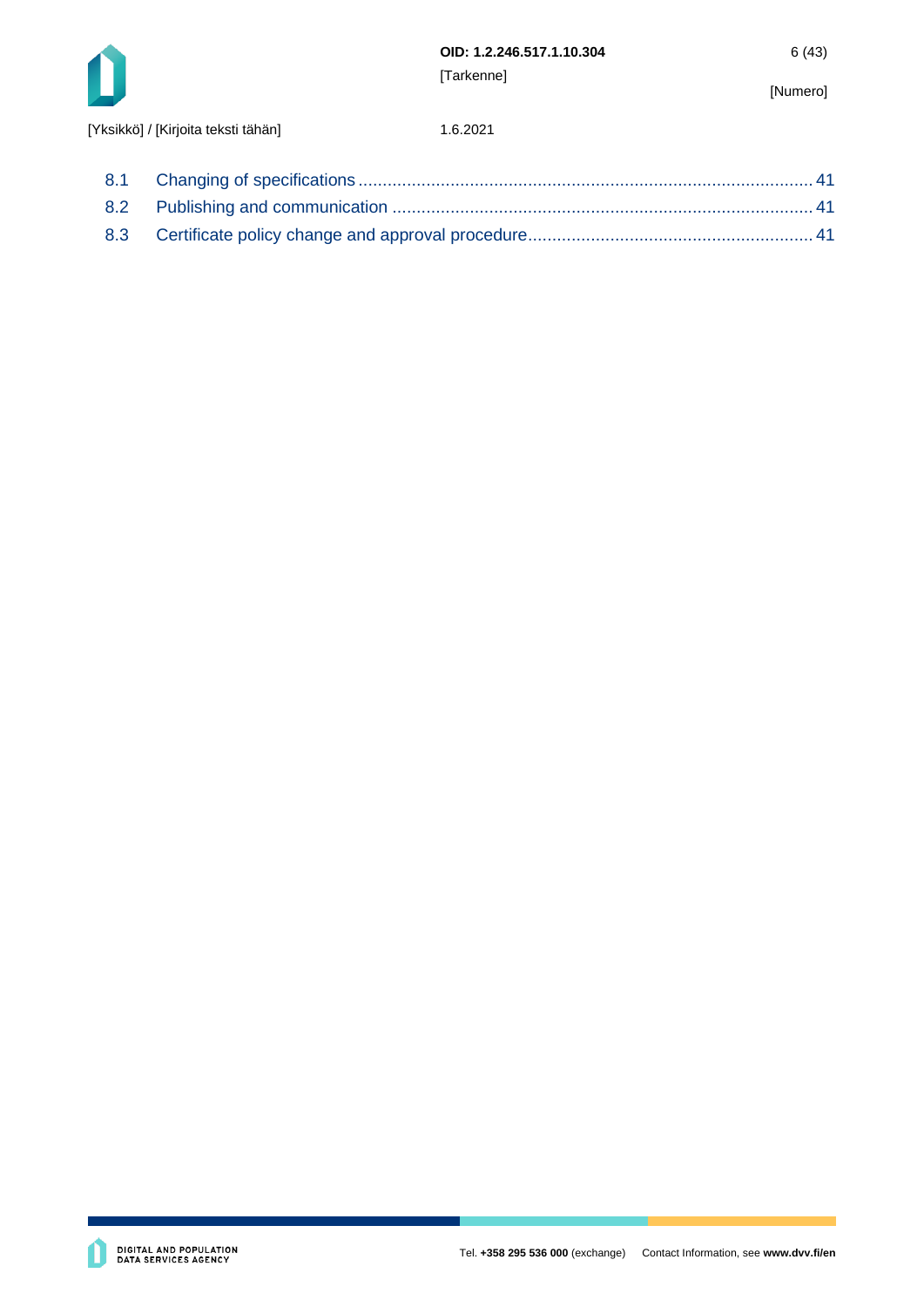

## **CERTIFICATE POLICY FOR TEMPORARY CERTIFICATE**

## **Definitions and abbreviations**

## **Definitions**

**Activation data:** Confidential data (PIN code) that is needed to activate private keys stored in a microchip and to use them in public key methods.

**Key pair:** A pair of interconnected keys, one public and one private, which are used in public key methods. The keys' purpose of use is defined in the certificate (see certificate holder's authentication and encryption certificate).

**Asymmetric encryption:** A pair of one public key and one private key is used in asymmetric encryption. A message that has been encrypted using a public key can only be opened by the private key of the key pair in question.

**Public key:** The public component of a key pair used in asymmetric encryption in public key methods. The certification authority certifies with its digital signature that the public key belongs to the certificate holder. The public key is part of the data content of the certificate.

**Public key infrastructure:** A data security infrastructure in which security services are provided by public key methods.

**Public key method:** A data security service, such as electronic identification, which is provided by using public and private keys, certificates and asymmetric encryption.

**Card reader software:** Card reader software is used in workstations as a so-called end-user application. It enables users to use their cards and certificates stored on it in various user and application environments such as public e-services, secure email and logging on to workstations.

**Trusting party:** A party that trusts the certificate data and uses the certificate for various data security services such as electronic identification of the certificate holder.

**Payment card:** Generic term for debit, credit, combination, prepaid and delayed debit cards.

**Microchip:** A technical platform that is used to store the certificate and private keys, integrated into a smart card, identity card, payment card or mobile terminal card.

**Mobile terminal:** A mobile telephone or other mobile terminal that can use a certificate and private keys on a microchip.

**OCSP:** Online Certificate Status Protocol, an online service that checks the status of a certificate.

**Organisation certificate:** A qualified certificate issued by the Digital and Population Data Services Agency to a natural person; the data content of the certificate is determined by the Act on Strong Electronic Identification and Trust Services.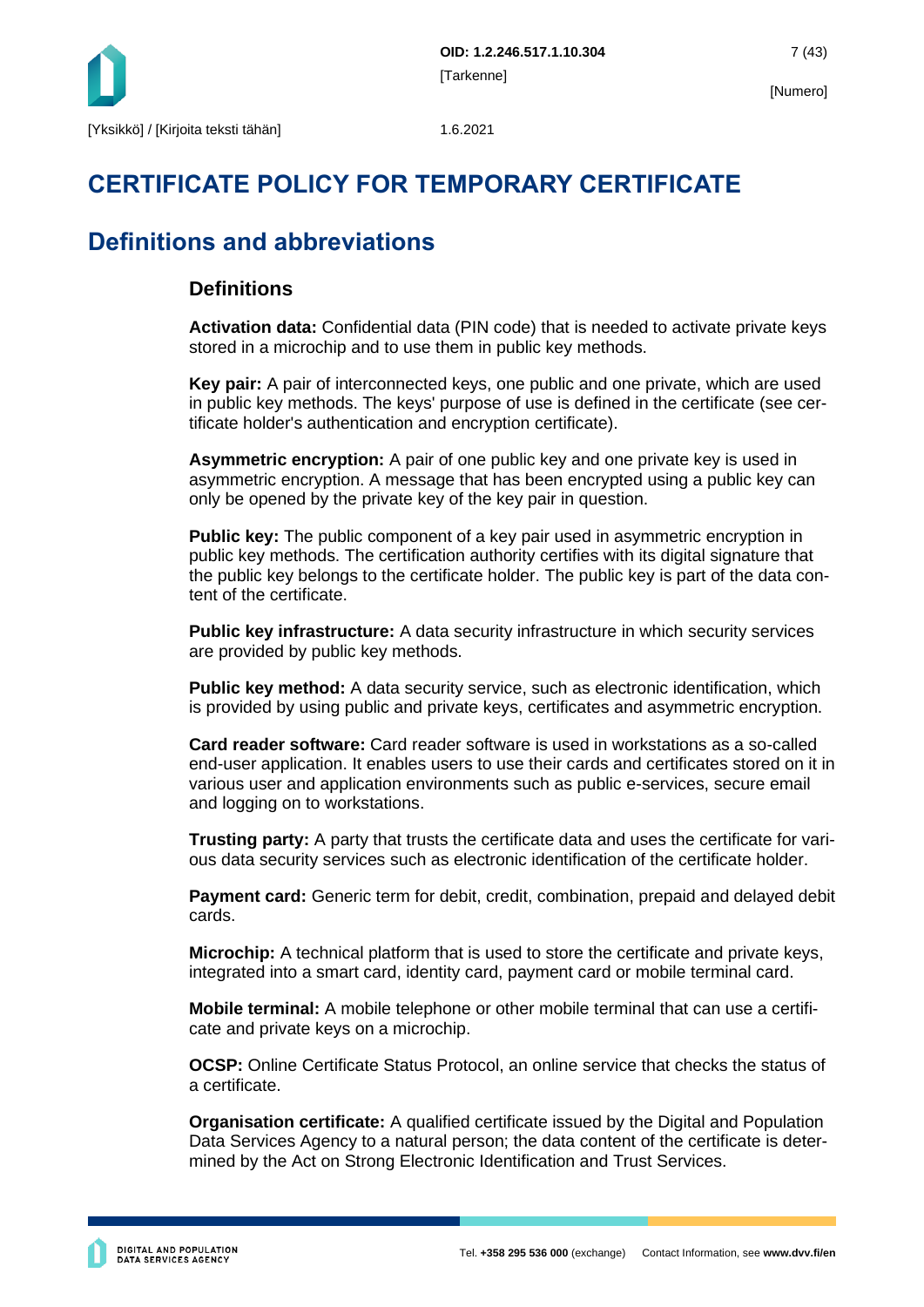

**PIN code:** Activation data that activates a private key held on a microchip. PIN 1: the basic code for authentication and encryption.

**PUK code:** A code that is needed to unblock a locked PIN code.

**Registration authority:** The registration authority identifies the certificate applicant in accordance with the certificate policy and certification practice statement on behalf of and at the responsibility of the Certification Authority.

**RSA algorithm and RSA key:** The RSA algorithm is a common public key algorithm. The private and public keys associated with a temporary certificate are RSA keys.

**Revocation list:** A list of certificates revoked before the end of their validity period and the revocation dates, electronically signed and published by the Certification Authority. The revocation list specifies the publication dates of the current and next revocation list. Revoked certificates are added to the list.

**Revocation service:** A technical service provider that receives certificate revocation requests and submits them to the certificate system on behalf of the certification authority.

**Regulated healthcare professional:** A person who, on the basis of the Act on Health Care Professionals, has been given the right to practise a profession (licensed professional) or the authorisation to practise a profession (authorised professional) and a person who, on the basis of the Act, is entitled to use the occupational title of a health care professional as laid down by Government decree (professional with a protected occupational title) and who is registered in the central register of health care professionals.

#### **ID card for regulated social and health care professional: an ID card issued by DPDSA to a regulated social and health care professional which contains a professional certificate.**

Non-regulated healthcare workers: healthcare service providers, as referred to in the Act on Health Care Professionals (559/1994), who are not regulated healthcare professionals. This group includes e.g. workers in the support services, office and IT services of a healthcare unit. A person who works for a healthcare service provider organisation and is not a regulated healthcare professional.

**ID card for non-regulated social and health care worker:** an ID card issued by DPDSA to other healthcare worker (other than healthcare professionals) which contains a certificate.

**Healthcare student:** Subject to the conditions laid down by Government decree, the tasks of a licensed professional may, on a temporary basis, be carried out by a person studying for the profession in question under direction and supervision of a professional who has been licensed to practise the profession independently. The provisions concerning healthcare professionals laid down in the Act apply to students as appropriate. Medical, dentistry and pharmacy students are issued with an ID card for regulated healthcare professional. Students of other healthcare professions who meet the conditions for practising the profession in question on the basis of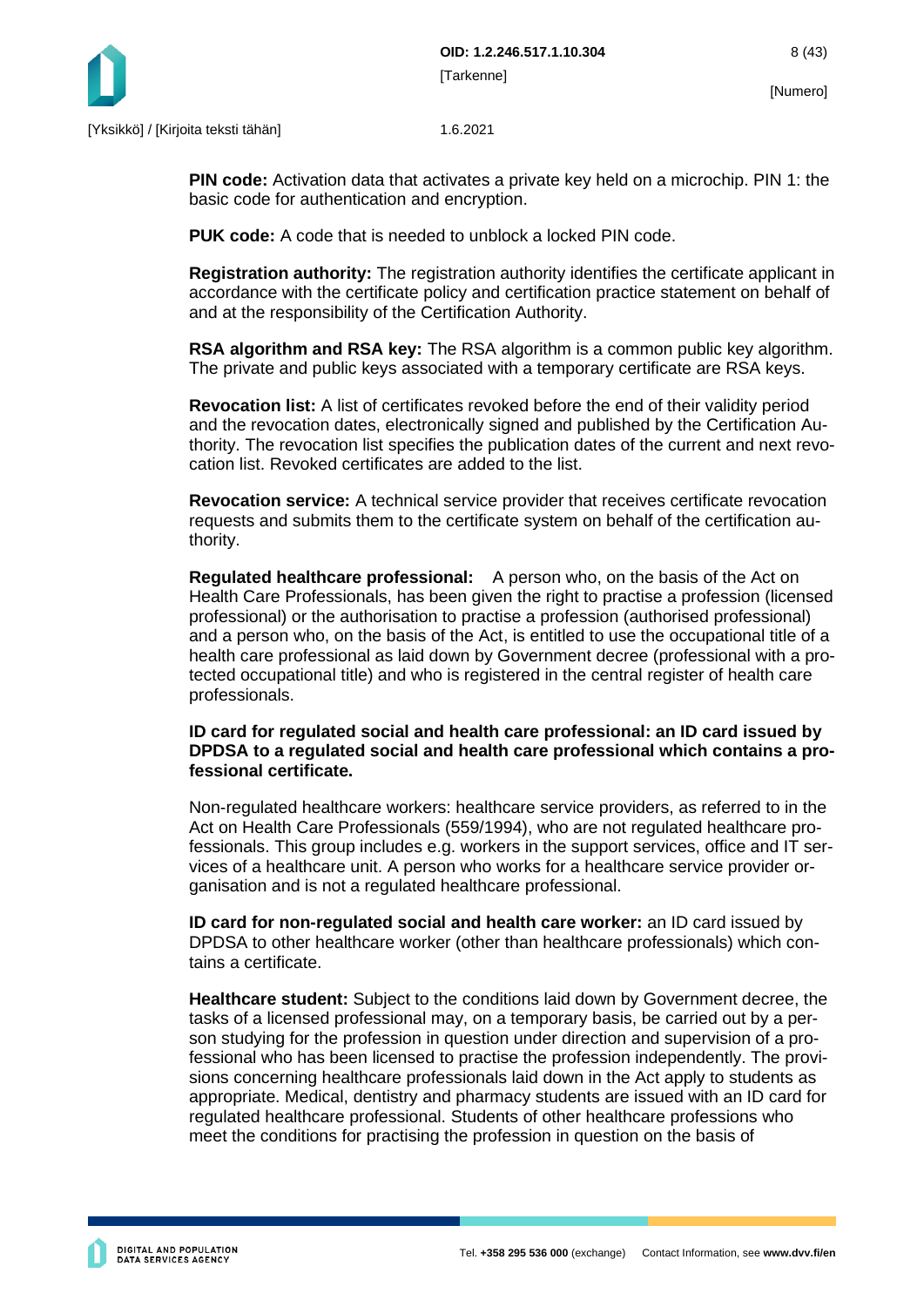

Government decree are issued with an ID card for non-regulated healthcare worker which is specific to the organisation in question.

**Non-clinical healthcare sector staff:** employees of healthcare service providers who are not regulated healthcare professionals or non-regulated healthcare workers. This group includes other individuals and specialist groups who have access to the national information systems, such as data protection officers, IT system suppliers, consultants, etc.

**ID card for non-clinical healthcare sector staff:** An ID card issued by DPDSA to non-clinical healthcare sector staff which contains a certificate.

**Temporary certificate:** A certificate issued by DPDSA to a natural person which can be used for authentication and encryption or authentication, encryption and electronic signing.

**Replacement card:** A replacement for an organisation-specific ID card which contains the cardholder's temporary certificate in its technical component (microchip). In special circumstances, a replacement card can be issued to a person who does not hold an ID card of the organisation in question.

**Certificate:** A electronic certificate which enables a person's authentication and data encryption, links the signature verification data to the signatory and identifies the signatory. A certificate contains an OID (object identifier) that identifies the certification practice statement in question.

**Certificate system:** A technical data system used to create certificates and sign revocation lists.

**PKI disclosure statement:** A document that contains the main points of the certificate policy and certification practice statement.

**Certificate policy:** A document that describes the principles of certification and the responsibilities of the trusting parties. The certificate policies published by DPDSA are publicly available. Each certificate policy is identified by an OID.

**Certificate register:** A register maintained by a Certification Authority that issues certificates to the public. Data are held for at least 5 years after the expiry of the certificate.

**Certificate management system:** A data system consisting of certificate systems, data communications, a certificate directory, revocation list service, advice and revocation service, certificate management and card management. CPS OID is part of the data content of the certificate.

**Certification practice statement:** A description of how the Certification Authority implements its certificate policy. Each certification practice statement is identified by an OID.

**Certification authority:** An organisation that issues certificates, is responsible for their provision and draws up the certificate policy that describes its operation and the associated certification practice statement.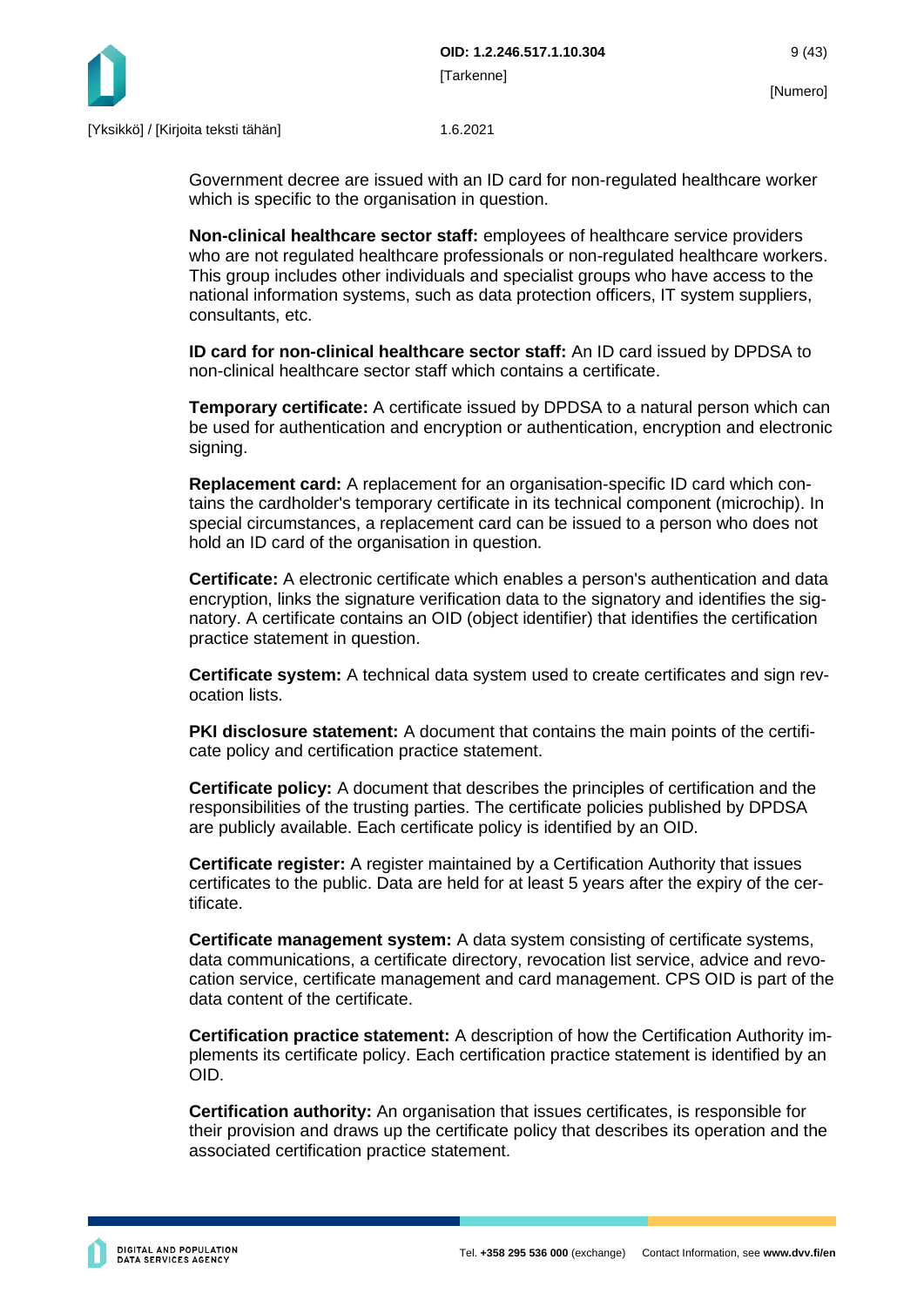

**CA certificate:** Contains the name, country and public key of the Certification Authority.

**CA's private key:** The private key used by the Certification Authority to sign its issued certificates and published revocation lists.

**Certificate applicant:** A person who requests a temporary certificate and is reliably identified in conjunction with the request.

**Certificate holder:** A person whose identity and public key are verified by the CA's digital signature and who holds the private keys linked with the certificate in question.

**Certificate holder's authentication and encryption certificate:** A certificate used for electronic personal identification and data encryption. The certificate holder uses the private authentication and encryption key for electronic identification and decryption of encrypted data or messages. The use of the key requires a basic PIN code (PIN 1).

**Certificate usage and purpose:** In this document, certificate usage refers to the use of the certificate and the associated keys.

**Private key:** The private component of a key pair used in asymmetric encryption in public key methods. The private keys of the certificate holder are stored on a microchip to protect them from unauthorised usage.

### **List of abbreviations**

| CA               | <b>Certification Authority</b>            |
|------------------|-------------------------------------------|
| СP               | <b>Certificate Policy</b>                 |
| CPS              | <b>Certification Practice Statement</b>   |
| CRL              | Certificate Revocation List               |
| ECC              | <b>Elliptic Curve Cryptography</b>        |
| <b>FINEID</b>    | <b>Finnish Electronic Identification</b>  |
| HSM              | <b>Hardware Security Module</b>           |
| EPI              | <b>Electronic Personal Identification</b> |
| HTTP             | <b>Hypertext Transport Protocol</b>       |
| <b>ISO 27001</b> | <b>ISO/IEC 27001</b>                      |
| <b>LDAP</b>      | Lightweight Directory Access Protocol     |
| OCSP             | Online Certificate Status Protocol        |
| OID              | Object Identifier                         |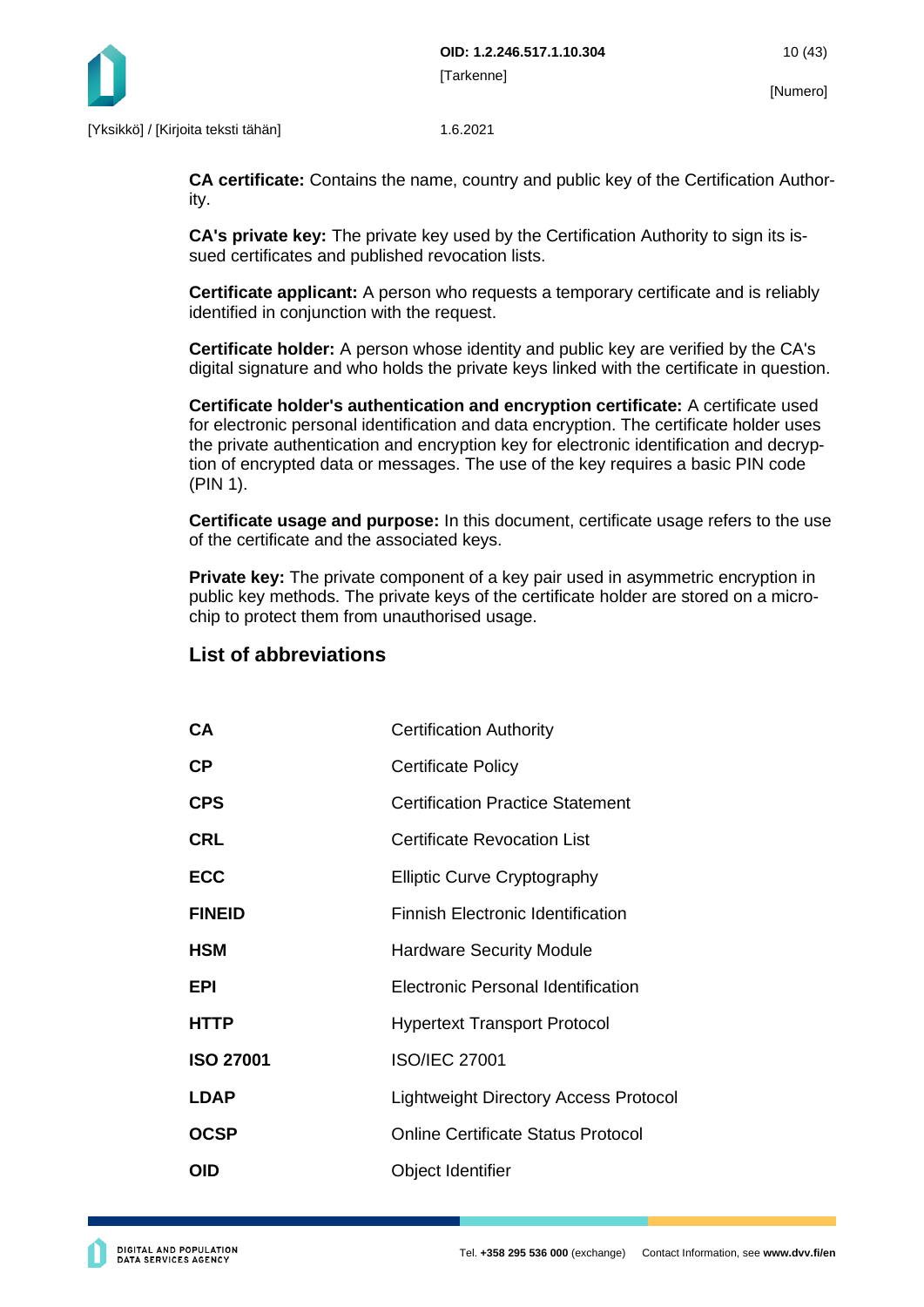

| <b>PDS</b>                     | <b>PKI Disclosure Statement</b>                        |
|--------------------------------|--------------------------------------------------------|
| <b>PIN</b>                     | Personal Identification Number, PIN                    |
| <b>PKI</b>                     | Public Key Infrastructure                              |
| <b>PUK</b>                     | PIN Unblocking Key, PUK code                           |
| <b>RSA</b><br>metric algorithm | Rivest, Shamir, Adleman, a public key algorithm, asym- |
| <b>DPDSA</b>                   | Digital and Population Data Services Agency            |

## <span id="page-11-0"></span>**1 Introduction**

The certificate policy is a document drawn up by the Certification Authority (CA) which describes the practices and principles used in certification. The certification practice statement is a more detailed description of the CA's activities than the certificate policy.

This certificate policy applies to temporary certificates issued by the Digital and Population Data Services Agency. The certificate data are relayed to a public directory for use by a party trusting the certificate with the certificate applicant's approval, or otherwise according to an agreement with the client organisation.

A temporary certificate is a certificate that supports the use of DPDSA-issued organisation certificates, OID: 1.2.246.517.1.10.303 and 1.2.246.517.1.10.353.

## <span id="page-11-1"></span>**1.1 General points**

A certificate is an electronic certificate that links the signature authentication data to the signatory and identifies the signatory. The certificate data are signed electronically by the CA's private key. Certificates under this certificate policy are based on a public key infrastructure and public key methods. The data contents of certificates under this certificate policy are determined by the Act on Strong Electronic Identification and Trust Services.

A temporary certificate is an authentication and encryption certificate or a combined authentication and encryption certificate and signature certificate. Identification is verified by the Digital and Population Data Services Agency.

A temporary certificate under this certificate policy can be issued to organisation customers. If the organisation customer registers temporary certificates for non-regulated healthcare workers or non-clinical healthcare sector staff, all parties referred to in this certificate policy shall comply with the certificate policy and the requirements of the act on the electronic processing of client data in social and health care (159/2007) and the act on electronic prescriptions (61/2007) and other regulations issued under them.

The Digital and Population Data Services Agency, which acts as the certification authority, uses an identifier to identify the certificate holder. This identifier is also a part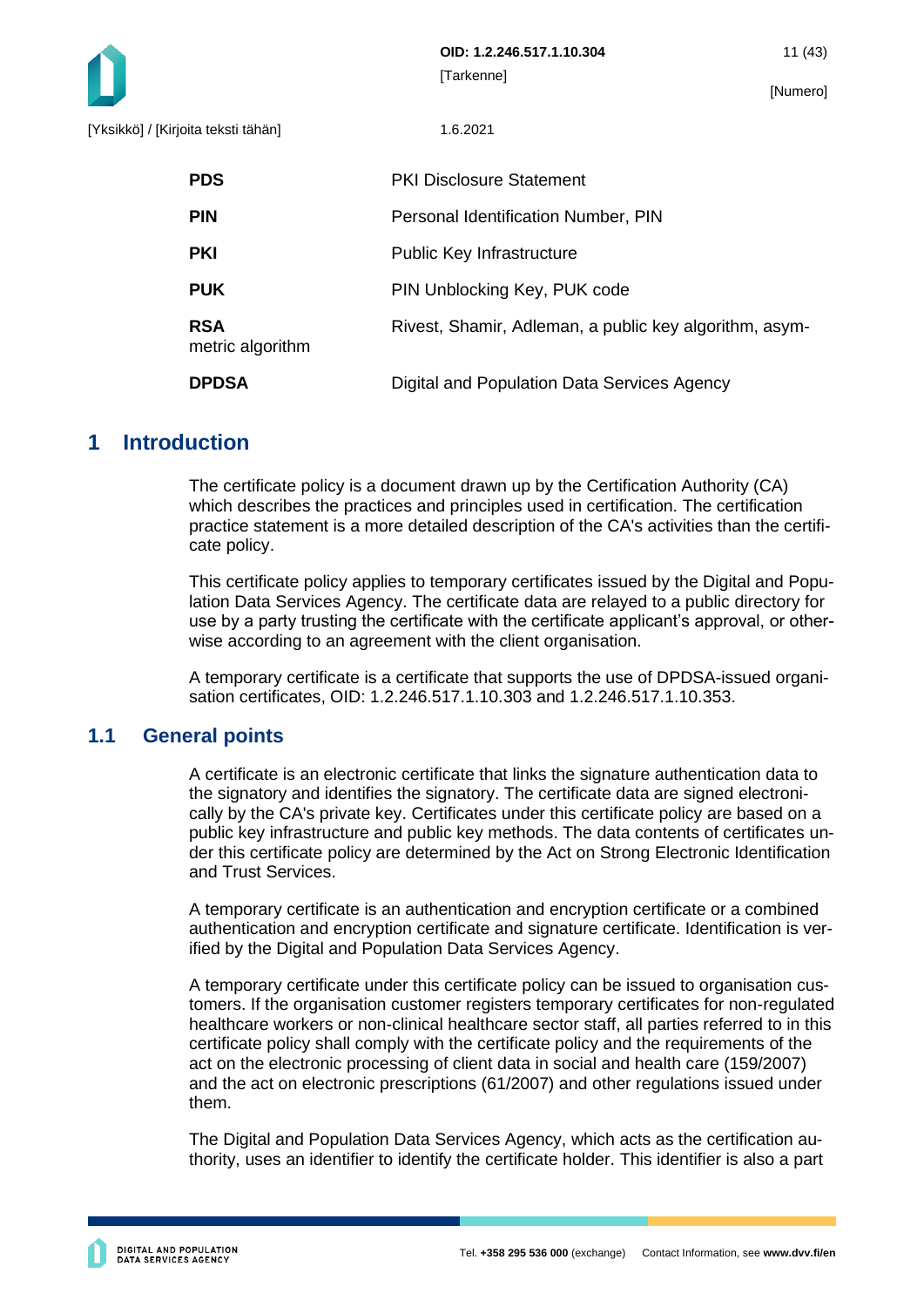

of the data content of the certificate. The identifier is a technical data item created separately for e-service access, and it does not contain any personal information. A temporary certificate can be stored on various ID cards.

Both the certificate policy and the certification practice statement of DPDSA have a unique object identifier (OID).

The Certification Authority's activities include the provision of certification, directory and revocation services, registration, and ID card creation and identification. These activities are described in Chapter 1.3.

DPDSA draws up a separate certificate policy for each type of certificate issued by it, and a separate certification practice statement for each technical platform. The certificate policy contains a general description of the practices, terms and conditions, responsibility allocation and other matters related to certificate usage for each type of certificate. The certification practice statement contains a detailed description of the applicable practices.

Regulation (EU) No. 910/2014 of the European Parliament and of the Council of 23 July 2014 on electronic identification and trust services for electronic transactions in the internal market and repealing Directive 1999/93/EC shall apply with regard to signature certificates in trust services as of 1 July 2016. This document describes the procedural requirements concerning the activities and administrative practices of certification authorities that issue identification and signature certificates under the Regulation. The use of a secure signature creation device is described in the procedural requirements specified in this document.

The Certification Authority is a certification service provider issuing certificates to the public.

According to the Act on Strong Electronic Identification and Trust Services (617/2009), the DPDSA acts as an identification service provider when it offers certificate-based identification devices to the public. In Finland, identification service providers are supervised by the Finnish Transport and Communications Agency.

In addition, DPDSA has acted as a statutory certification authority for health care since 1 December 2010 and as a statutory certification authority for social care since 1 April 2015 following the amendment of the act on the electronic processing of client data in social and health care (159/2007), the act on electronic prescriptions (61/2007) and the act on the population information system and the Digital and Population Data Services Agency's certificate services (304/2019). DPDSA's Certificate Service unit is responsible for the agency's certification activities.

## <span id="page-12-0"></span>**1.2 Identifiers**

The title of this certificate policy is the Certification Policy for DPDSA's Temporary Certificate, OID 1.2.246.517.1.10.304 and 1.2.246.517.1.10.354.

This certificate policy refers to the root certificate authority's certificate practice statement, OID 1.2.246.517.1.10.301 and 1.2.246.517.1.10.351.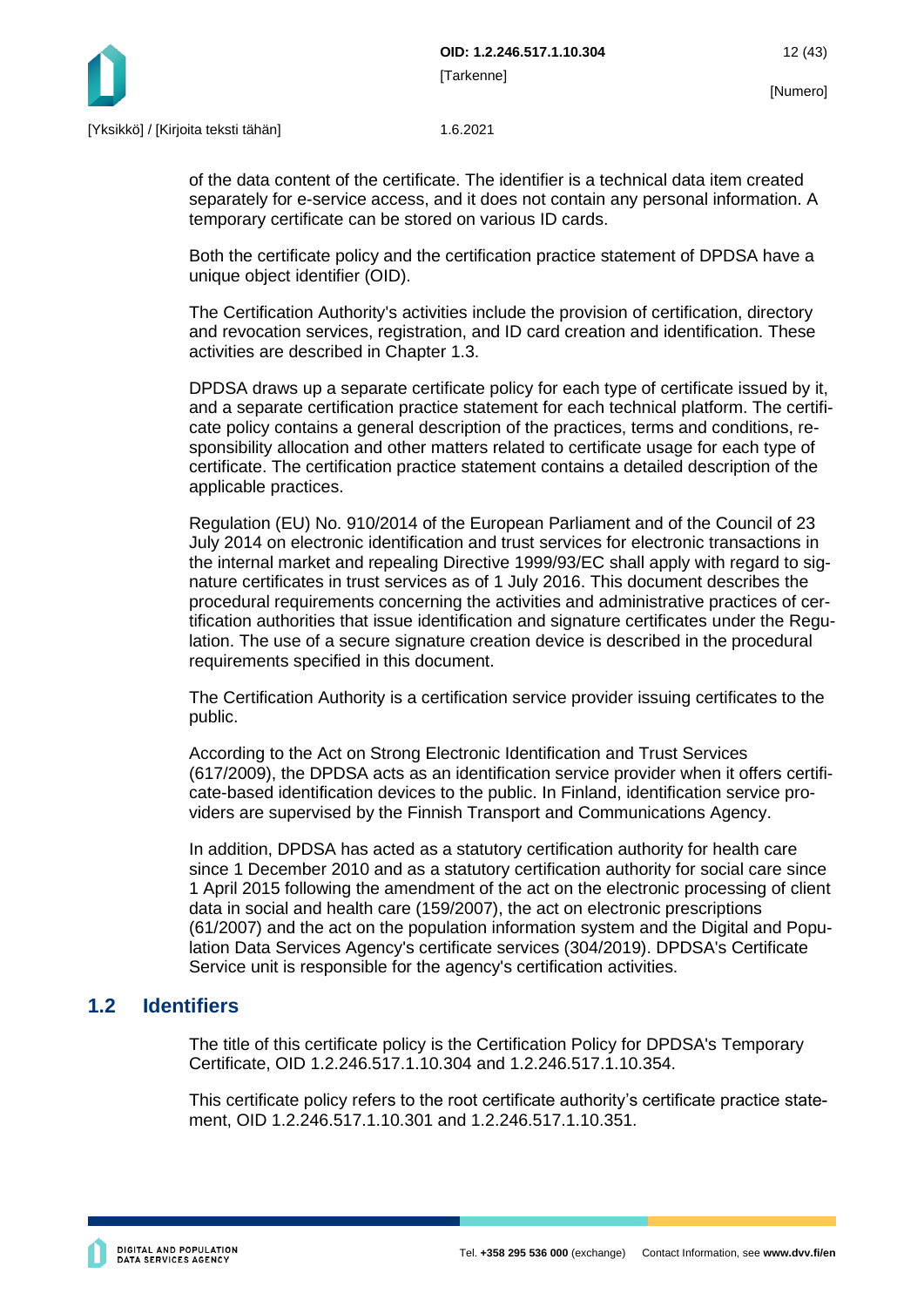

Digital and Population Data Services Agency adheres to a certificate policy concerning signature certificates issued to the public as per trust services under Regulation No. (EU) 910/2014. The document reference as per ETSI EN 319 411-1 [2], QSCD is: OID: 0.4.0.194112.1.2. Signature certificates issued in accordance with this certificate policy can be used to authenticate digital signatures that correspond to approved certificates and creation devices for digital signatures as referred to in the Regulation and provided for in Articles 28 and 29 of the Regulation.

The level of the identification certificate meets the requirements of High level of assurance in accordance with the Regulation and the regulation on levels of assurance.

The certificate policy and the certification practice statement are available at www.fineid.fi.

## <span id="page-13-0"></span>**1.3 Certification Authority and applications of certificates**

The Certification Authority provides certificate services according to the terms and conditions specified in this certificate policy and guarantees their functioning to the certificate holder in accordance with Chapter 2.2.1 on the responsibilities of the Certification Authority. The certification authority is responsible for the functioning of the certificate system as a whole, including on behalf of any registration authorities and technical suppliers it may use. This certificate policy has been registered by DPDSA. It is a government authority that maintains a personal data register and is responsible, under the Act on the Population Information System and the Certificate Services of the Digital and Population Data Service Agency (304/2019), the act on the electronic processing of client data in social and health care (159/2007) and the act on electronic prescriptions (61/2007), for providing certified electronic services. The DPDSA Certificate Service is comprised of the following functions.

## <span id="page-13-1"></span>**1.3.1 Certification Authority**

The Certification Authority's task is to:

- provide certificate and directory services in accordance with its certificate policy and certification practice statement, and certification revocation services
- identify certificate applicants
- ensure the accuracy of the data content of certificates
- revoke certificates and publish certificate revocation lists
- adhere to high data security standards and good data processing practices when processing the personal information of certificate holders
- create client IDs for the purpose of personal identification
- provide a card order and management system for registration and revocation purposes.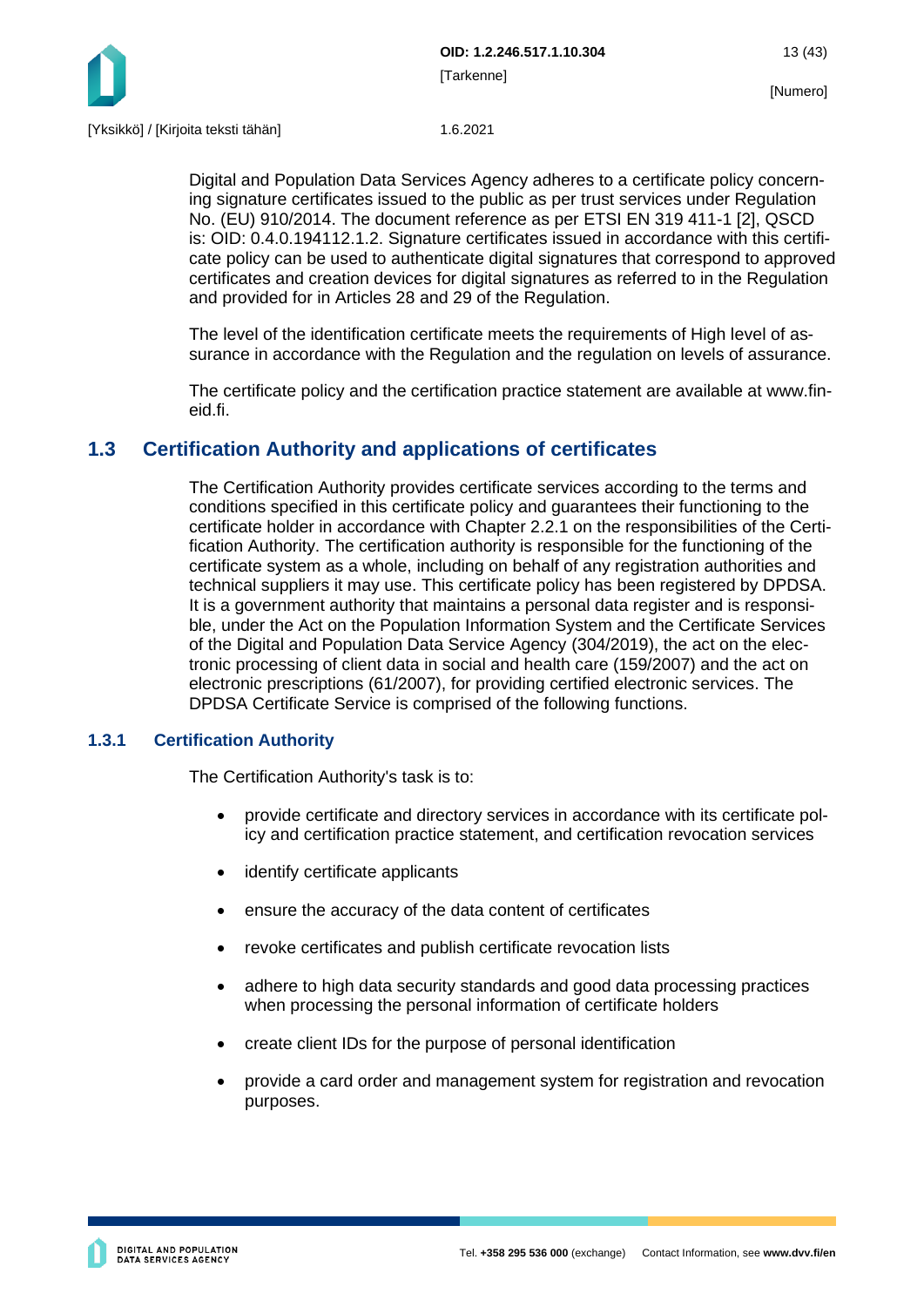

## <span id="page-14-0"></span>**1.3.2 Registration authority**

Temporary certificates are registered in accordance with the Act on Strong Electronic Identification and Trust Servicesand the practices described in the certification practice statement document. The organisation's temporary certificates located on replacement cards are registered by DPDSA's partner with whom DPDSA has concluded a registration agreement. A more detailed procedure is described in the certificate practice statement that describes the technical platform in question.

- The registration authority acts on behalf of and at the responsibility of the certification authority.
- The registration authority shall comply with the certification authority's certificate policy and certification practice statement.
- The registration authority identifies certificate applicants in accordance with the certification practice statement.
- Certificates are created based on personal identification details related to the certificate application, which are provided by the registration point.
- The registration authority adheres to the principles of good personal data processing.
- DPDSA oversees that the client organisation adheres to the terms and conditions of the registration agreement and the relevant provisions of the Act on Strong Electronic Identification and Trust Services.
- The registration authority uses the order and management system provided by the Certification Authority to carry out registrations and to order replacement cards and revoke temporary certificates.

## <span id="page-14-1"></span>**1.3.3 Manufacturer and identifier of the replacement card or microchip**

- With regard to certificates, the associated key pairs and activation data, the manufacturer and identifier act on behalf of the Certification Authority, at its responsibility and in accordance with the agreement.
- The manufacturer and identifier shall comply with the Certification Authority's certificate policy and certification practice statement.
- Replacement cards and microchips are uniquely identified in accordance with data provided by the registration authority.

#### <span id="page-14-2"></span>**1.3.4 Revocation service**

The certificate revocation service which is in place for other cards does not apply to replacement cards; instead, they are revoked by the registration authority of the certificate holder organisation in the card order and management system. A certificate is revoked when the certificate holder wishes to revoke it before its stipulated expiry date. Revoked certificates are added to the revocation list.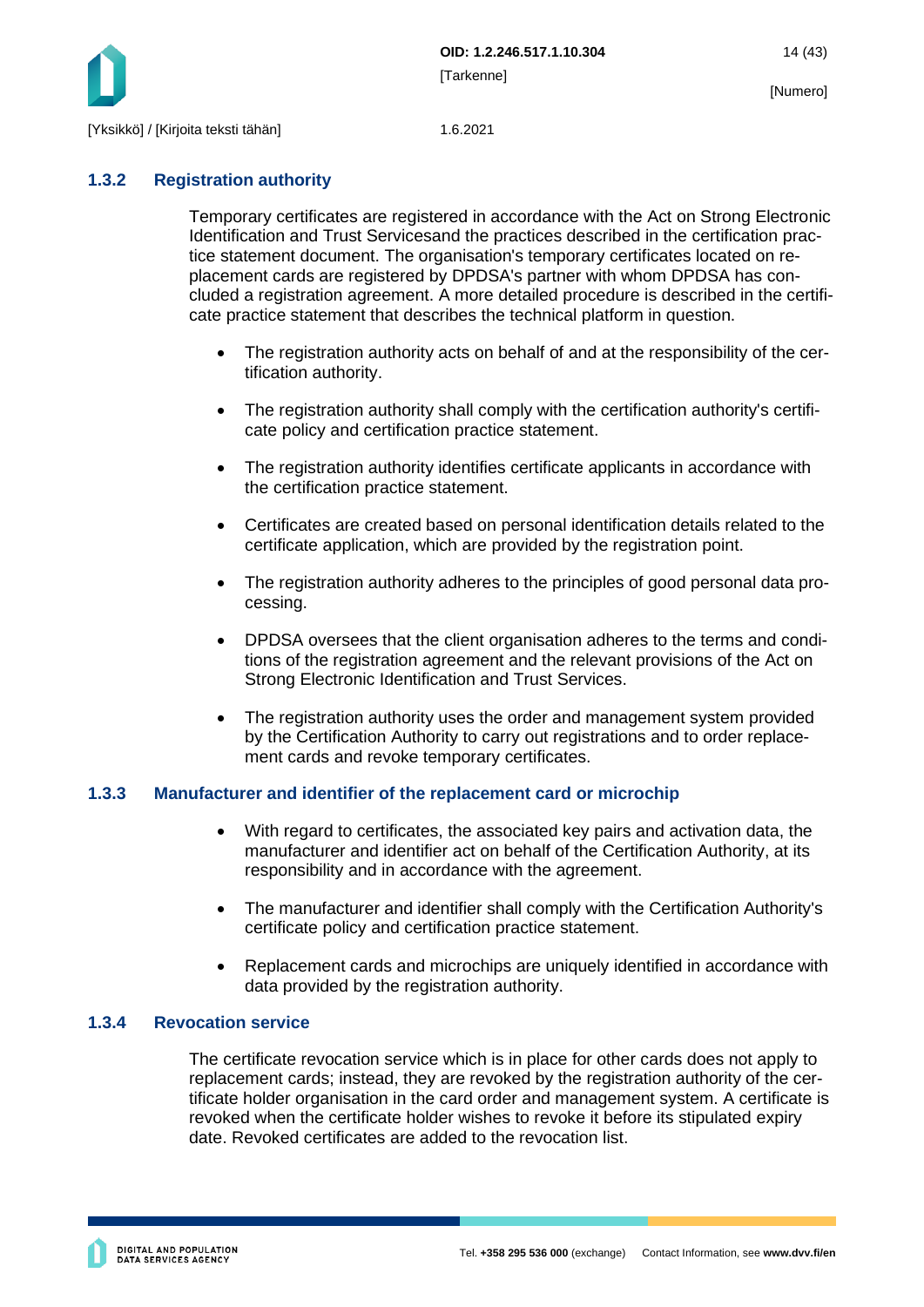

#### <span id="page-15-0"></span>**1.3.5 Publishing the data of a temporary certificate**

The directory service is a public Internet-based service which can be used to retrieve the Certification Authority's certificates and revocation list. Temporary certificates are not published in the directory. The directory service is available at ldap://ldap.fineid.fi.

#### <span id="page-15-1"></span>**1.3.6 Certificate holder**

Temporary certificates under this certificate policy can be issued to persons identified in accordance with the Act on Strong Electronic Identification and Trust Services or, in the case of non-regulated social and healthcare workers or non-clinical social and healthcare staff, they can additionally be assigned in accordance with the act on the electronic processing of client data in social and health care (159/2007) and the act on electronic prescriptions (61/2007) and associated regulations and requirements. Holders of a temporary certificate for non-regulated social and healthcare workers and non-clinical social and healthcare staff can only be issued to these two groups.

The certificate holder must comply with the Certification Authority's certificate policy and certification practice statement.

#### <span id="page-15-2"></span>**1.3.7 The trusting party**

The trusting party is a natural person or an organisation that trusts the certificate information and uses the certificate for authentication and encryption or for authentication, encryption and electronic signing. The trusting party must verify with the revocation list or OCSP service that the certificate is valid and not on a revocation list.

#### <span id="page-15-3"></span>**1.3.8 Certificate usage**

DPDSA adheres to this certificate policy when issuing temporary certificates. Certificate holders and trusting parties must comply with this certificate policy.

Temporary certificates issued under this certificate policy can be used for personal authentication and encryption or electronic signing. The certificate can be used without limitation according to its purpose in administrative applications and services and those provided by private organisations.

The certificate policy and certification practice statement contain requirements concerning the obligations of the certification authority, registration authority, certificate holder and trusting party as well as matters related to legislation and dispute resolution.

## <span id="page-15-4"></span>**1.4 Contact details**

#### <span id="page-15-5"></span>**1.4.1 Organisation administering the certificate policy**

This certificate policy has been registered by the Digital and Population Data Services Agency, a public authority which administers a personal information register and, under the Act on the Population Information System and the Certificate Services of the the Digital and Population Data Service Agency (304/2019), is responsible for providing certified electronic services in addition to its other tasks. DPDSA is responsible for the administration and updating of this certificate policy.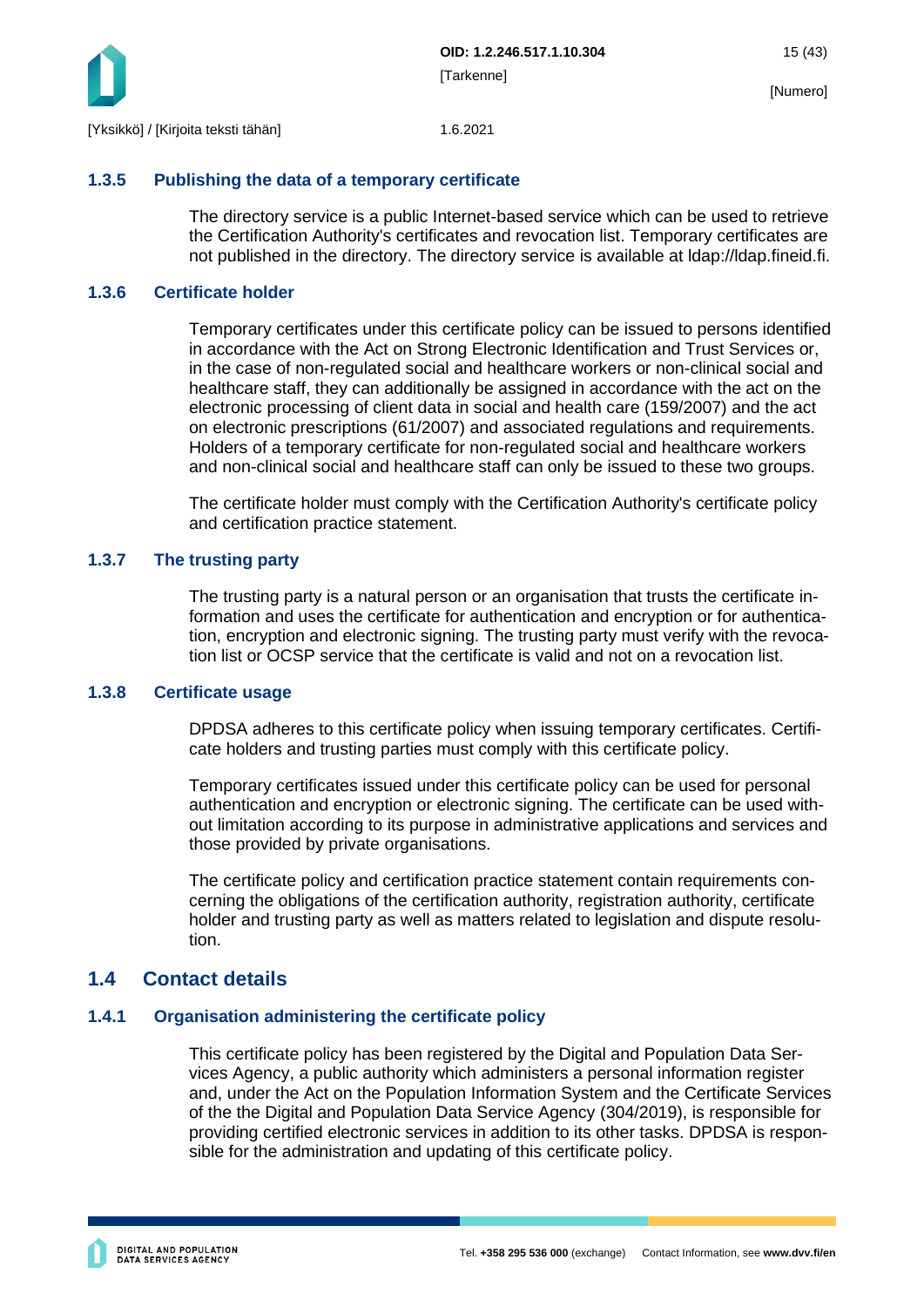

Copyright under this certificate policy belongs to DPDSA.

## <span id="page-16-0"></span>**1.4.2 Contact person**

Questions regarding this certificate policy should be addressed to:

#### **Digital and Population Data Services Agency**

| P.O. Box 123 (Lintulahdenkuja 2) | Tel. +358 295 535 001 |
|----------------------------------|-----------------------|
| 00531 Helsinki                   | Fax. +358 9 876 4369  |
| Business ID: 0245437-2           | kirjaamo@dvv.fi       |

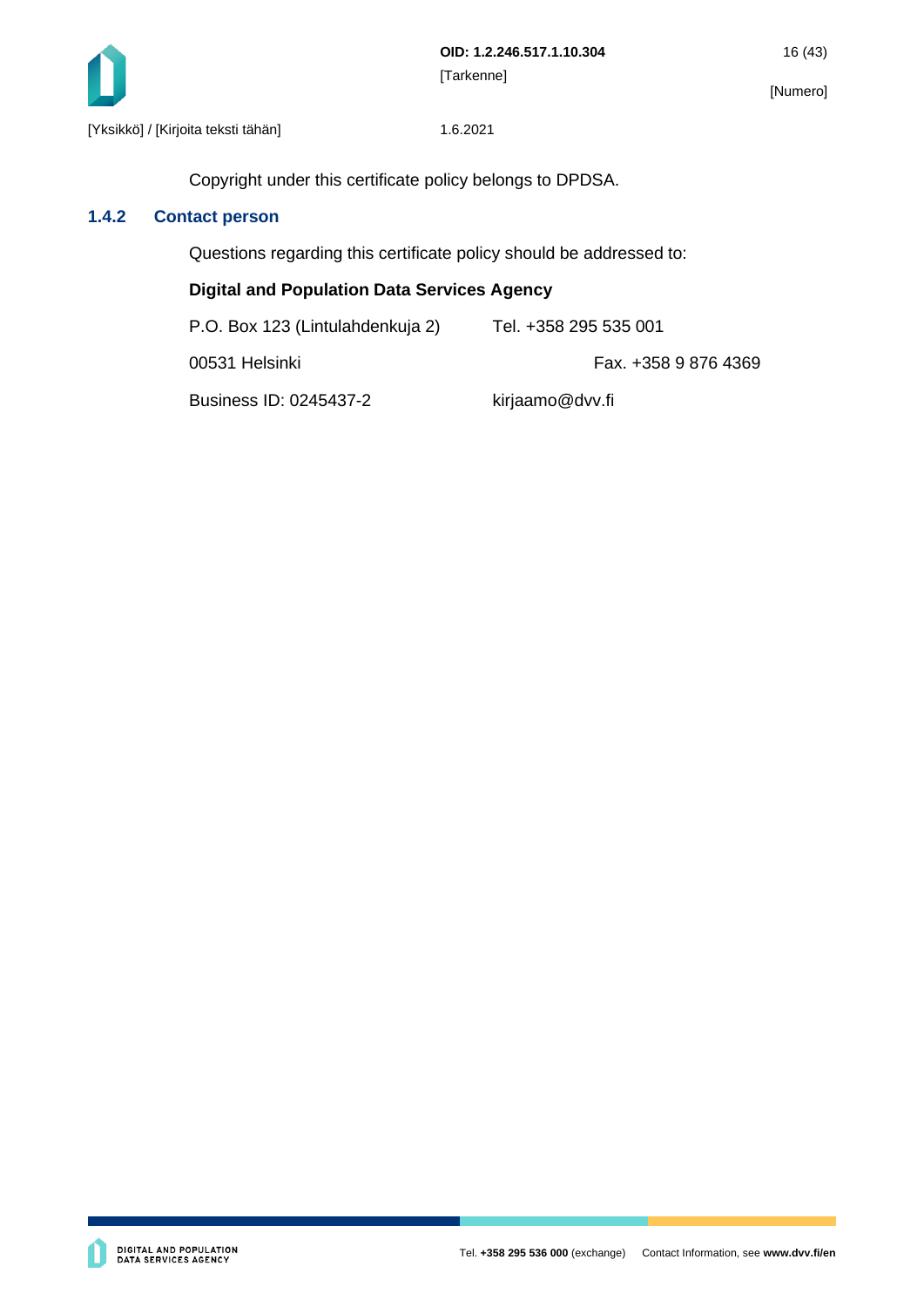

Questions regarding the certificate policy are handled by the Certificate Services unit of DPDSA.

## **Digital and Population Data Services Agency (DPDSA) Certificate Services**

P.O. Box 123

FI-00531 Helsinki

www.fineid.fi

## <span id="page-17-0"></span>**2 General terms and conditions**

This certificate policy is effective as of 1 June 2021. The amendment and publication procedure of this policy is described in section 8 of this document.

## <span id="page-17-1"></span>**2.1 Obligations**

#### <span id="page-17-2"></span>**2.1.1 Certification authority's obligations**

- The DPDSA is a statutory certification authority.
- The client organisation is for its part responsible for revoking certificates in accordance with the agreement made between DPDSA and the client organisation.
- The client organisation shall verify the accuracy of information about end users in accordance with the agreement made between DPDSA and the client organisation.
- The Certification Authority shall act in accordance with current legislation.
- The Certification Authority shall perform its duties duly and reliably.
- The Certification Authority has the necessary technical ability, financial resources and ability to cover its liability for damages.
- The certification authority is responsible for all areas of the certification activity, including the reliability and functioning of services and products produced by any technical suppliers or persons who assist the certification authority, such as registration authorities and card manufacturers.
- The Certification authority draws up and maintains a certificate policy which describes at a general level the procedures for the issuance, maintenance and management of temporary certificates, the terms and conditions, the allocation of responsibilities, and other matters related to the use of temporary certificates.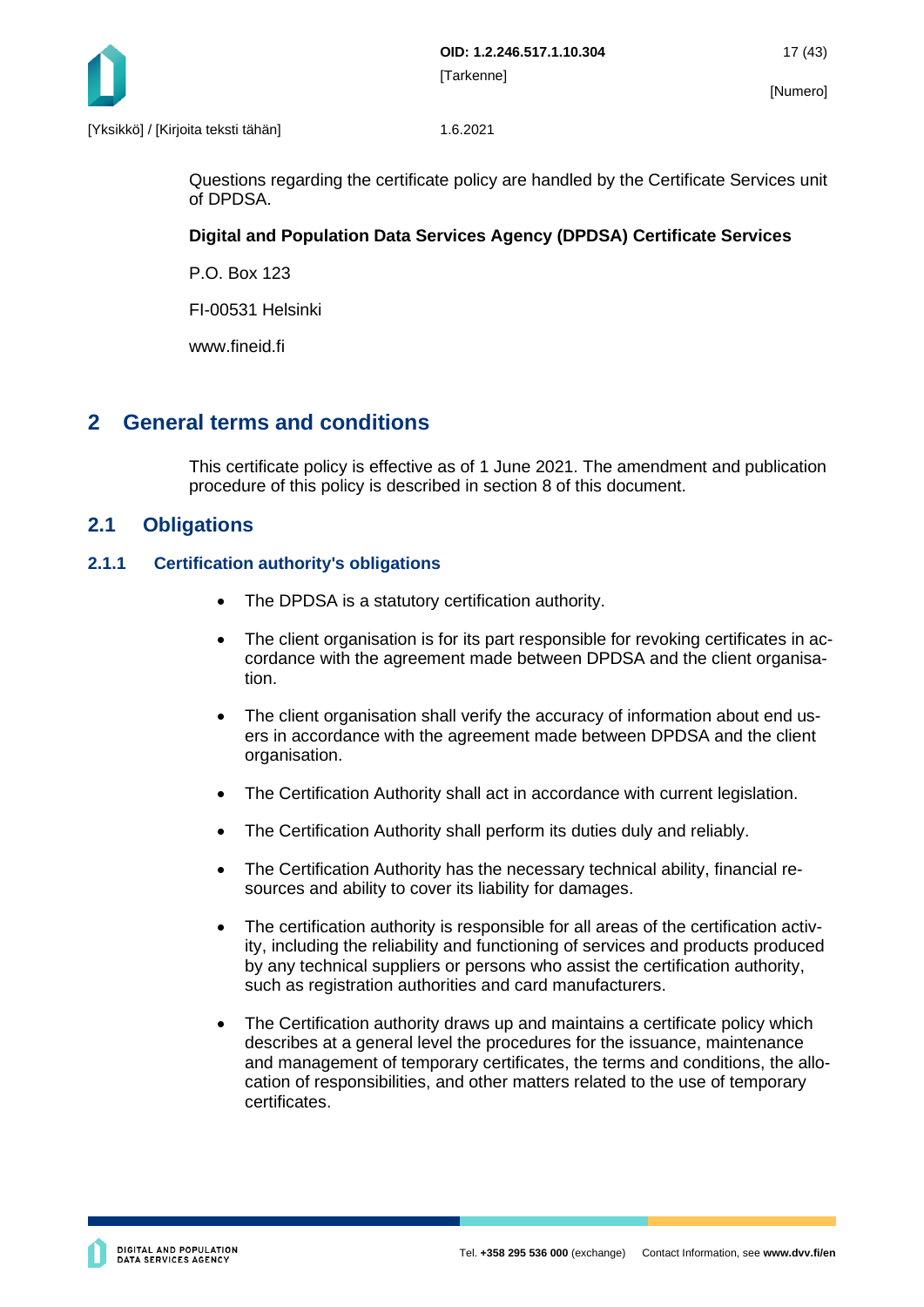

- The Certification Authority draws up and maintains certification practice statements which describe how the Certification Authority applies its certificate policy.
- The Certification Authority complies with its certificate policy and certification practice statement.
- The Certification Authority makes the certificate policy and the certification practice statement publicly available.
- The Certification Authority shall employ a sufficient number of staff with the expertise, experience and competence required for producing certificate services.
- The Certification Authority shall use reliable systems and products protected against unauthorised use.
- The Certification Authority shall keep information regarding the certificate and certificate activities publicly available, based on which the operations and reliability of the Certification Authority can be assessed.
- It is possible that Digital and Population Data Services Agency issues a certificate for its own purposes. In that case it follows the same requirements than issuing certificates for other organisations.

#### <span id="page-18-0"></span>**2.1.2 The registration authority's obligations**

- The registration authority shall comply with the certificate policy and the certification practice statement in its registration activities.
- The registration authority identifies the certificate applicant personally and reliably in a way described in the certification practice statement and so that the applicant's identity and other information pertaining to the applicant's person needed in the granting of the certificate will carefully be inspected.
- The registration authority shall see to the careful handling and confidentiality of personal data.
- The registration authority shall provide the certificate applicant with data of the terms of use of the certificate.
- The registration authority shall adhere to registration procedures agreed upon with the certificate authority.

#### <span id="page-18-1"></span>**2.1.3 Certificate holder's obligations**

The purpose of the certificate is specified in the certificate policy and certification practice statement of each certificate type and in the certificate holder's instructions. Certificates may only be used in conformance with their intended use for authentication or data encryption or digital signature.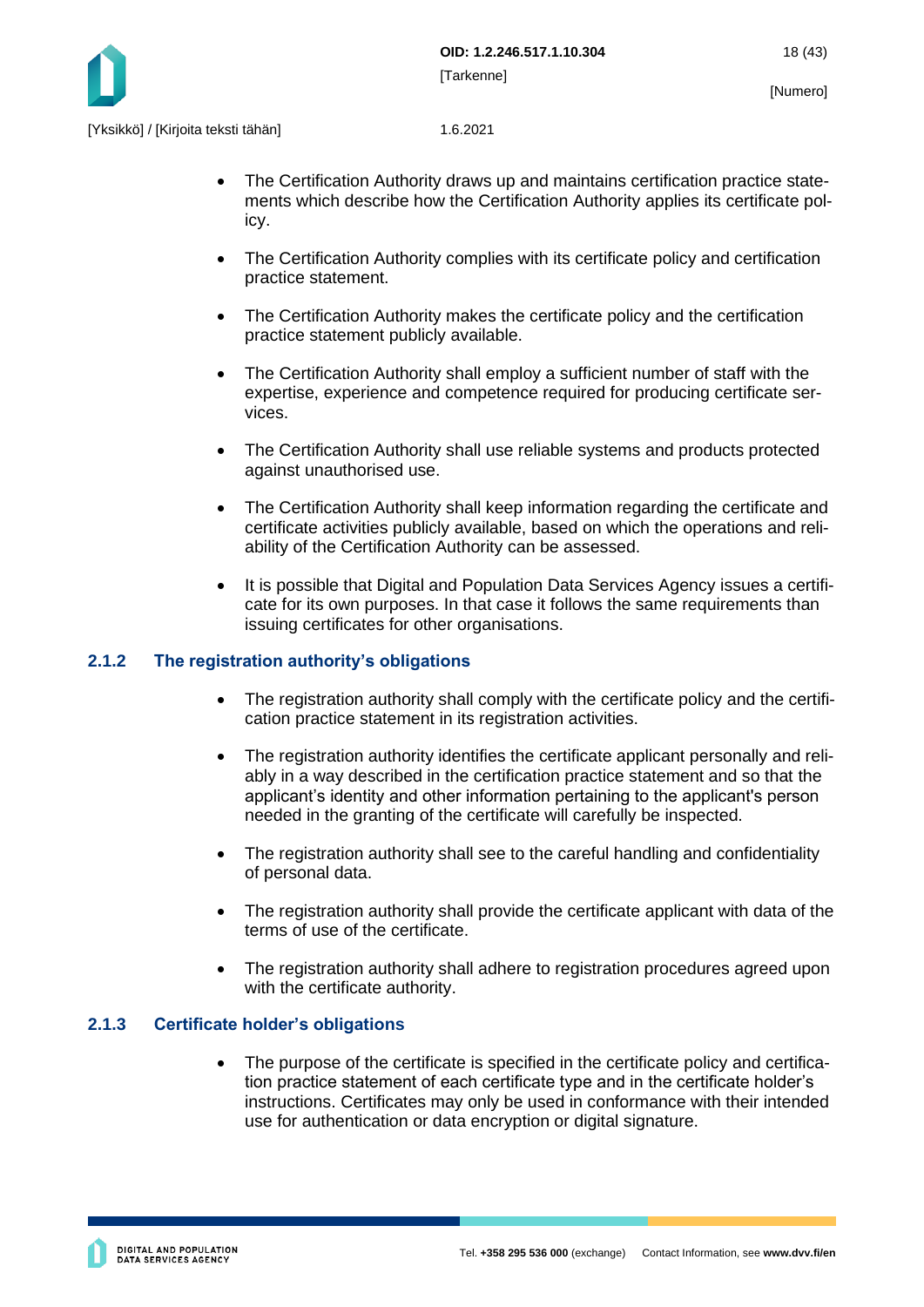

- The holder of a temporary certificate shall see to it that the data stated when applying for temporary certificates are correct.
- The holder of a temporary certificate is responsible for the use of the temporary certificate, legal actions taken with the temporary certificate and their financial consequences.
- The holder of a temporary certificate shall store its private key contained on a microchip and the PIN code required for using it separately from each other and aim to prevent the loss, access by third parties, alteration or unauthorised use of the private key. Transferring the microchip or disclosing the PIN code to a third party, for example by lending, releases the certificate authority and the party trusting the temporary certificate from any liability arising out of the use of the microchip.
- The temporary certificate shall be handled and protected with the same care as other corresponding microchips, cards or documents, such as credit cards, driving licence or passport. Personal PIN codes must be stored physically in a different location than the microchip containing the temporary certificate and private key.
- The loss or potential misuse of the microchip must be reported without delay to the registration authority of the certificate holder's organisation, who will close the certificate in the order and administration system.

#### <span id="page-19-0"></span>**2.1.4 Obligations of the party trusting a temporary certificate**

It is the obligation of the party trusting a certificate to ensure that the certificate is used according to its intended use. The intended use of an authentication and encryption certificate is the authentication of a person and encryption of data. The intended use of a signature certificate is electronic signing.

A party trusting the certificate must adhere to the certificate policy and certification practice statement.

A party trusting a temporary certificate may bona fide trust a temporary certificate after verifying that the certification chain is intact, the temporary certificate is valid and is not contained on a revocation list. A party trusting a temporary certificate shall check the certificates on the revocation list. In order to ensure the validity of a temporary certificate, a party trusting a temporary certificate must conform to the below revocation list checks or retrieve the status information from the OCSP service.

If a party trusting a temporary certificate copies the revocation list from a directory, it must verify the genuineness of the revocation list by checking the digital signature of the revocation list's certification authority. In addition, the validity period of the revocation list must be checked.

If the most recent revocation list cannot be obtained from the directory because of hardware or directory service malfunction, the temporary certificate must not be accepted if the validity period of the last obtained revocation list has expired. All approvals of a temporary certificate after the validity period take place at the risk of the party trusting the temporary certificate.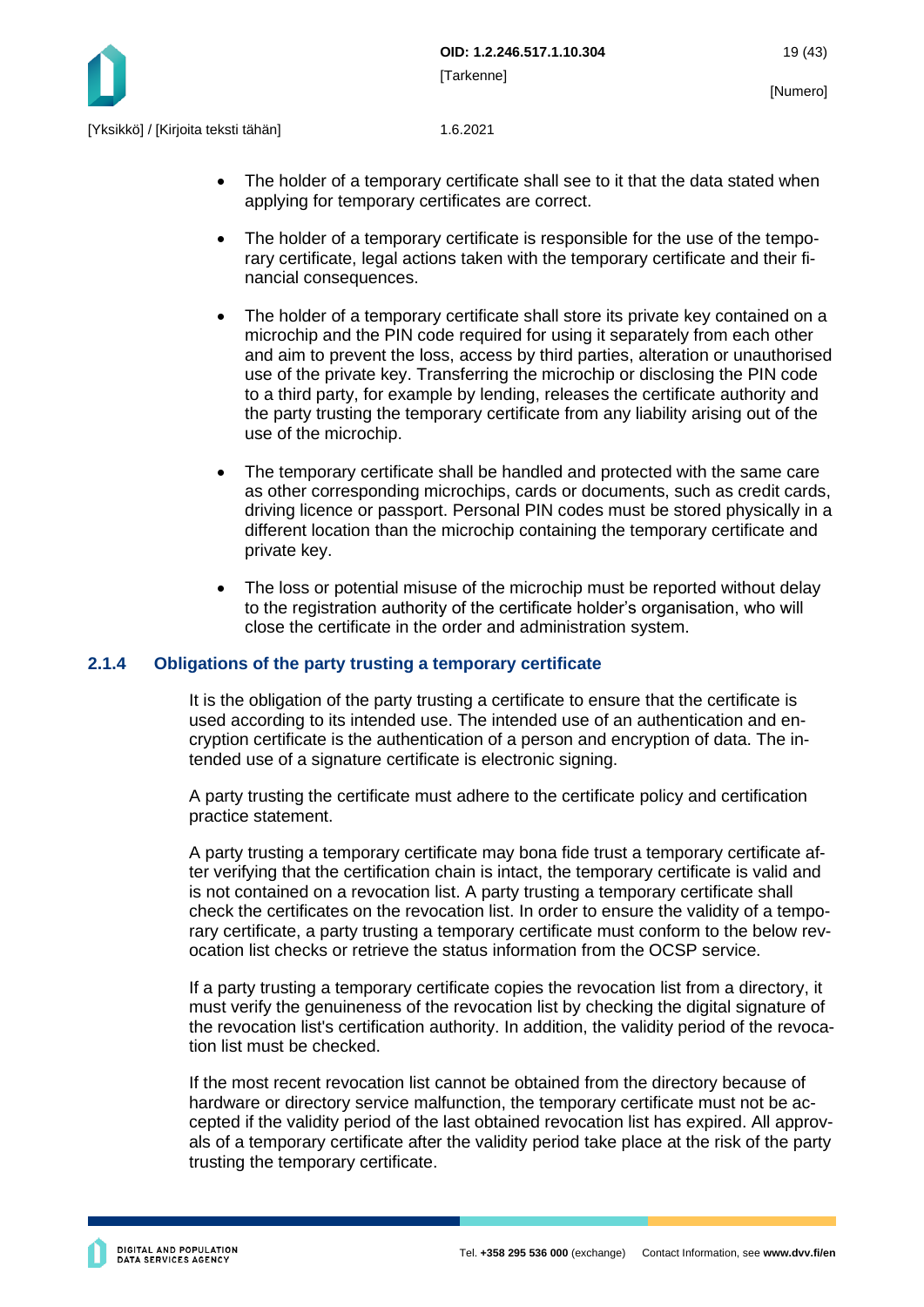

#### <span id="page-20-0"></span>**2.1.5 Obligations pertaining to the publishing of a temporary certificate**

Closed temporary certificates are published on a revocation list where a party trusting the certificate must check the certificate's validity. Temporary certificates are not published in the directory.

## <span id="page-20-1"></span>**2.2 Liabilities**

#### <span id="page-20-2"></span>**2.2.1 Certification authority's liabilities**

Digital and Population Data Services Agency as a certification authority is liable for the safety of the entire certificate system. The certification authority is liable for services it has commissioned as if for its own.

Digital and Population Data Services Agency is responsible for the temporary certificate having been created in accordance with the procedures described in the Act on Strong Electronic Identification and Trust Services, the certificate policy and the certification practice statement and according to the data provided by the certificate applicant, and for the temporary certificate meeting the certification authority's liability for damages prescribed by law or, in case of a temporary certificate created for non-regulated healthcare workers or non-clinical healthcare sector staff, in addition to the above also adhering to the regulations set forth in the act on the electronic processing of client data in social and health care (159/2007) and the act on electronic prescriptions (61/2007) and to requirements set on the basis of the above. Digital and Population Data Services Agency is liable only for the data it has stored in the certificate.

Digital and Population Data Services Agency is liable for the usability of the temporary certificate, when used appropriately, throughout its validity period, unless it has been placed on a revocation list. The temporary certificate has been given to a person identified in a manner required for temporary certificates. The certificate holder has been given instructions pertaining to the use of the temporary certificate prior to the signing of the agreement.

When signing a temporary certificate with its private key, the certification authority assures it has checked the personal data in the temporary certificate according to the policies described in the certificate policy and the certification practice statement.

The certification authority is liable for the certificates revoked by the certificate holder's organisation being included in the revocation list within the time specified in this certificate policy.

#### <span id="page-20-3"></span>**2.2.2 Registration authority's liabilities**

The registration authority of a temporary certificate is a registration point that registers the certificate applicant for Digital and Population Data Services Agency, which acts as the certification authority, on the basis of an agreement concluded for this purpose. The registration authority is liable for the registration it has carried out and for revoking the certificate. With respect to registration, the requirements described in the Act on Strong Electronic Identification and Trust Services and the certification practice statement or, in case of a temporary certificate created for non-regulated healthcare workers or non-clinical healthcare sector staff, in addition to the above the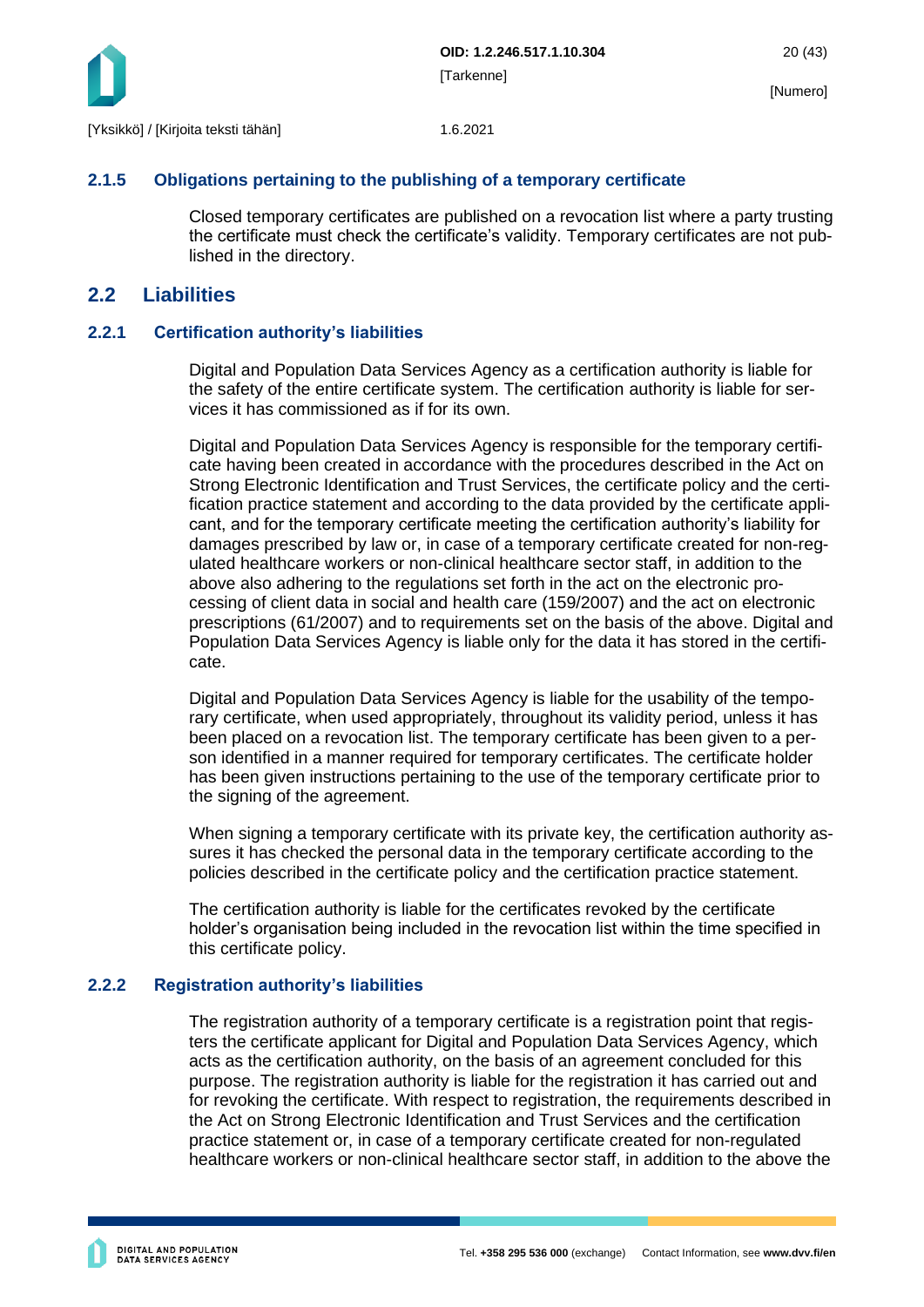

regulations set forth in the act on the electronic processing of client data in social and health care (159/2007) and the act on electronic prescriptions (61/2007) and the requirements set on the basis of the above are also adhered to.

#### <span id="page-21-0"></span>**2.2.3 Certificate holder's liabilities**

The holder of a certificate is liable for the use of the temporary certificate, legal actions taken with it and their financial consequences.

Leaving a card containing a microchip in a reader may enable the abuse of the temporary certificate. When terminating a terminal session, it is the responsibility of the certificate holder to remove the microchip containing the temporary certificate from the reader device and close the applications used appropriately or otherwise closing the technical connection needed for the use of the certificate.

The certificate holder's liability for the use of the certificate ends when they have notified the registration authority of the certificate holder's organisation on the need to revoke the certificate and upon receiving a notice of the receipt of the revocation request. In order to terminate liability, the revocation request must be made immediately upon noticing the reason for the request.

#### <span id="page-21-1"></span>**2.2.4 Liabilities of a party trusting a temporary certificate**

A party trusting a certificate may not bona fide trust the correctness of a temporary certificate if the validity of the temporary certificate has not been verified with the OCSP service or a revocation list. Accepting a temporary certificate in the above cases releases Digital and Population Data Services Agency of liability. A party trusting a temporary certificate shall verify that the certificate granted corresponds to its intended use in the legal action in which it is used.

#### <span id="page-21-2"></span>**2.2.5 Limitations of liability**

Digital and Population Data Services Agency is bound by the regulations conformant to the Act on Strong Electronic Identification and Trust Services (617/2009) and, where applicable, to the Tort Liability Act (412/1974).

Digital and Population Data Services Agency is not liable for damage caused by the disclosure of a PIN code or a certificate holder's private key unless said disclosure is the direct result of Digital and Population Data Services Agency's direct actions.

The maximum extent of Digital and Population Data Services Agency's liability to the certificate holder and a party trusting the certificate is for direct damage incurred, in case the damage is the result of Digital and Population Data Services Agency's direct actions, however at most 15% of the amount of certificate invoicing for the client organisation in question for the preceding 3 months (share payable to DPDSA).

Digital and Population Data Services Agency is not liable for indirect or consequential damage caused to the certificate holder. Neither is Digital and Population Data Services Agency liable for the indirect or consequential damage incurred by a party trusting a temporary certificate or by another contractual partner of the certificate holder.

Digital and Population Data Services Agency is not responsible for the operation of public telecommunication connections, such as the Internet, or for the inability to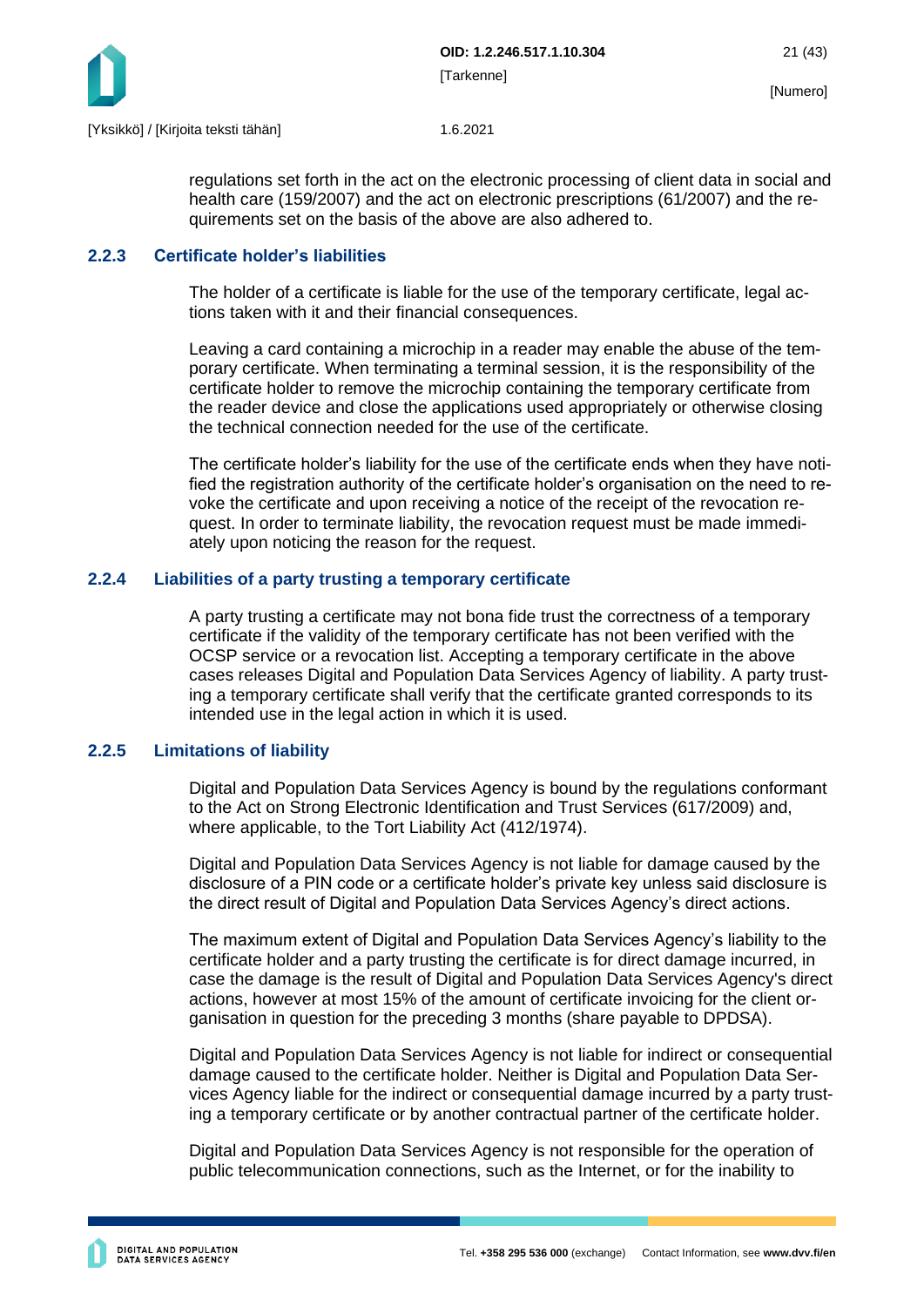

execute a legal transaction because of the non-functionality of a device or card reader software used by the certificate holder or for the use of a certificate in contradiction to its intended use.

The certification authority has the right to interrupt the service for changes or maintenance. Changes to or maintenance of the revocation list will be announced in advance.

The certification authority has the right to further develop the certificate service. A certificate holder or a party trusting a certificate must bear their own expenses thus incurred, and the certification authority is not liable to compensate the certificate holder or a party trusting the certificate for any expenses caused by the certification authority's development work.

The certification authority is not liable for errors in the online service or applications intended for end users and based on a certificate or any resulting expenses.

## <span id="page-22-0"></span>**2.3 Financial liability**

#### <span id="page-22-1"></span>**2.3.1 Certification authority**

Digital and Population Data Services Agency is bound by the regulations conformant to the Act on Strong Electronic Identification and Trust Services (617/2009) and, where applicable, to the Tort Liability Act (412/1974).

Digital and Population Data Services Agency is liable at most for the direct damage incurred by a party trusting a certificate in accordance with the provisions of the section Limitations of Liability.

#### <span id="page-22-2"></span>**2.3.2 Other parties**

A party trusting a temporary certificate may trust the correctness of a temporary certificate if it has verified that the certification chain is intact, the temporary certificate has not been included in a revocation list, the validity of the certificate has not expired, and the party has no other justifiable reason to doubt the correctness of the use of the certificate. Status information can also be verified with the OCSP service.

The certification authority is responsible for the temporary certificate in accordance with the certification authority's commitments in this certificate policy and the certification practice statement on temporary certificates.

#### <span id="page-22-3"></span>**2.3.3 Certification authority's financial administration**

The certificate services produced by Digital and Population Data Services Agency are covered by a financial administration system and supervision as has separately been set forth.

The certification authority's financial administration is described in detail in the certification practice statement.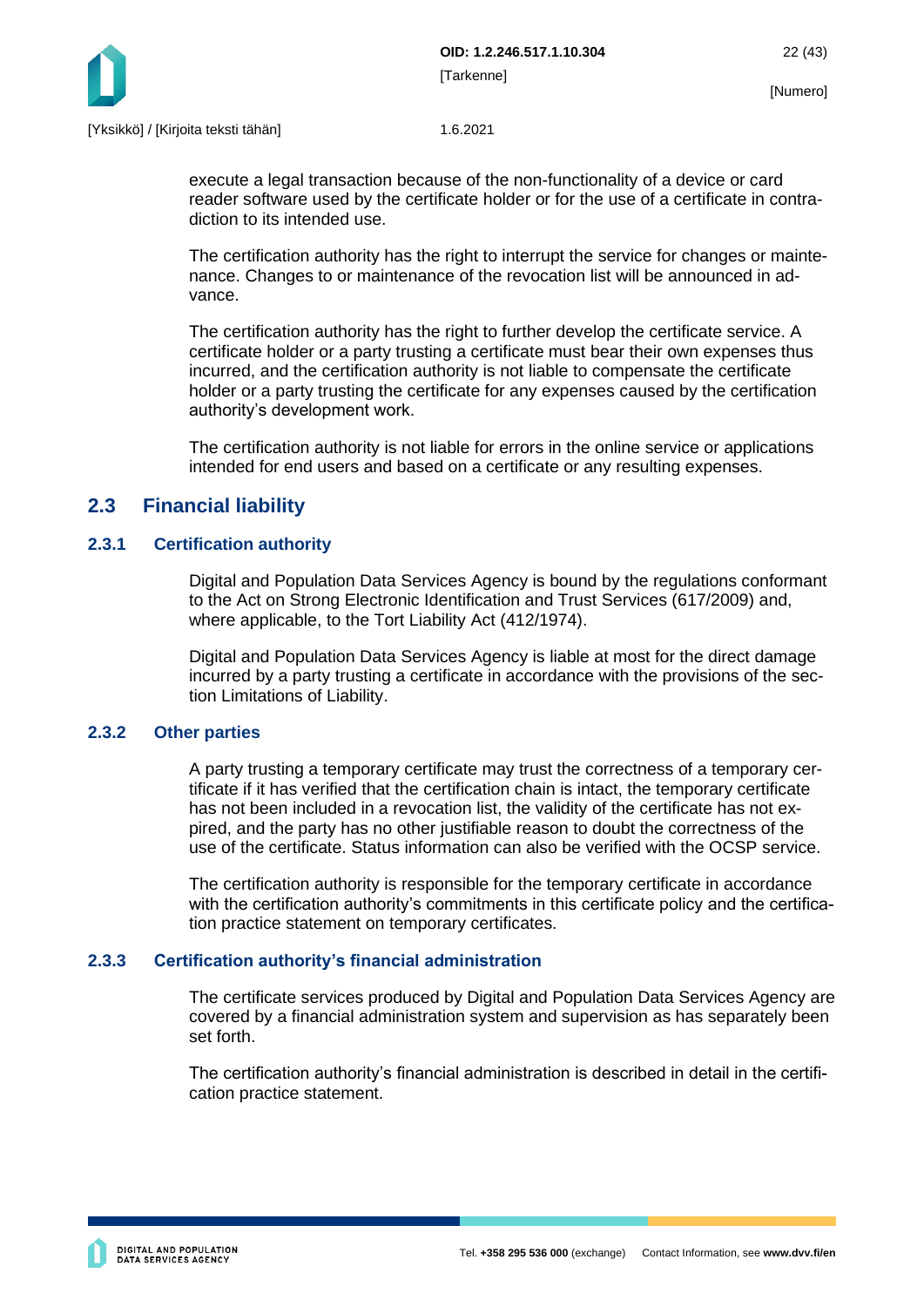

## <span id="page-23-0"></span>**2.4 Interpretation and implementation**

#### <span id="page-23-1"></span>**2.4.1 Applicable legislation**

Digital and Population Data Services Agency is bound by the regulations conformant to the Act on Strong Electronic Identification and Trust Services (617/2009) and, where applicable, to the Tort Liability Act (412/1974). In case of a temporary certificate created for non-regulated healthcare workers or non-clinical healthcare sector staff, in addition to the above the regulations set forth in the act on the electronic processing of client data in social and health care (159/2007) and the act on electronic prescriptions (61/2007) and the requirements set on the basis of the above are also adhered to.

Digital and Population Data Services Agency conforms to the principles of good personal data processing set forth in the Personal Data Act (523/1999) and to the good information management practices of the Act on the Openness of Government Activities (621/1999). Digital and Population Data Services Agency also secures information security with continuous training. Digital and Population Data Services Agency has also prepared policy rules for information services and certificate services.

Digital and Population Data Services Agency procures the duties pertaining to registration and personal identification under a separate, private-law contract pertaining to registration measures. Digital and Population Data Services Agency may obtain a service, for example, by adhering to the regulations set forth in the act on the government's joint services (223/2007).

The position of Digital and Population Data Services Agency is prescribed in the act on the Digital and Population Data Services Agency (304/2019).

Digital and Population Data Services Agency is responsible for the temporary certificates having been created in accordance with the procedures described in the Act on Strong Electronic Identification and Trust Services, the certificate policy and the certification practice statement and according to the data provided by the certificate applicant or, in case of a temporary certificate created for non-regulated healthcare workers or non-clinical healthcare sector staff, in addition to the above also adhering to the regulations set forth in the act on the electronic processing of client data in social and health care (159/2007) and the act on electronic prescriptions (61/2007) and to requirements set on the basis of the above.

The operations of Digital and Population Data Services Agency are supervised by Finnish Transport and Communications Agency (Traficom), a body conformant to the Act on Strong Electronic Identification and Trust Services, which provides the necessary regulations and recommendations for the operations.

With respect to the processing of personal data, Digital and Population Data Services Agency conforms to the Personal Data Act. Digital and Population Data Services Agency works in constant collaboration with the Office of the Data Protection Ombudsman with respect to the processing of personal data.

Applicable legislation is adhered to in settling appeals and disputes, in administrative supervision and implementation of law.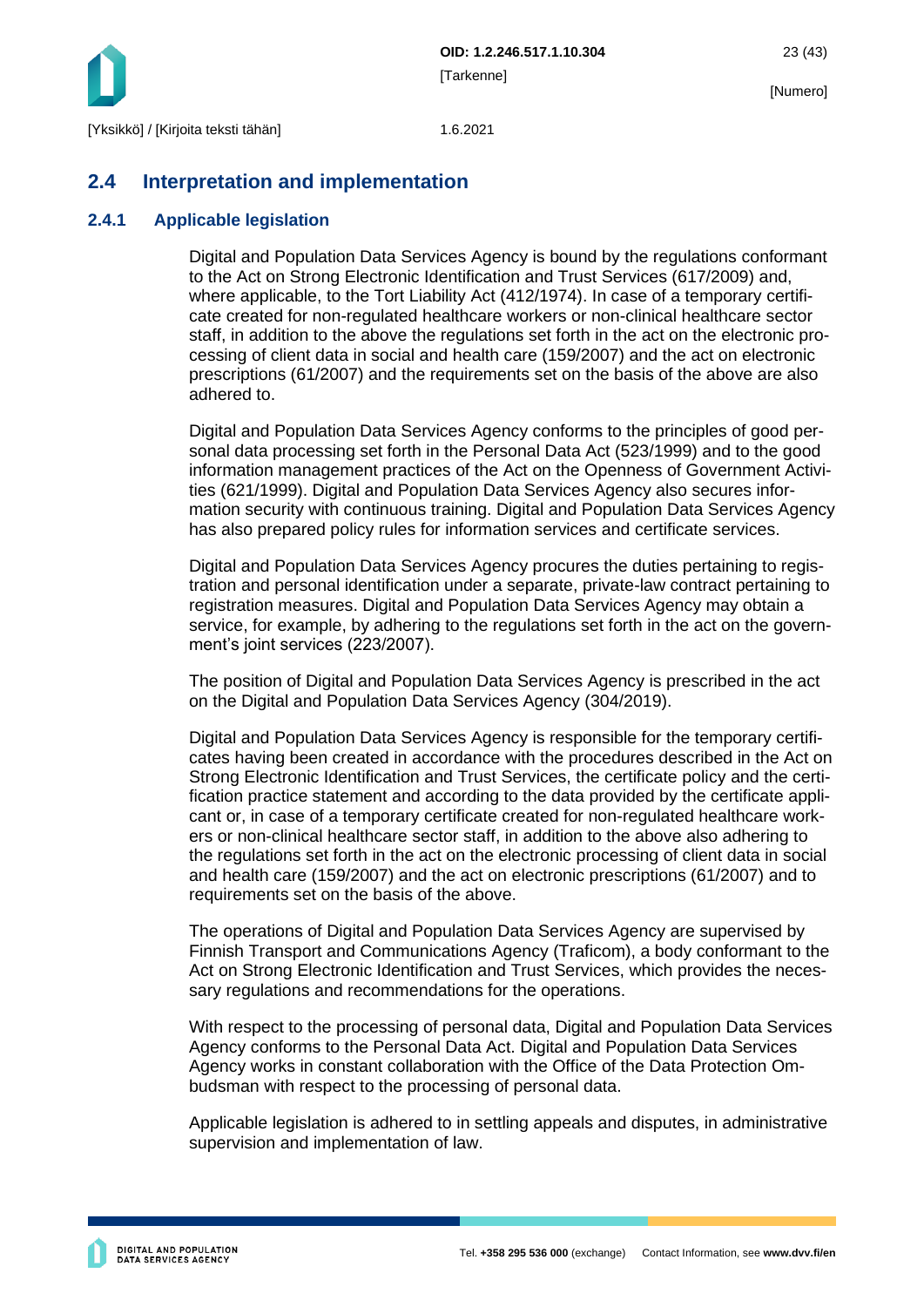

#### <span id="page-24-0"></span>**2.4.2 Settling of disputes**

When granting certificates, Digital and Population Data Services Agency is responsible for the temporary certificate meeting the requirements set in this certificate policy for temporary certificates.

Applicable legislation is adhered to in settling appeals and disputes, in administrative supervision and implementation of law. When issuing a temporary certificate, the Act on Strong Electronic Identification and Trust Services and the supervision and appeals procedure described therein must, in particular, be taken into account.

When granting temporary certificates, Digital and Population Data Services Agency is responsible for the temporary certificate meeting the requirements in this certificate policy. Any disputes shall be settled according to Finnish law in the District Court of Helsinki.

## <span id="page-24-1"></span>**2.5 Fees**

This section specifies the fees related to the use of a temporary certificate.

#### <span id="page-24-2"></span>**2.5.1 Granting and renewing a temporary certificate**

Temporary certificates are applied for according to the description of the certification practice statement.

The price of acquiring a backup card is determined according to the then-valid Decree of the Ministry of Finance on the payment of Digital and Population Data Services Agency fees.

Temporary certificates are priced according to Digital and Population Data Services Agency's price list pertaining to commercial services.

#### <span id="page-24-3"></span>**2.5.2 Fees related to the use of a temporary certificate**

The certification authority does not separately charge the certificate holder for the use of the certificates, the revocation service or a public directory. Individual online service providers may charge for the use of their services. The use of a certificate does not require a specific announcement or permit from the certification authority.

#### <span id="page-24-4"></span>**2.5.3 Fees related to the revocation list entry of a temporary certificate**

Reporting a temporary certificate to a revocation list is free of charge. Also the retrieval of revocation lists from the directory and the checking of the validity of temporary certificates against the revocation list are free of charge.

#### <span id="page-24-5"></span>**2.5.4 Other fees**

The use of advisory services is subject to a separate fee according to the then-valid price list.

If the service provider wishes to arrange for information maintenance service between the unique identifier of the temporary certificates and the identifiers of its own background system or between other updated data, the service provider may apply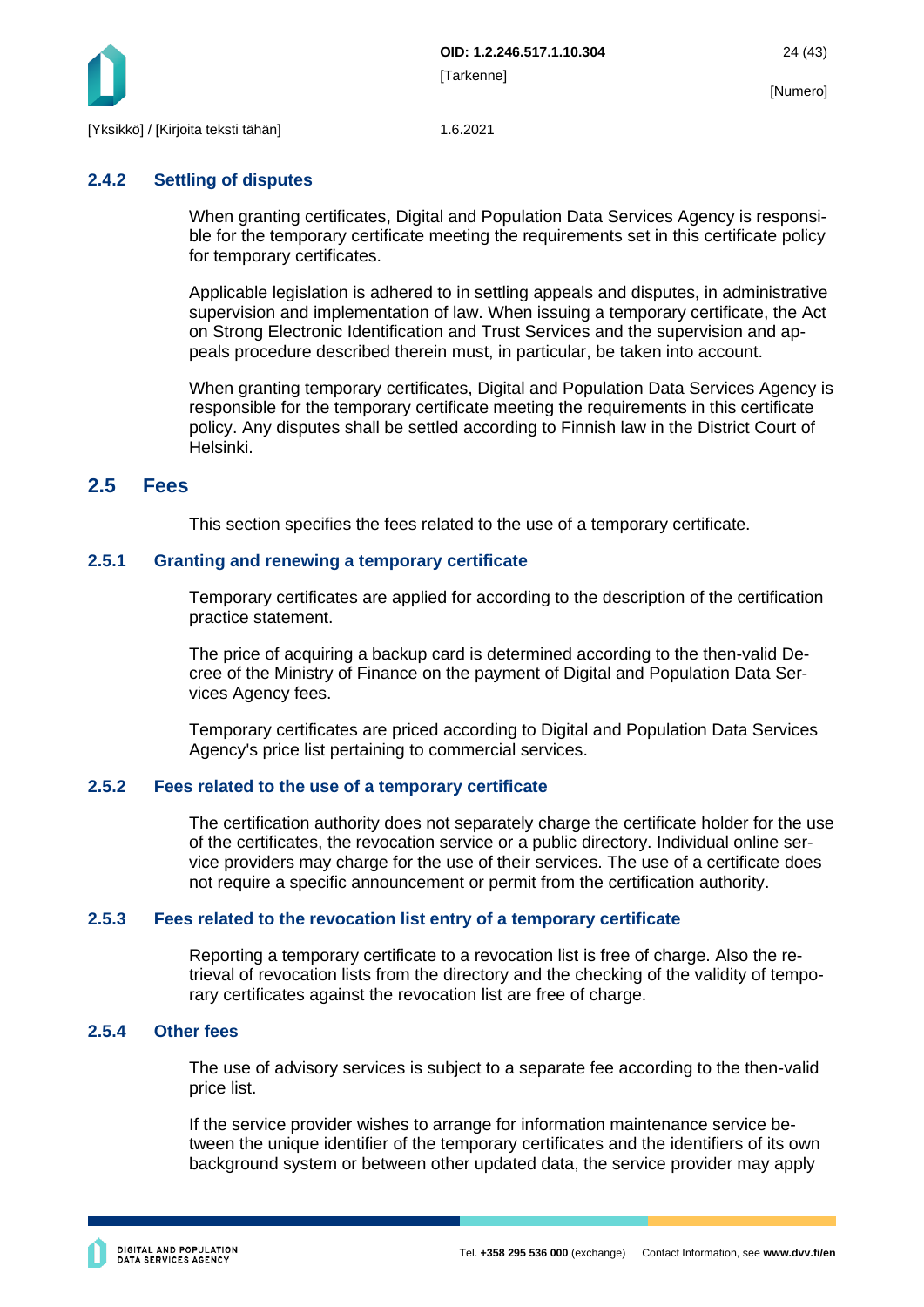

for information disclosure permission in the information service from Digital and Population Data Services Agency. This service will be priced according to the then-valid Act on Criteria for Charges Payable to the State and the Decree of the Ministry of Finance on the payment of Digital and Population Data Services Agency fees.

The terms of use of a temporary certificate are given to the holder of the temporary certificate when receiving the temporary certificate.

## <span id="page-25-0"></span>**2.6 Publishing and availability of data**

Publishing of the certification authority's data

The certification authority publishes the certification authority's certificates and revocation lists in a non-chargeable, publicly available, public directory. The created temporary certificates are not published. The certification authority publishes the certificate policy, the certification practice statements, the PKI disclosure statement (PDS) and other public documents pertaining to the production of certificate services on its website.

#### <span id="page-25-1"></span>**2.6.1 Publication frequency**

The certification authority publishes a revocation list that is valid for eight hours from its publication. This revocation list is updated once per hour with a new one.

#### <span id="page-25-2"></span>**2.6.2 Availability of data**

Directory and revocation list data are publicly available. The FINEID specifications published by the certification authority are available on the certification authority's website. In addition, the certificate policies and certification practice statements are available on the certification authority's website.

#### <span id="page-25-3"></span>**2.6.3 Repositories**

The data published by the certification authority are available on the certification authority's website and, in conformance with this certificate policy, in a public directory. The certificate system's confidential data are stored in the certification authority's own, confidential repository. The certification authority's data are archived according to the valid archiving rules. Particular attention is paid to the processing of personal data. Digital and Population Data Services Agency has published specific policy rules conformant to the Personal Data Act on the production of certificate services. The certification authority has also prepared the certificate system's register description conformant to the Personal Data Act with respect to the processing of personal data.

## <span id="page-25-4"></span>**2.7 Information security audit**

Finnish Transport and Communications Agency (Traficom), which supervises the providers of identification services, may audit the operation of an identification service provider under the prerequisites set forth in the Act on Strong Electronic Identification and Trust Services.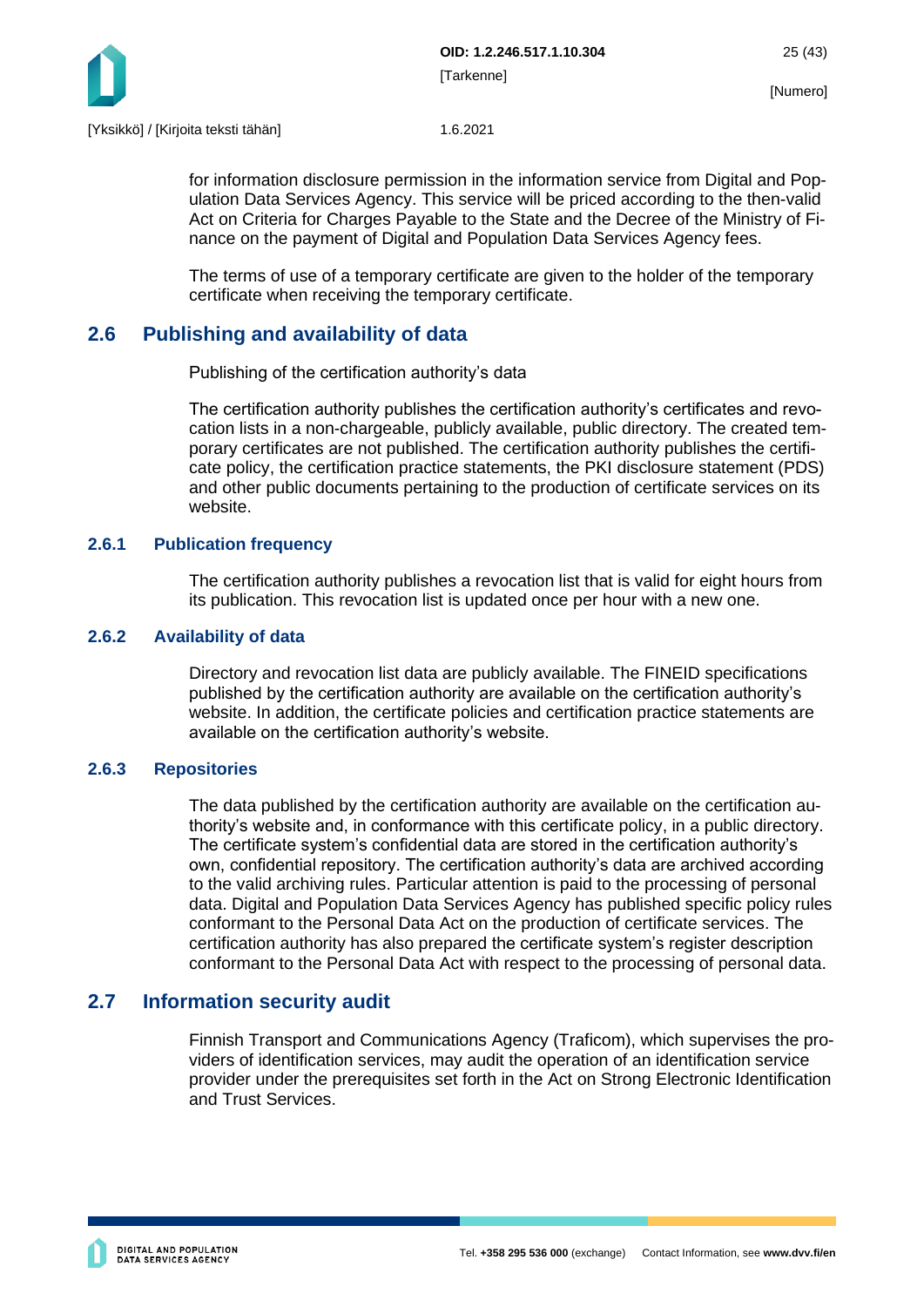

#### <span id="page-26-0"></span>**2.7.1 Audit frequency**

Digital and Population Data Services Agency audits the facilities, devices and operations of its technical suppliers in an appropriate fashion.

<span id="page-26-1"></span>The detailed audit method is described in the certification practice statement.

#### **2.7.2 Auditor**

Digital and Population Data Services Agency's information security audit is carried out by Digital and Population Data Services Agency's Head of Information Management or an external auditor specialised in auditing technical vendors pertaining to certificate services.

#### <span id="page-26-2"></span>**2.7.3 Audit objects and scope**

The objects of the audit are determined by the Act on Strong Electronic Identification and Trust Services or, if Digital and Population Data Services Agency is carrying out the audit, the information security standard ISO/IEC 27001, Digital and Population Data Services Agency's information security policy or the technical terms of delivery.

The audit is carried out considering the implementation of the eight areas of information security. Audited information security properties include confidentiality, integrity and availability.

The audit compares the policy, certification practice statement and application instructions to the operation of the entire certificate organisation and system. Digital and Population Data Services Agency ensures that the application instructions are consistent with the certificate policy.

The audits will consider administrative information security and also service providers.

Measures resulting from deviations

Observed deviations are recorded in the audit report and reacted to in accordance with legislation, the information security standard ISO/IEC 27001 and the valid terms of delivery.

#### <span id="page-26-3"></span>**2.7.4 Communicating the result of an audit**

The results of an audit are communicated according to the law, the information security standard ISO/IEC 27001, Digital and Population Data Services Agency's information security policy and the valid terms of delivery. A detailed, fixed-form audit result intended for internal use is confidential and will not be disclosed to the public. Fixed-form reports are prepared separately for use outside of the organisation.

Digital and Population Data Services Agency communicates the results of audits to Finnish Transport and Communications Agency (Traficom) among others.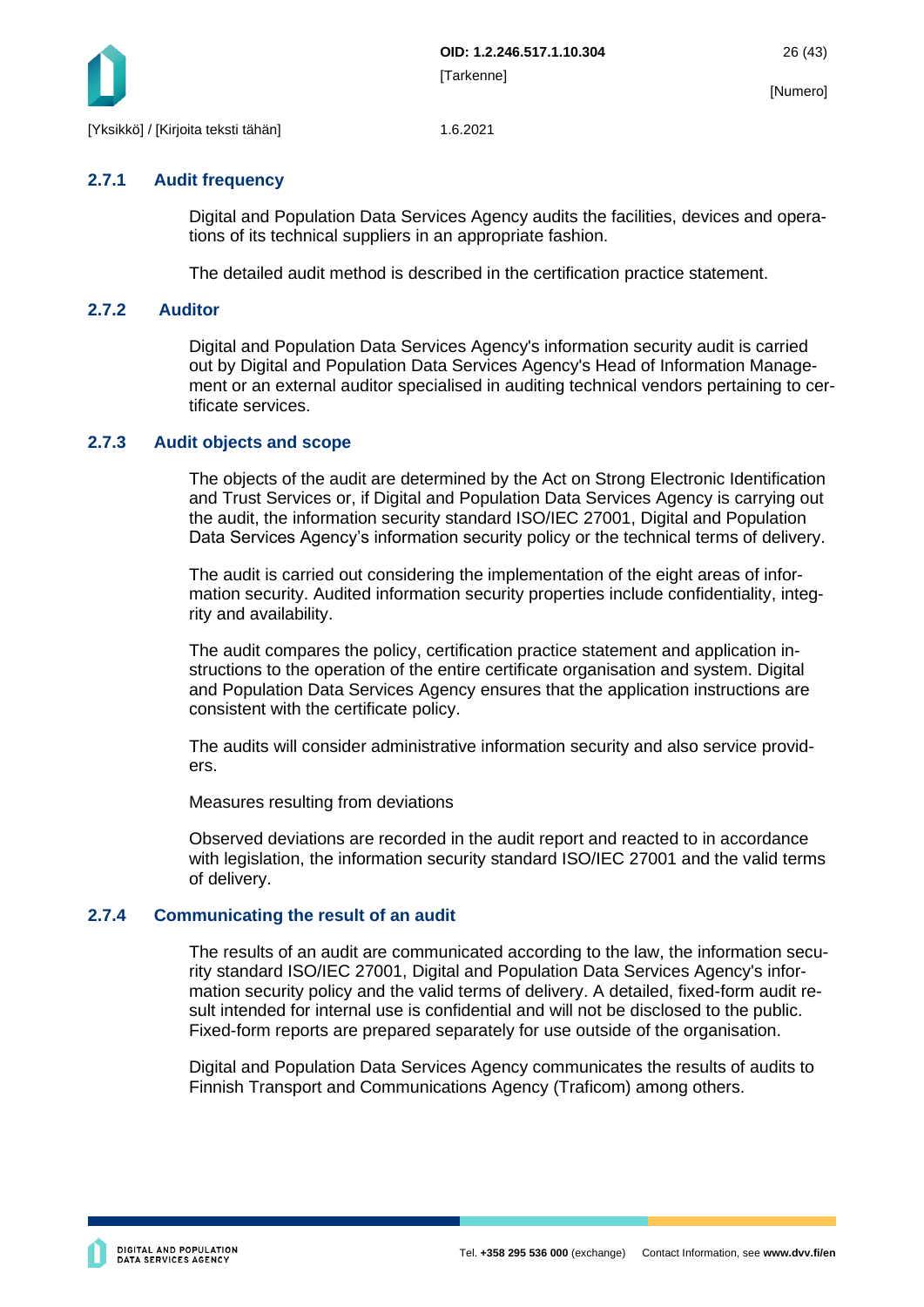

## <span id="page-27-0"></span>**2.8 Publication of data**

#### <span id="page-27-1"></span>**2.8.1 Data published by the certification authority**

The data in the certificate system are confidential unless they are based on the regulations on information disclosure set forth in the Personal Data Act, the Act on the Openness of Government Activities, the Act on Strong Electronic Identification and Trust Services or for purposes set forth in the certificate policy or certification practice statement.

#### <span id="page-27-2"></span>**2.8.2 Public data**

The data of the public directory and the revocation list are public, as are the certification practice statements and the data specified in the certificate policy and the published FINEID specifications.

Data pertaining to the expiry or revocation of a temporary certificate

The time of validity start and end of a temporary certificate are contained in the temporary certificate. Certificates revoked during their validity period are published on a revocation list available to all.

#### <span id="page-27-3"></span>**2.8.3 Data disclosed to authorities**

The data disclosed to authorities are specified according to the valid legislation.

#### <span id="page-27-4"></span>**2.8.4 Other data**

The data of the certificate system are not disclosed for purposes other than those listed above in this section.

#### <span id="page-27-5"></span>**2.8.5 Disclosure of data on the request of the certificate holder**

The holder of a certificate has the right to receive information pertaining to him/her, for example personal data, in accordance with the applicable legislation.

#### <span id="page-27-6"></span>**2.8.6 Other principles concerning disclosure of information**

It is material for the reliability of the certification authority that Digital and Population Data Services Agency take all measures to see to the secrecy of confidential material it obtains in connection with the certificate activities and to the good administration of data unless otherwise required by legislation pertaining to the right of authorities to obtain information on the operation of the certificate system.

Digital and Population Data Services Agency conforms to the Personal Data Act and specific legislation in the processing of personal data. Digital and Population Data Services Agency has prepared the policy rules for the processing of personal data in connection with information disclosure and with the certificate activities. Special care must be taken when processing personal data.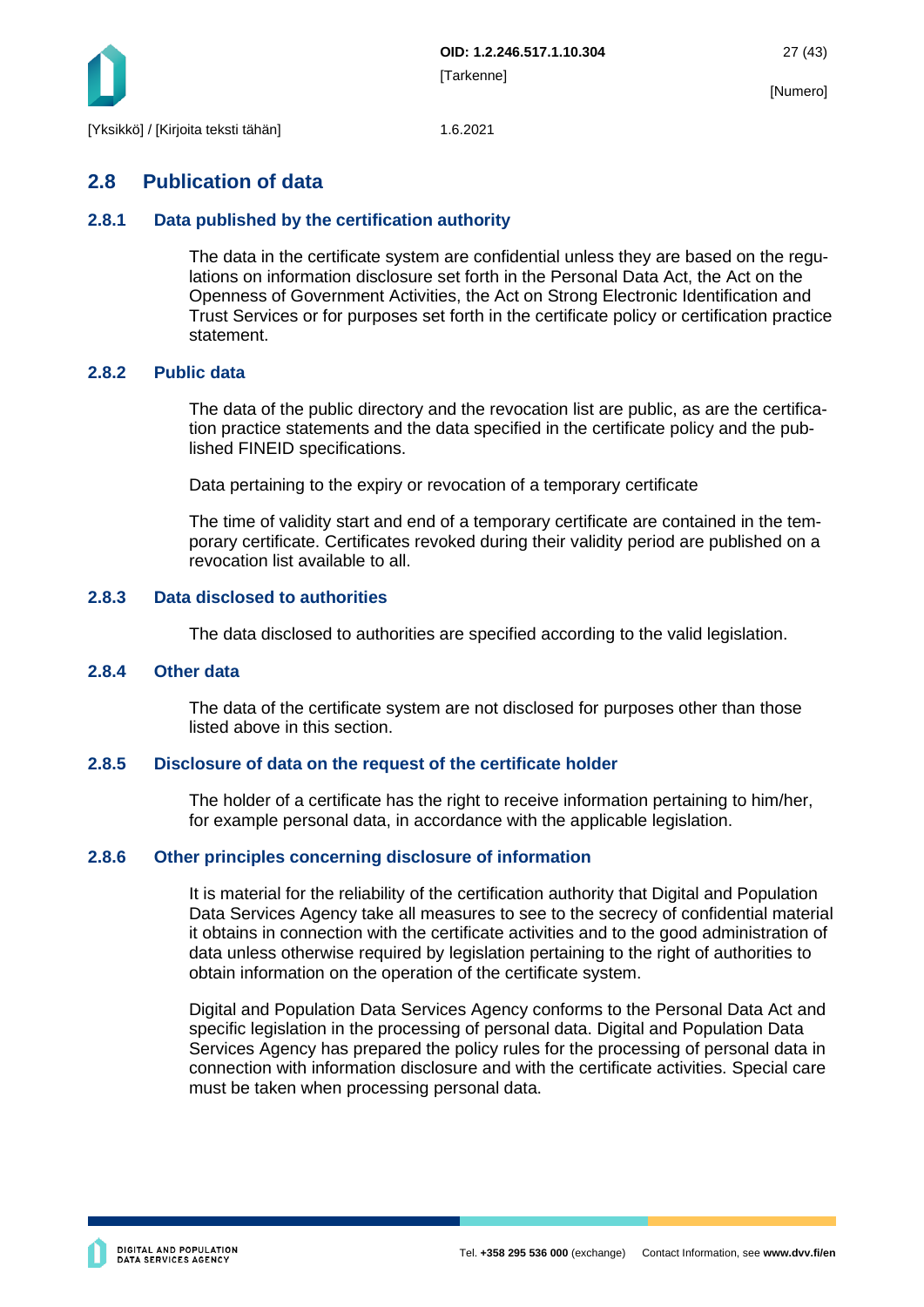

## <span id="page-28-0"></span>**2.9 Intellectual property rights**

Digital and Population Data Services Agency owns all data pertaining to the certificates and documentation in accordance with the technical terms of delivery. Digital and Population Data Services Agency has full ownership and utilisation rights to this temporary certificate policy.

## <span id="page-28-1"></span>**3 Identification of certificate applicant**

## <span id="page-28-2"></span>**3.1 Registration**

Sections 4.1–4.3 present the procedures and processes that are adhered to in the identification and authentication of certificate holders.

The application document clearly states that the applicant for a temporary certificate confirms the correctness of the information provided with his/her signature and approves the creation of the temporary certificate. At the same time, the applicant accepts the rules and terms pertaining to the use of temporary certificates and sees to the storage of temporary certificates and PIN codes and the reporting of any misuse or lost card.

Agreements have been concluded between the certification authority, registration authority and other vendors that produce parts of the certificate services, indisputably specifying the rights, liabilities and obligations of all parties. The applicant of temporary certificates is responsible for the correctness of all material data that the applicant of a temporary certificate has given the certification authority or registration authority. The holder of temporary certificates must use the temporary certificates only for their intended use.

When a certification authority grants a temporary certificate, it also approves the application for certificate.

It is the responsibility of the holder of temporary certificates to prevent the use of private keys and the related PIN codes belonging to him/her in a way contradictory to the terms of use and to take care of them as set forth in the terms of use.

The certificate holder must immediately report the need to revoke a temporary certificate to the registration authority of the certificate holder's organisation if he/she suspects the possibility of use in contradiction to the terms of contract.

#### <span id="page-28-3"></span>**3.1.1 Naming policies**

The naming policies are described in detail in the certification practice statement.

The certification authority's public key is part of the certification authority's certificate. The certification authority's certificate is available in a public directory. If a temporary certificate is located on a backup card, the certification authority's certificate is also placed on the microchip of the backup card.

Data pertaining to the certificate holder unambiguously identify the certificate holder. The certification authority will determine the official identity of the certificate holder, if necessary.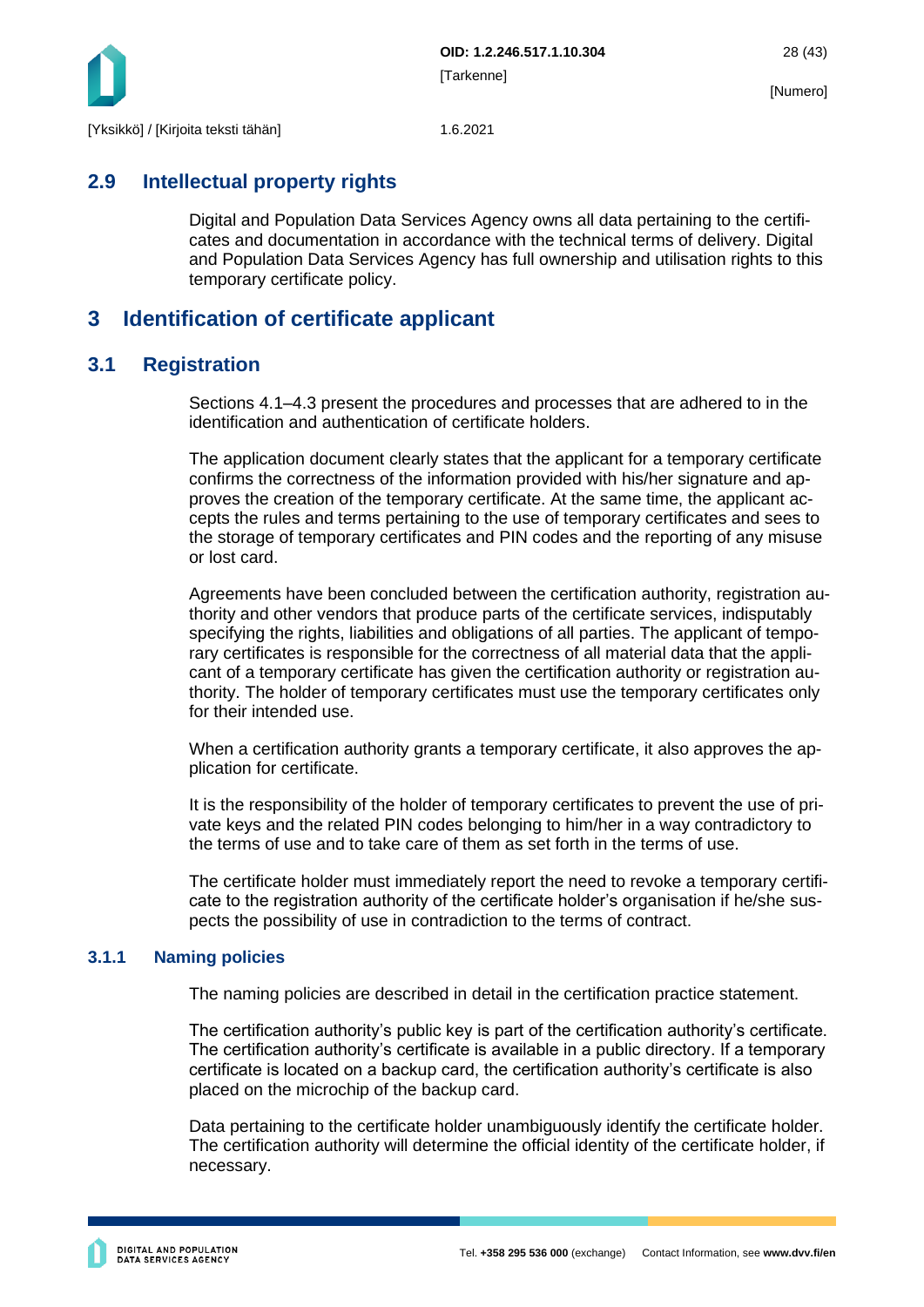

#### <span id="page-29-0"></span>**3.1.2 Delivery of private keys to the certificate holder**

A private key pertaining to a temporary certificate, created on a microchip or other secure environment, is delivered to the certificate holder in connection with delivery.

A detailed description of the delivery of the private key is described in the certification practice statement.

## <span id="page-29-1"></span>**3.2 Renewal of key pair**

The public keys in the temporary certificates and the private keys in the microchip cannot be renewed. The creation of a new key pair requires a new temporary certificate.

The renewal of the temporary certificate adheres to the same procedures as when applying for the certificate for the first time.

## <span id="page-29-2"></span>**3.3 Renewing a key pair after inclusion on revocation list**

The public keys in the temporary certificates and the private keys in the microchip cannot be renewed. The creation of a new key pair requires a new temporary certificate.

The renewal of the temporary certificate adheres to the same procedures as when applying for the certificate for the first time.

## <span id="page-29-3"></span>**3.4 Identification of the requester of revocation**

The holder of a temporary certificate may have the certificate revoked before the expiration of the temporary certificate's validity period.

The registration authority of the certificate holder's organisation carries out the revoking of the certificate upon detecting that the certificate has become misplaced or the possibility of its misuse.

The certificate must be revoked immediately when suspecting the misuse of a certificate, for example because of loss or theft.

All electronic transactions related to the revoking are archived.

The revocation of a certificate is described in detail in the certification practice statement.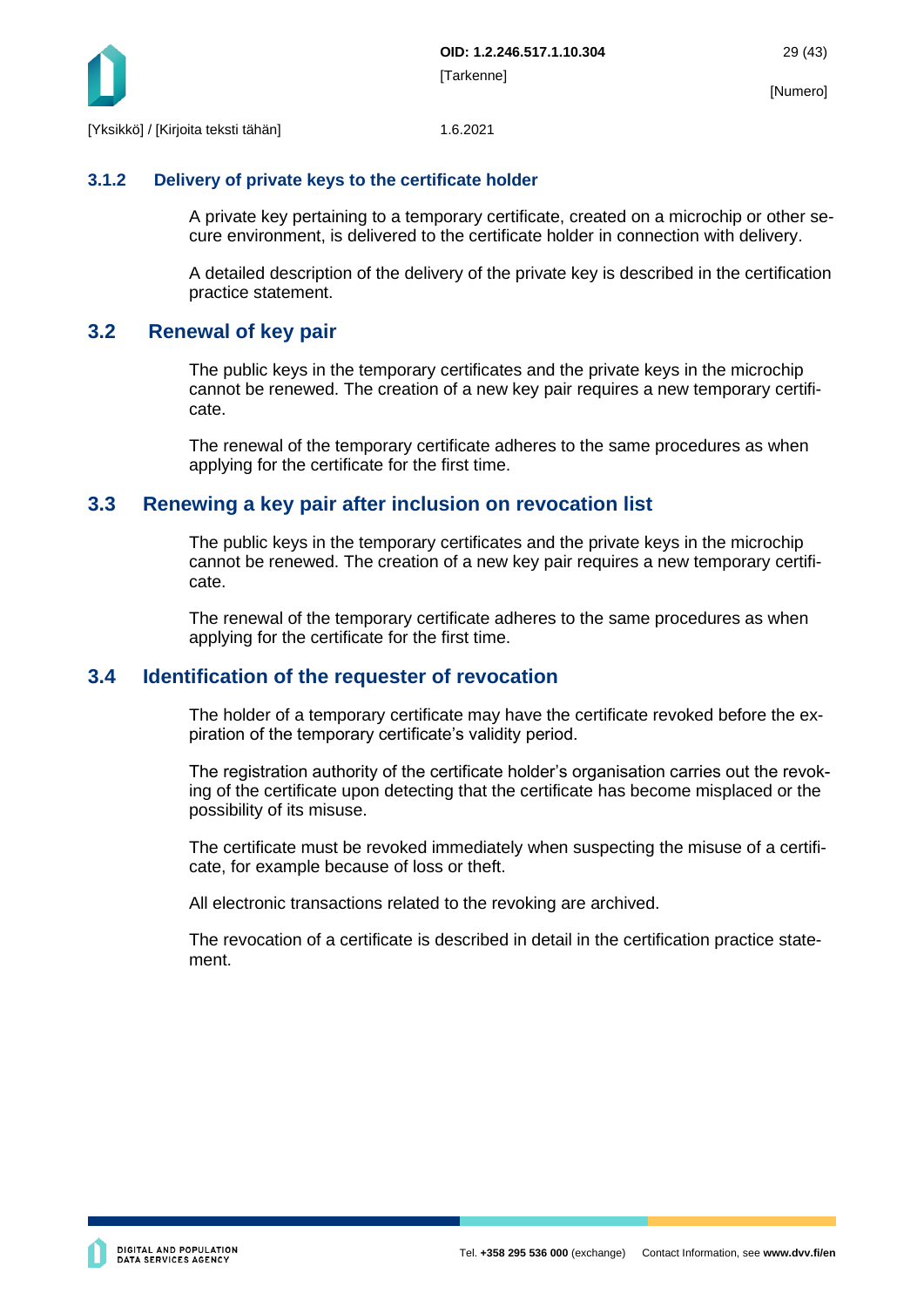

## <span id="page-30-0"></span>**4 Operational requirements**

## <span id="page-30-1"></span>**4.1 Applying for a certificate**

The rights and obligations of a certificate applicant are specified in contract documents and general instructions for use, which comprise an agreement concluded with the certificate applicant. The application document contains the details of the rights and obligations of both parties. When an applicant for a temporary certificate applies for a temporary certificate, he/she also accepts the general terms of use.

The application document and instructions for use clearly state that the applicant for temporary certificate, with his/her signature, approves the correctness of the information provided and the creation of the certificate. At the same time, the applicant accepts the rules and terms pertaining to the use of temporary certificate and sees to the storage of temporary certificates and PIN codes and the reporting of any misuse or lost certificates/microchip.

## <span id="page-30-2"></span>**4.2 Granting of a certificate**

The certification authority grants a temporary certificate upon accepting the application for certificate. When granting a temporary certificate, the certification authority is responsible for its data content being correct at the time of delivery of the certificate.

## <span id="page-30-3"></span>**4.3 Receiving a certificate**

Temporary certificates are retrieved personally at a point of registration.

At the time of handing out the certificate, it is emphasised to the certificate applicant that there are no copies of the private keys and no copies can be made later.

## <span id="page-30-4"></span>**4.4 Termination and interruption of the validity of a certificate**

#### <span id="page-30-5"></span>**4.4.1 Prerequisites for revoking a certificate**

A temporary certificate must be included in a revocation list when there is reason to suspect misuse, for example because of loss or theft.

#### <span id="page-30-6"></span>**4.4.2 Requester of revocation**

The revoking of the certificate is done by the registration authority in the certificate holder's organisation.

#### <span id="page-30-7"></span>**4.4.3 Revocation transaction**

The revocation of a certificate can be done through the card ordering and administration system offered by Digital and Population Data Services Agency.

Information of the inclusion of a certificate on a revocation list will be publicly available within an hour of the revocation request having been deemed valid and approved. The revocation list is valid for eight hours.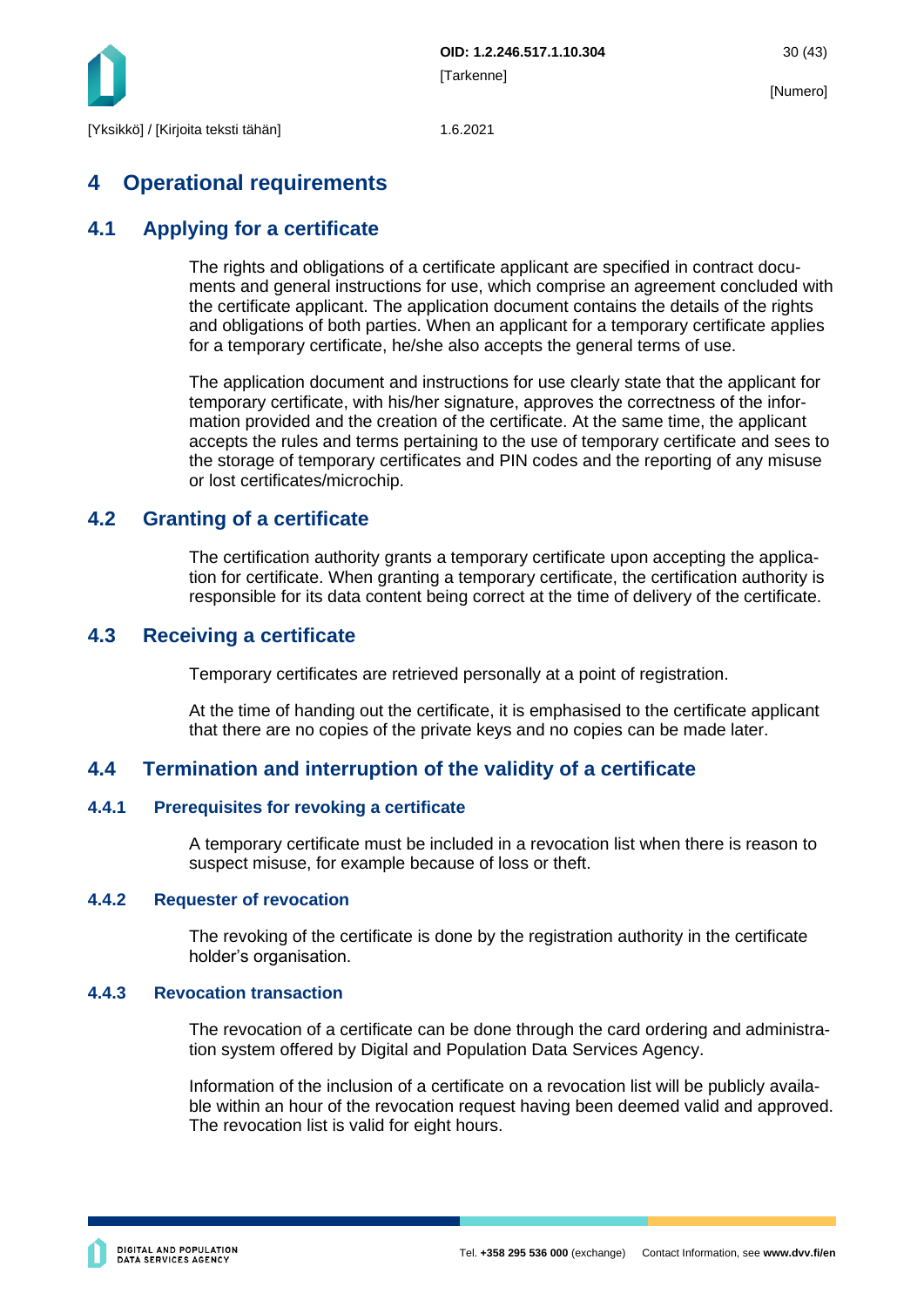

The revoking of a certificate and its effects are described in detail in the certification practice statement.

Closing certificates at the request of Digital and Population Data Services Agency

Digital and Population Data Services Agency does not carry out certificate revocation in any cases except the following:

- Digital and Population Data Services Agency may revoke certificates signed with its private key if there is reason to believe that Digital and Population Data Services Agency's private keys have become disclosed or accessed by unauthorised parties.
- All certificates that are valid and have been granted with the exposed key must be closed on one or several revocation lists whose validity period does not expire until the validity of the last revoked certificate has expired.
- If the private key used by Digital and Population Data Services Agency in certificate creation or another technical method has become exposed or otherwise unusable, Digital and Population Data Services Agency must notify all cardholders of the event.
- Digital and Population Data Services Agency may also revoke a certificate for other special reasons.

#### <span id="page-31-0"></span>**4.4.4 Timing of a revocation event**

Certificates are revoked immediately in connection with a revocation request. Revoked temporary certificates cannot be reinstated.

#### <span id="page-31-1"></span>**4.4.5 Requirements for terminating the validity of a certificate**

The validity of temporary certificates cannot be interrupted temporarily.

#### <span id="page-31-2"></span>**4.4.6 Creator of revocation request**

The validity of temporary certificates cannot be interrupted temporarily.

#### <span id="page-31-3"></span>**4.4.7 Making a revocation request**

The validity of temporary certificates cannot be interrupted temporarily.

#### <span id="page-31-4"></span>**4.4.8 Limitations of the revocation period**

The validity of temporary certificates cannot be interrupted temporarily.

#### <span id="page-31-5"></span>**4.4.9 Publishing frequency of the revocation list**

Information of the inclusion of a certificate on a revocation list will be publicly available within an hour of the revocation request having been deemed valid and approved. Revocation lists are valid for eight hours.

The revocation list contains the time of publication of the next revocation list.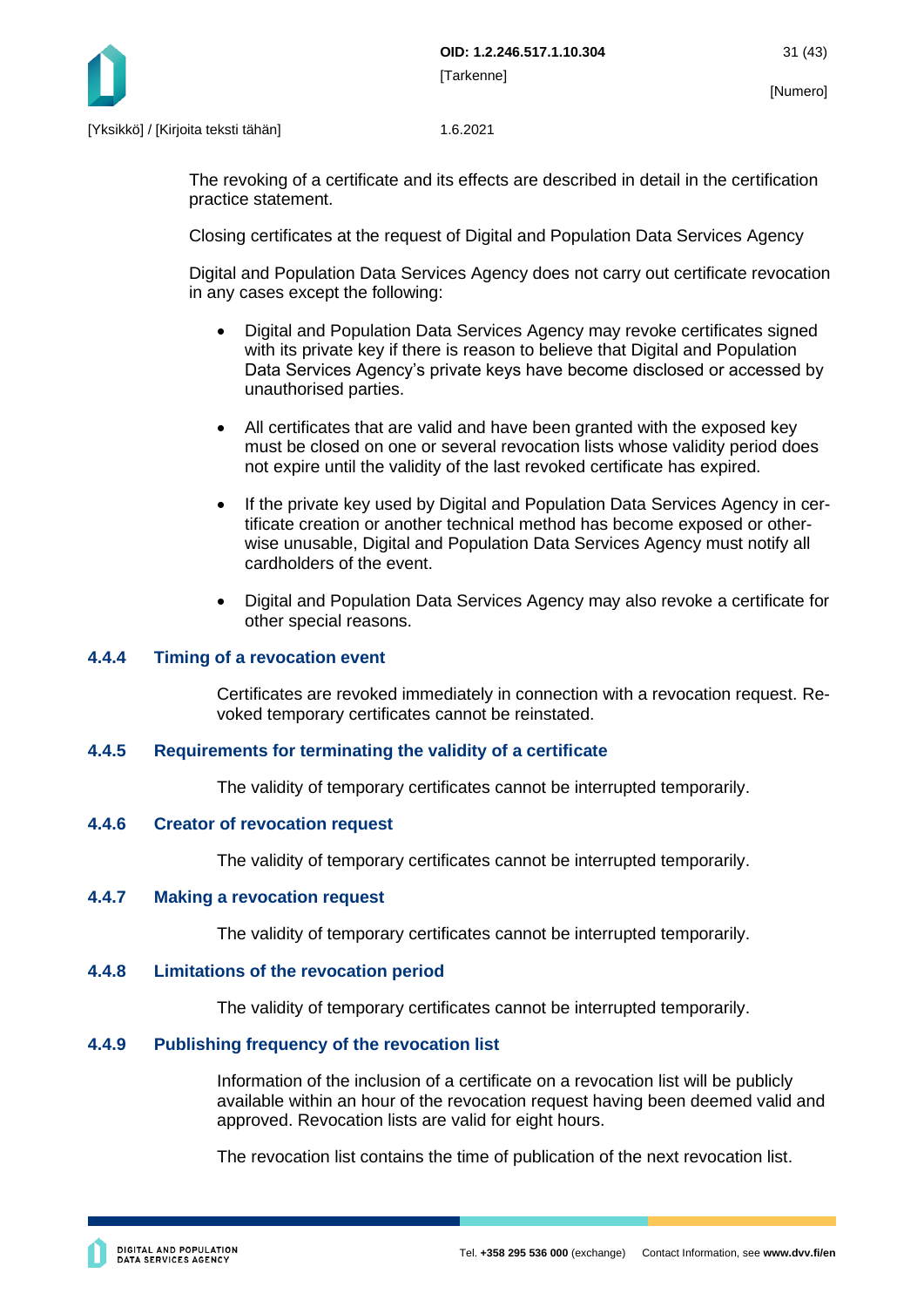

The new revocation list will be published by the expiration of the validity of the valid revocation list.

In case of system updates and other exceptional situations, the certification authority may publish revocation lists at a different frequency and extended validity periods.

#### <span id="page-32-0"></span>**4.4.10 Revocation list requirements**

The obligations of a party trusting the certificate are described in section 2.1.4.

#### <span id="page-32-1"></span>**4.4.11 Online certificate status check**

The certification authority provides an online certificate status check service that implements OCSP. The certification authority publishes a revocation list of revoked certificates.

#### <span id="page-32-2"></span>**4.4.12 Requirements related to online certificate status check**

The certification authority provides an online certificate status check service.

#### <span id="page-32-3"></span>**4.4.13 Special requirements pertaining to the exposure of the certificate holder's private key**

It is the certificate holder's responsibility to protect the use of their private key by taking care of their microchip or card and PIN code as described in the instructions for use. The certificate holder must immediately report the need to revoke a temporary certificate to the registration authority of the certificate holder's organisation if he/she suspects the possibility of use in contradiction to the terms of contract.

## <span id="page-32-4"></span>**4.5 System supervision**

The supervision of the system is described in the certification practice statement.

## <span id="page-32-5"></span>**4.6 Archiving of data pertaining to certificates**

#### <span id="page-32-6"></span>**4.6.1 Material stored**

The provisions of the Archive Act (831/1994) are applied as the general law for archiving. The right to obtain information is determined according to the Act on the Openness of Government Activities (621/1999). With respect to the archiving of certificates, the provisions pertaining to archiving in electronic services legislation are also applied. The data of the certificate register are stored for at least 5 years from the expiration of the certificates or, in case of a temporary certificate created for non-regulated healthcare workers or non-clinical healthcare sector staff, in addition to the above the regulations set forth in the act on the electronic processing of client data in social and health care (159/2007) and the act on electronic prescriptions (61/2007) and the requirements set on the basis of the above are also adhered to.

The data archived by the certification authority are described in detail in the certification practice statement.

The archive data are stored in accordance with regulations pertaining to authorities.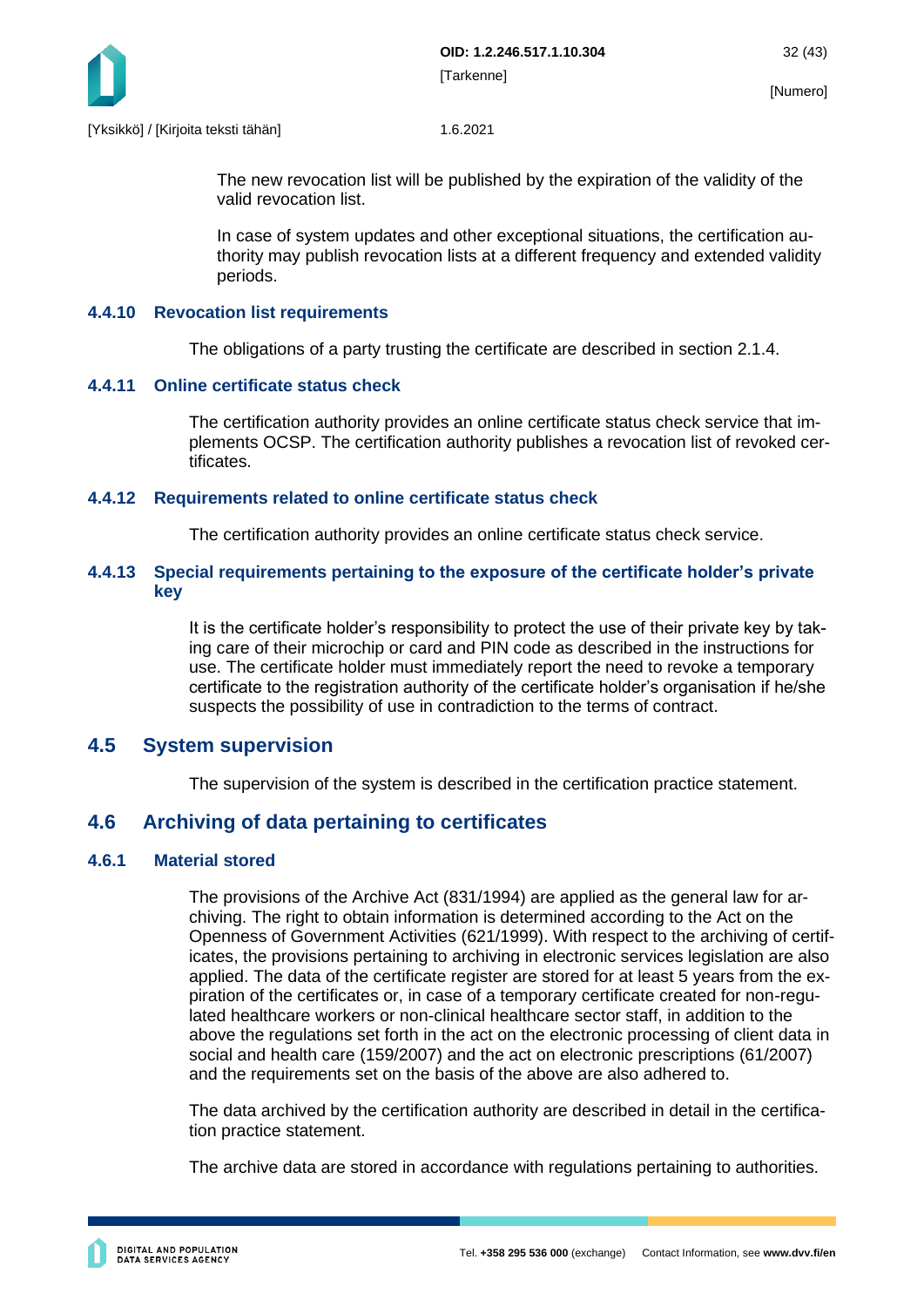

#### <span id="page-33-0"></span>**4.6.2 Protection of archives**

Archived data are stored on high-security premises with access control.

#### <span id="page-33-1"></span>**4.6.3 Backup methods for archived data**

Backups are stored in a place physically separate from the original data.

#### <span id="page-33-2"></span>**4.6.4 Acquisition and backup methods for archived data**

The certification authority ensures the availability and readability of the archives even in the event that the certification authority's operations are interrupted or terminated.

## <span id="page-33-3"></span>**4.7 Management of the continuity of operations and handling of deviations**

Digital and Population Data Services Agency has a continuity and preparedness plan that enables the continuity of the operations of Digital and Population Data Services Agency.

The preparation for deviations is described in the certification practice statement.

#### <span id="page-33-4"></span>**4.7.1 The certification authority's private key has become disclosed or the certification authority's certificate has been revoked**

In each certification practice statement, the certification authority states the measures that the certificate holders, parties trusting the certificate and registration authorities and the certification authority's staff must take if the certification authority's private key has become disclosed or otherwise unusable.

#### <span id="page-33-5"></span>**4.7.2 Compromised security because of a natural disaster or other catastrophe**

Digital and Population Data Services Agency's security policy takes into account the measures necessitated by the compromising of external security. Digital and Population Data Services Agency is ISO/IEC 27001 certified with respect to information security, setting the requirements for Digital and Population Data Services Agency's operations also after the occurrence of a catastrophe.

## <span id="page-33-6"></span>**4.8 End of the certification authority's operations**

The termination of the certification authority is considered to be a situation where all services related to the granting of the certification authority's certificate are permanently terminated. The termination of the certification authority does not refer to a situation where the certification service is transferred from one organisation to another.

The certification authority communicates the termination of the certificate services to the parties specified in section 4.7.1 as soon as possible, however at least one month before the time of termination.

Before the termination of the certification authority, at least the following measures will be taken: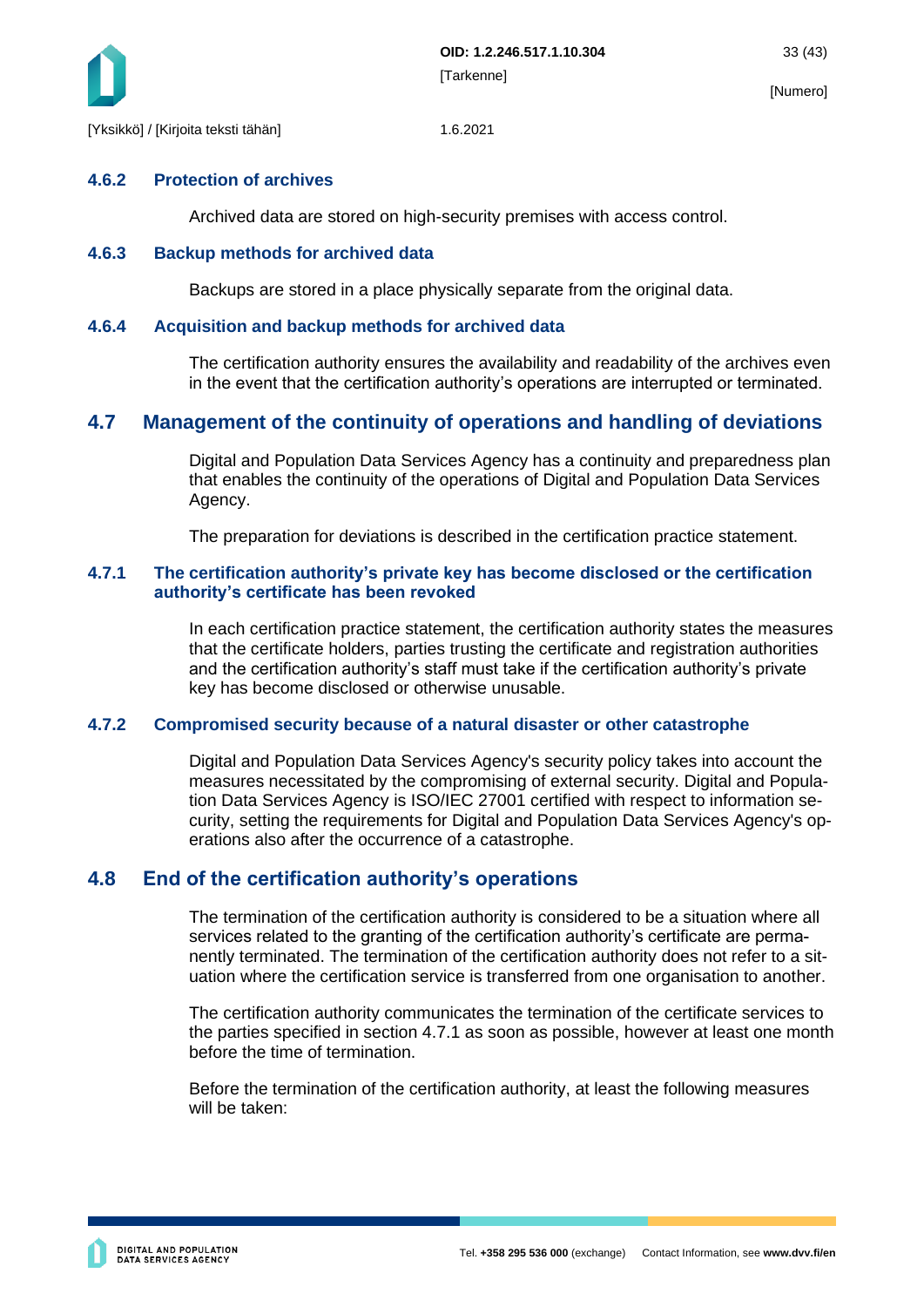

- All certificates that are valid and have been granted are closed on one or several revocation lists whose validity period does not expire until the validity of the last revoked certificate has expired.
- The certification authority will revoke all authorisations of its contractual partners to carry out tasks pertaining to the granting process of certificates on behalf of the certification authority.
- The certification authority ensures that access to the certification authority's archives as set forth in section 4.6 will be maintained also after the termination of the certification authority.
- The certification authority sees to the archiving of data conformant to the Act on Strong Electronic Identification and Trust Services and otherwise adheres to the regulations of the Archive Act with respect to the archiving of data or, in case of a temporary certificate created for non-regulated healthcare workers or non-clinical healthcare sector staff, in addition to the above the regulations set forth in the act on the electronic processing of client data in social and health care (159/2007) and the act on electronic prescriptions (61/2007) and the requirements set on the basis of the above are also adhered to.

## <span id="page-34-0"></span>**5 Physical, operational and staff security requirements**

An information security certificate has been granted to Digital and Population Data Services Agency, affirming that DPDSA's information security meets the requirements of the ISO/IEC 27001 standard.

## <span id="page-34-1"></span>**5.1 Arrangements related to physical security**

An information security certificate has been granted to Digital and Population Data Services Agency, affirming that DPDSA's information security meets the requirements of the ISO/IEC 27001:1999 standard. Digital and Population Data Services Agency uses technical vendors for carrying out the information technology tasks of the certificate service. DPDSA is responsible, as the certification authority, for the safety and operation of certificate production in an appropriate way in all of its subareas.

A detailed description of security-related arrangements is contained in the certification practice statement.

#### <span id="page-34-2"></span>**5.1.1 Location and building properties**

The certification authority's systems are located in high-security data centres and meet the instructions and orders imposed on data centres regarding security.

Facility safety has been implemented in such a way that access to the facilities by unauthorised parties is prevented.

#### <span id="page-34-3"></span>**5.1.2 Physical access to facility**

Facilities where production duties for the certificate system are carried out have controlled physical access. The access control system detects authorised and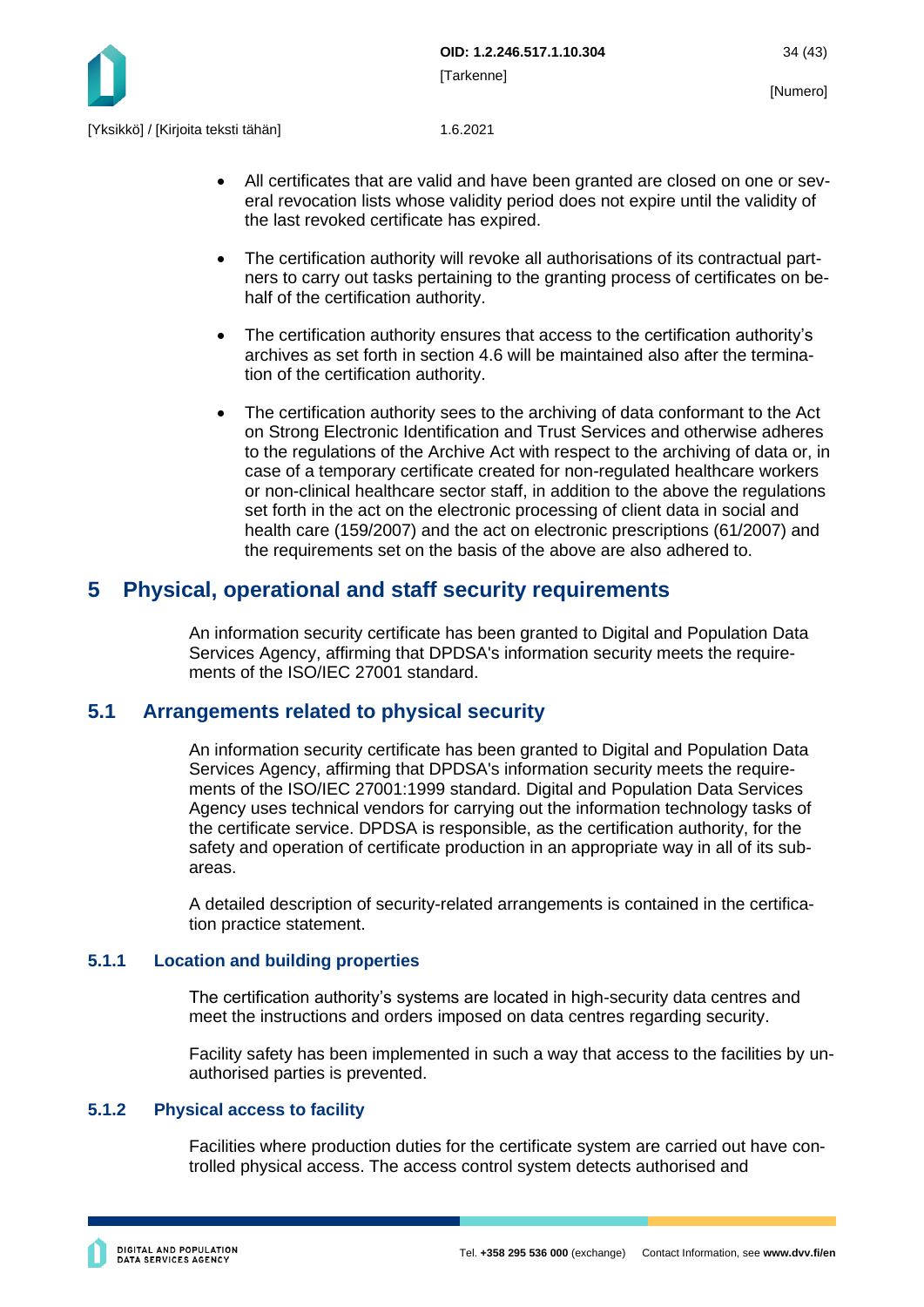

unauthorised entry. Access to data centre facilities requires the identification of the person, whereby the person is identified and the access right is verified and the transactions are registered. Data centre facilities are guarded at all times of the day.

#### <span id="page-35-0"></span>**5.1.3 Auxiliary arrangements**

The hardware solutions have been implemented according to good information administration practice in such a way that in the event of system failure, a backup system can be used without compromising the confidentiality, integrity or availability of the data contained in the system.

The supply and maintenance of spare parts for important devices has been ensured.

## <span id="page-35-1"></span>**5.2 Operational requirements**

#### <span id="page-35-2"></span>**5.2.1 Division of responsibility**

Digital and Population Data Services Agency uses technical vendors for the registration and information technology duties of certificate production. Digital and Population Data Services Agency serves as the certification authority that is responsible for certificate activities.

The duties of the certification authority are divided into areas of responsibility by duty, described in detail in the certification practice statement.

#### <span id="page-35-3"></span>**5.2.2 Number of staff required for the duties**

The creation, activation, backup and recovery of the certification authority's private key are carried out under supervision when two persons authorised to carry out maintenance on the system are present.

The revocation of the certification authority's private key is possible only under the supervision of two authorised persons.

At least two persons authorised to carry out maintenance on the system are present when the certification authority's private key's hardware security module is initialised.

The use of the system requires the presence of at least one person authorised to do so.

The registration and identification of a temporary certificate requires the presence of one person.

#### <span id="page-35-4"></span>**5.2.3 Task-specific identification**

The identification of the registration authority, certificate system administrator and certificate system user and task descriptions are described in detail in the certification practice statement.

#### <span id="page-35-5"></span>**5.3 Personal security**

Digital and Population Data Services Agency serves as the certification authority that is responsible for certificate activities. The technical vendors have been selected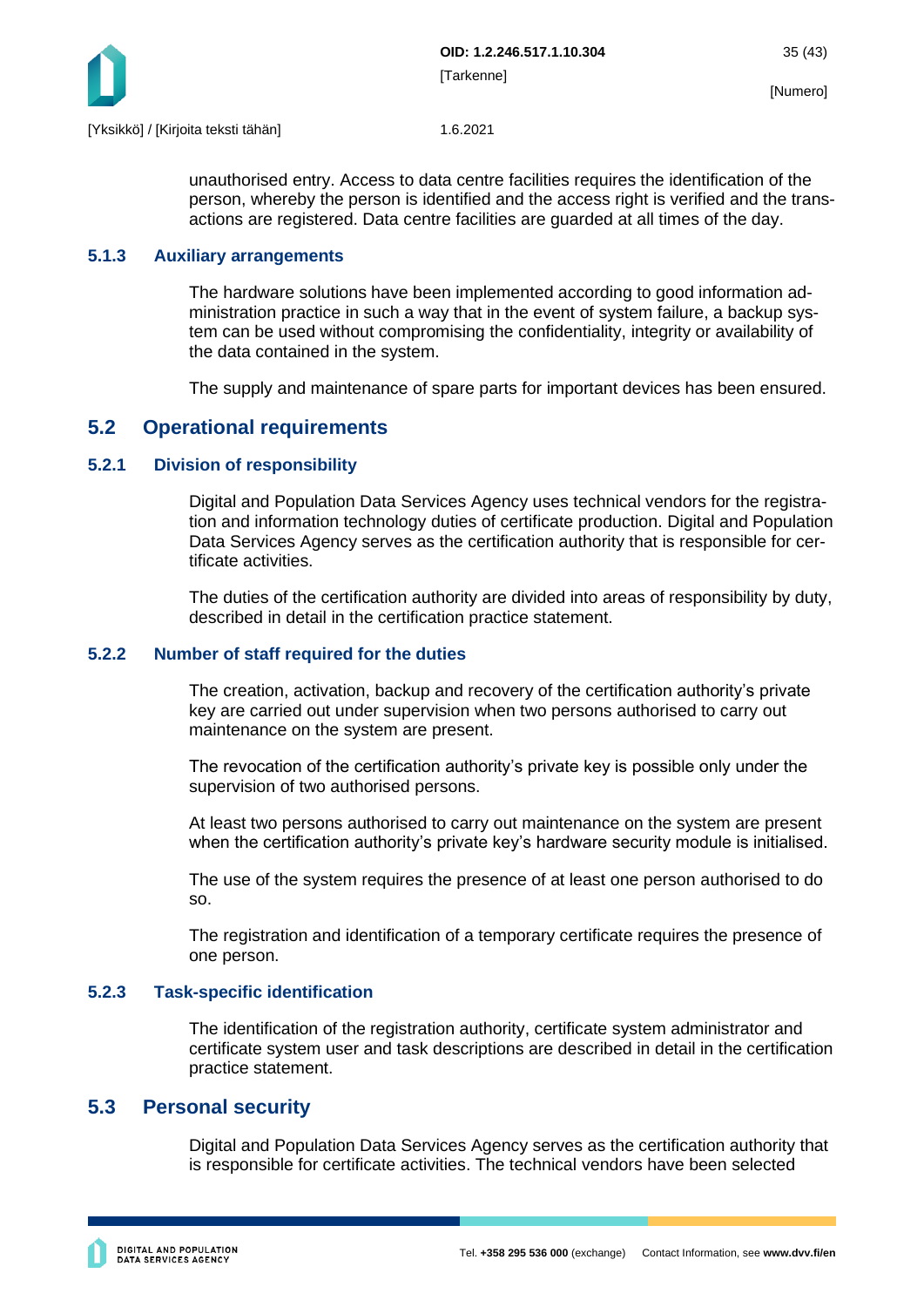

through competition and work at the responsibility and on behalf of Digital and Population Data Services Agency.

Digital and Population Data Services Agency pays particular attention to the reliability of both its own staff and the technical vendors and registration authorities and to their skills needed for the execution of the tasks.

#### <span id="page-36-0"></span>**5.3.1 Carrying out a background check on the staff**

Digital and Population Data Services Agency has a basic security clearance done for its staff and the persons of the technical vendors who work with the certificate information system.

#### <span id="page-36-1"></span>**5.3.2 Procedure adhered to in the security clearance**

The staff's work experience is surveyed when starting the employment. A security clearance is carried out for the person based on the information he/she has provided on a fixed-form form.

The security clearance procedure is described in detail in the certification practice statement.

#### <span id="page-36-2"></span>**5.3.3 Requirements on training**

Digital and Population Data Services Agency's staff must be trained so that duties can be carried out in the best possible way. Digital and Population Data Services Agency has a training plan the implementation of which is the responsibility of Digital and Population Data Services Agency's administration unit.

#### <span id="page-36-3"></span>**5.3.4 Maintenance of expertise and skills**

Staff training is planned and maintained in such a way that the expertise related to the management of the task is always at the best possible level required by the task.

#### <span id="page-36-4"></span>**5.3.5 Requirements for task rotation**

When task rotation is planned for the certification authority's tasks, they are organised in such a way that the person can see to his/her new duties in the best possible way. The implementation of task rotation must also take into account the retention of good information administration practice and the maintenance of sufficient task-specific skill levels.

Task rotation also adheres to Digital and Population Data Services Agency's information security policy and information security plan as well as Digital and Population Data Services Agency's other general instructions.

#### <span id="page-36-5"></span>**5.3.6 Measures resulting from deviations**

Digital and Population Data Services Agency's staff work subject to official liability and in accordance with the internal instructions of Digital and Population Data Services Agency. The position of a public official is set forth in the State Officials Act (750/1994).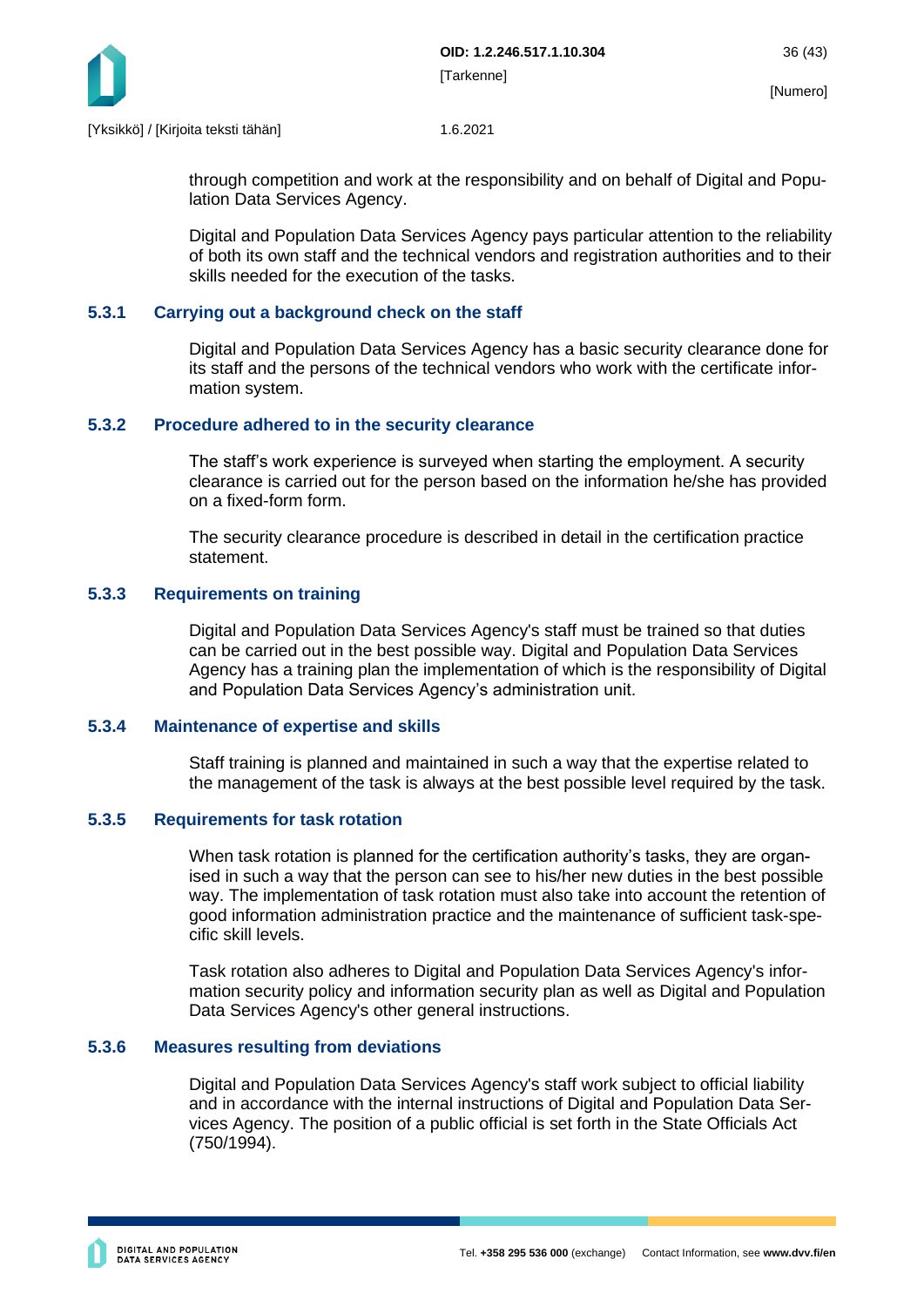

#### <span id="page-37-0"></span>**5.3.7 Staff representing the organisation**

When recruiting staff, it must be seen to that the staff's skills correspond to the requirements of the task and that there is nothing detected in the person's background check that would put the person's interests at odds with the production of certificate services.

#### <span id="page-37-1"></span>**5.3.8 Documents given to the staff**

The staff always has access to Digital and Population Data Services Agency's quality and security documents.

## <span id="page-37-2"></span>**6 Technical security arrangements**

## <span id="page-37-3"></span>**6.1 Generation and storage of key pairs**

#### <span id="page-37-4"></span>**6.1.1 Generating key pairs**

#### **Certification authority:**

The certification authority generates its private signature keys and the public keys corresponding to the private signature keys. The certification authority's private key is stored in a hardware security module.

#### **Certificate holder:**

A certificate holder's key pair is generated in a safe way. The public key is used for creating the certificate, and the private key is stored on a microchip protected against reading and writing.

#### <span id="page-37-5"></span>**6.1.2 Delivery of a private key to certificate holder**

The PIN code required for using the certificate is delivered to the certificate holder in connection with the registration.

In connection with the delivery of the backup card, the certificate holder receives his/her private key stored on a microchip.

#### <span id="page-37-6"></span>**6.1.3 Delivery of the certificate holder's public key to the certification authority**

Using the microchip's public keys, a certificate generation request is created, combining the certificate applicant's registration data with the public key in question. This generates a temporary certificate for the certificate holder.

The temporary certificate contains the public key of the certificate holder.

#### <span id="page-37-7"></span>**6.1.4 Distribution of the certification authority's public key to the certificate holder**

The certification authority's certificate contains the certification authority's public key. The certification authority's certificate is stored in a public directory. The certification authority's certificate is also available in the certification authority's public directory and the certification authority's website.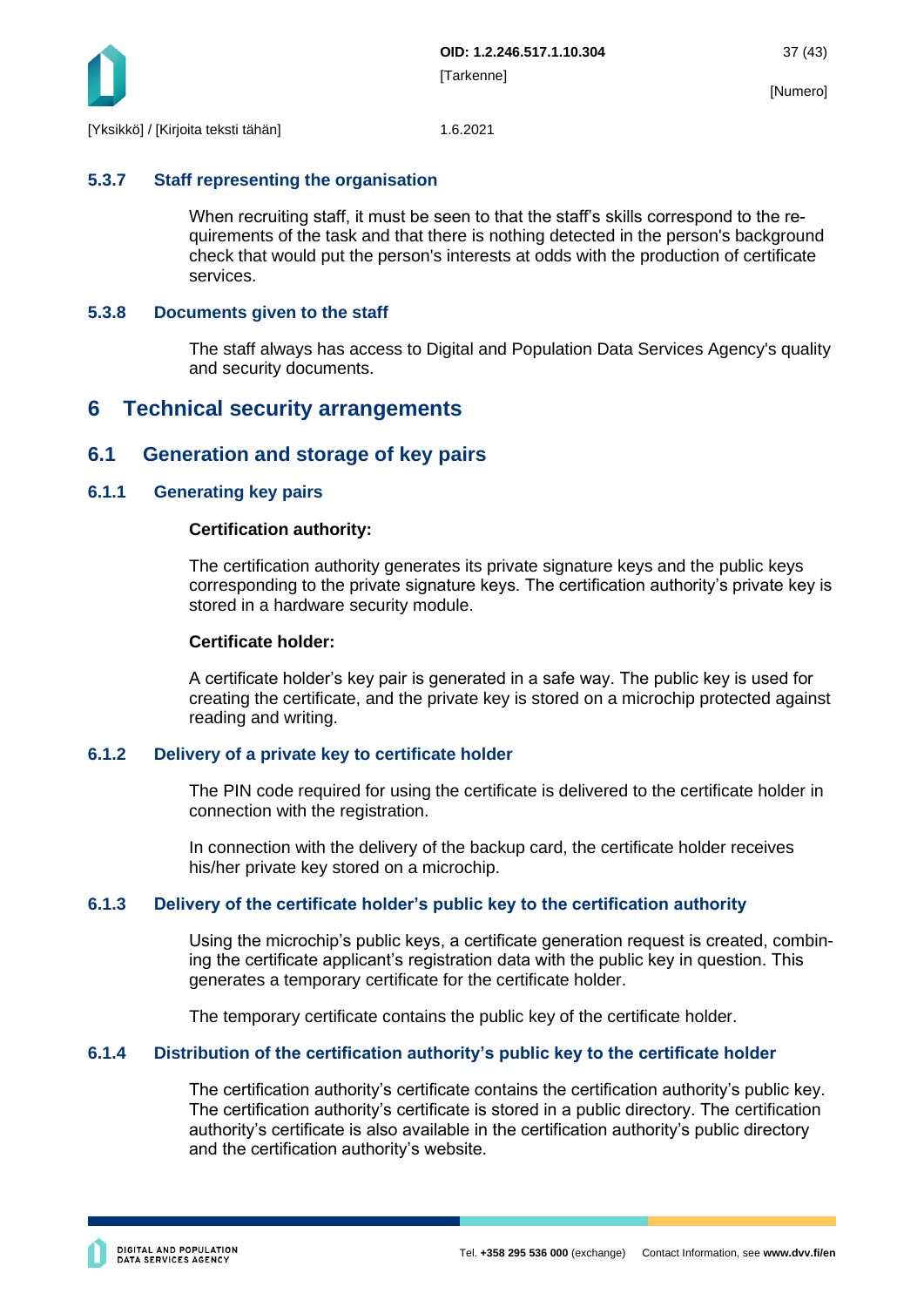

#### <span id="page-38-0"></span>**6.1.5 Key lengths**

The certification authority's private key and the public key corresponding to the private key, used in the signing of the temporary certificate, also 4096-bit RSA keys and 384-bit ECC keys.

The certificate holder's private and public key are 2048-bit RSA keys and 384-bit ECC keys.

#### <span id="page-38-1"></span>**6.1.6 Intended use of keys**

The data content of the certificate has a field that determines the intended use, determining the intended use of the related key (e.g., authentication and encryption). The use of the key is restricted to its intended use. A key intended for authentication and data encryption must be used only for this purpose and a key intended for signing only for digital signing.

CA certificate:

Purpose: Signing of certificates and revocation lists. Technical description in FINEID S2 specifications.

Certificate holder's authentication and encryption certificate:

Purpose: Electronic identification or data encryption.

Certificate holder's signature certificate

Purpose: Digital signature.

## <span id="page-38-2"></span>**6.2 Protection of private key**

#### <span id="page-38-3"></span>**6.2.1 Standards for the hardware security module**

The certification authority's private keys are stored in hardware security modules administered by the certification authority, meeting the requirements of the necessary security standard.

The certification authority sees to it that the certification authority's private keys are protected against disclosure and unauthorised use. A backup is made of the certification authority's private keys in a manner conformant with critical information security.

#### <span id="page-38-4"></span>**6.2.2 Staff participating in the handling of the certification authority's private key**

The environment required for the generation and use of the private key requires the simultaneous presence of or activation of operation by at least two persons.

#### <span id="page-38-5"></span>**6.2.3 Disclosure of private key to a trusted party**

The certificate holders' private key is generated in a safe way required for the certificate. Key pairs generated by the certificate holder are not accepted. A private key cannot be transferred or copied from a backup card. The certification authority and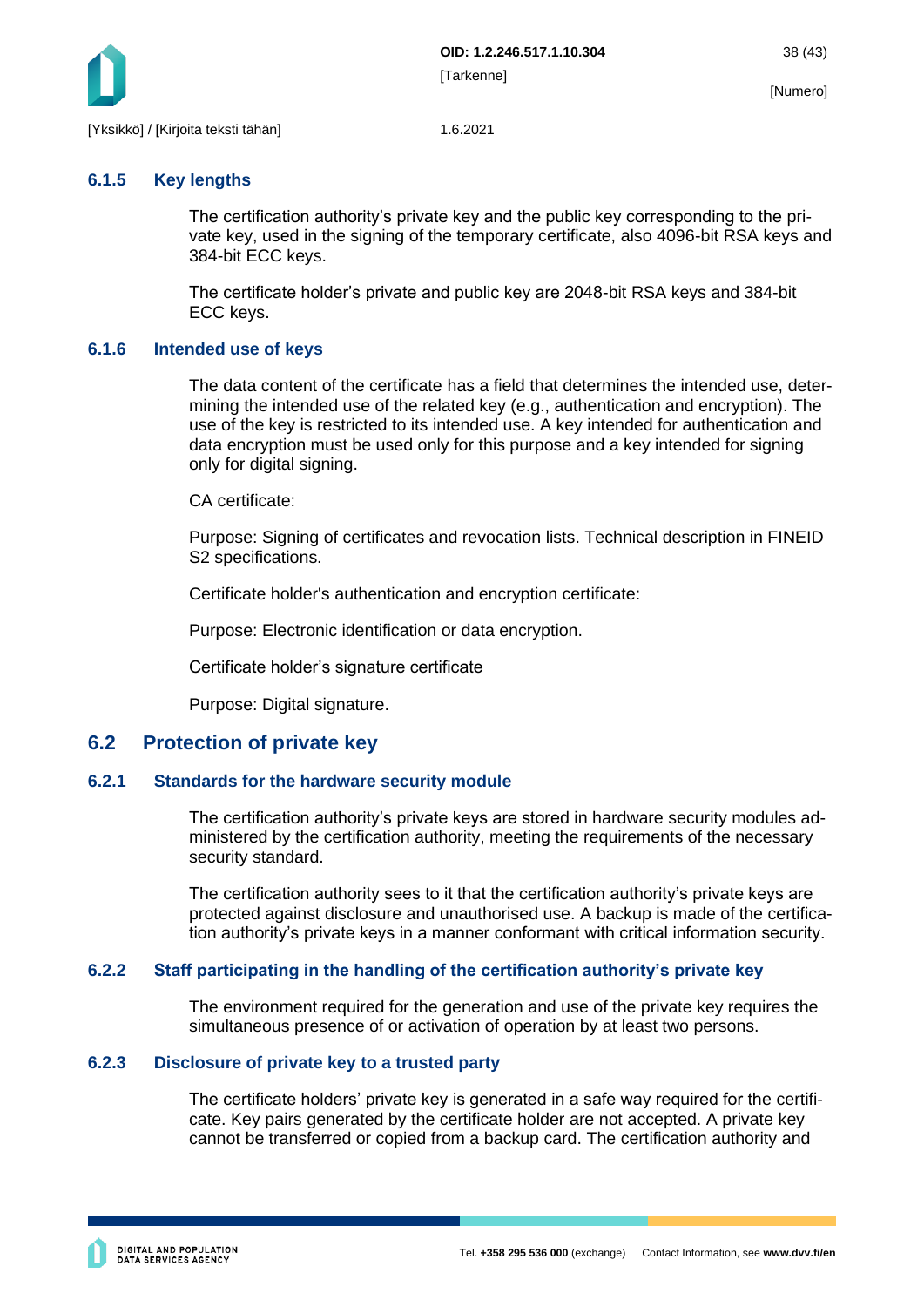

the card manufacturer do not have access to the private keys of the persons they certify.

When the keys are generated, they have not been allocated to any person.

#### <span id="page-39-0"></span>**6.2.4 Backup of a private key**

The certification authority's private keys and their backups are stored with strong encryption in devices that meet the requirements of critical information security.

#### <span id="page-39-1"></span>**6.2.5 Archiving of private keys**

The certification authority's private keys are stored in hardware security modules administered by the certification authority.

#### <span id="page-39-2"></span>**6.2.6 Administration of private keys in hardware security modules**

The certification authority's private signature keys are protected with physical and logical security measures of high reliability. They are used only in a system placed in a secure environment.

The administration of the private key is described in detail in the certification practice statement.

#### <span id="page-39-3"></span>**6.3 Other key management issues**

#### <span id="page-39-4"></span>**6.3.1 Public key archiving**

The certification authority archives all public keys it has certified.

#### <span id="page-39-5"></span>**6.3.2 Usage period of public and private keys**

The usage period of a temporary certificate is as agreed, however at most three (3) months. The certificate can be revoked during its validity.

#### <span id="page-39-6"></span>**6.4 Activation data**

#### <span id="page-39-7"></span>**6.4.1 Creation and commissioning of activation data**

The card manufacturer creates activation data, i.e., a PIN code, that enables the use of the keys.

The detailed method is described in the certification practice statement.

#### <span id="page-39-8"></span>**6.4.2 Protection of activation data**

The PIN code is protected so that it cannot be read or copied from the card. It is the certificate holder's responsibility to protect the use of his/her keys by taking care of his/her microchip or card and PIN code as described in the instructions for use.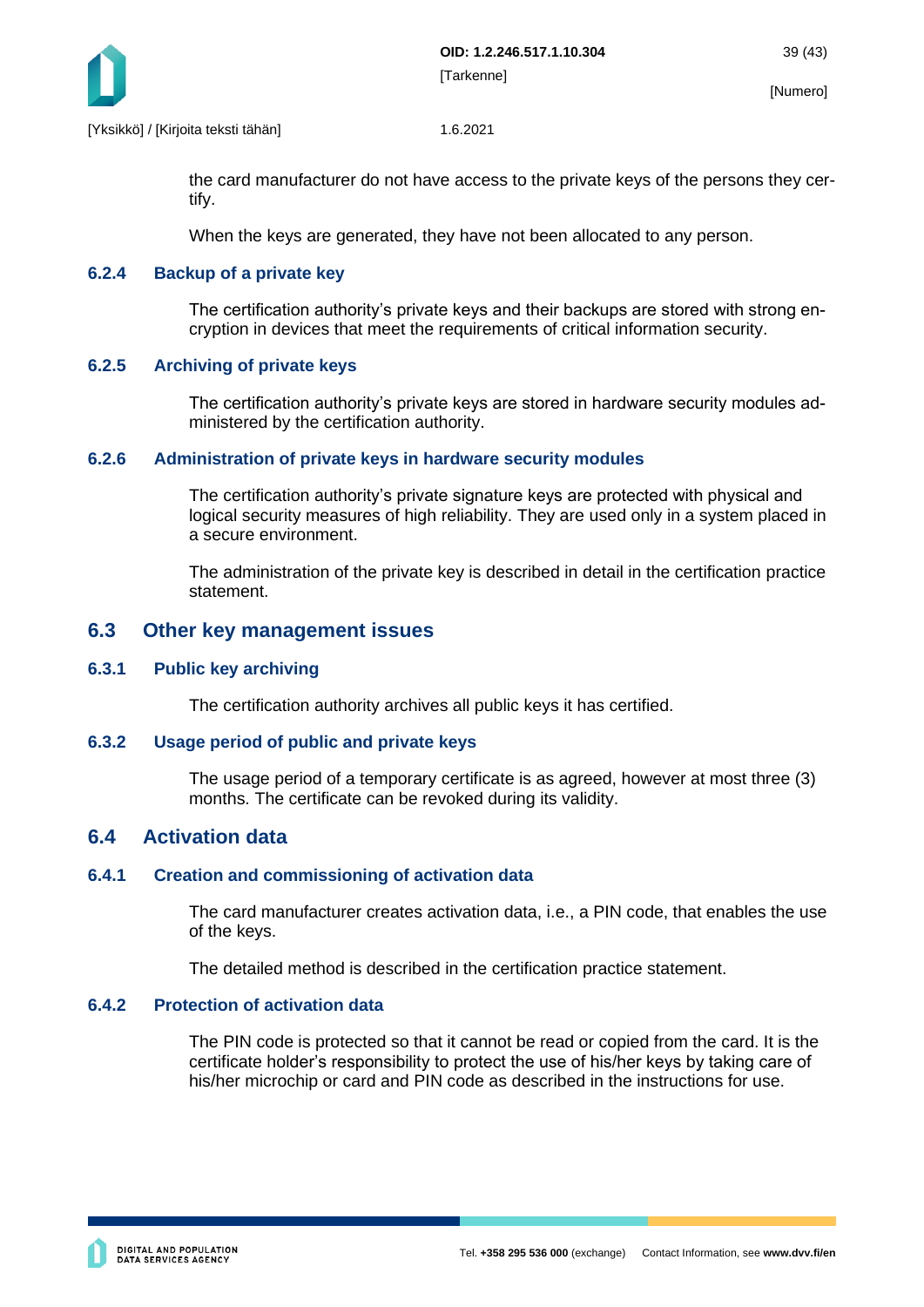

#### <span id="page-40-0"></span>**6.4.3 Other activation data issues**

It is explained to the holder of a temporary certificate that he/she has the possibility to change the original PIN code to a new one. The program for changing the PIN code is available free of charge for the cardholders at www.fineid.fi.

The detailed method is described in the certification practice statement.

## <span id="page-40-1"></span>**6.5 Security requirements pertaining to the use of and access to computers**

#### <span id="page-40-2"></span>**6.5.1 Hardware security**

Only equipment suitable for their intended use is used in the certificate system.

The detailed method is described in the certification practice statement.

#### <span id="page-40-3"></span>**6.6 Certificate system life cycle management**

Digital and Population Data Services Agency maintains a classification of importance on certificate service objects and systems, their backups, priorities and minimum maintenance levels.

#### <span id="page-40-4"></span>**6.6.1 Supervision related to developing the system**

The development and testing of the system are done in a separate test environment. Only tested, functional and approved solutions are transferred to the production system.

#### <span id="page-40-5"></span>**6.6.2 Security management**

Digital and Population Data Services Agency's information security is managed according to Digital and Population Data Services Agency's information security policy and the standard ISO/IEC 27001.

## <span id="page-40-6"></span>**6.7 Telecommunication network security**

The security of telecommunication is implemented in such a way that the certificate system's telecommunication network is a consistent whole isolated from other telecommunication networks and has doubled critical components.

A more detailed description of the telecommunication network's security is contained in the certification practice statement.

## <span id="page-40-7"></span>**6.8 Monitoring of the use of the hardware security module**

The certification authority sees to it that the certification authority's private keys are protected against disclosure and unauthorised use. A backup is made of the certification authority's private keys in a manner conformant with critical information security.

The detailed method is described in the certification practice statement.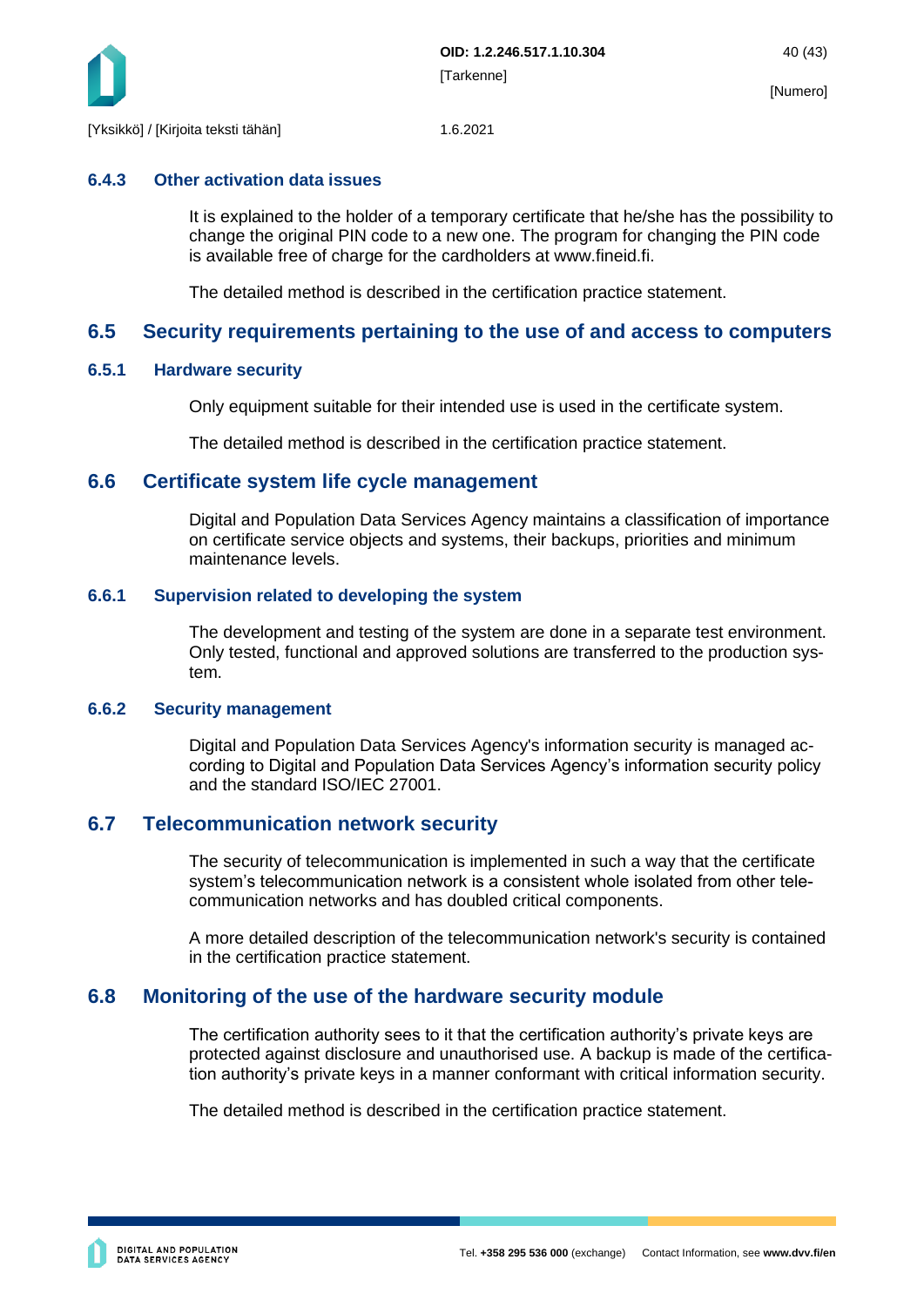

## <span id="page-41-0"></span>**7 Certificate and revocation list profiles**

## <span id="page-41-1"></span>**7.1 Technical certificate data**

The data content of the root certificate, certification authority certificate and certificate holder's certificates is described in the document FINEID S2. The document is available at the certification authority's website at www.fineid.fi.

## <span id="page-41-2"></span>**7.2 Revocation list profile**

The data content of the revocation lists published by the certification authority is described in the document FINEID S2. The document is available at the certification authority's website at [www.fineid.fi.](http://www.fineid.fi/)

## <span id="page-41-3"></span>**8 Specification document management**

## <span id="page-41-4"></span>**8.1 Changing of specifications**

The certification authority may change the specifications because of legislation or functional requirements. Changes to the specifications must be recorded in the certificate policy and certification practice statement documents as described below.

## <span id="page-41-5"></span>**8.2 Publishing and communication**

The certification authority publishes a certificate policy and a certification practice statement, available at the website www.fineid.fi.

The certification authority's public specifications pertaining to the production of certificates can be obtained from the same websites.

Agreements concluded with information technology vendors on the delivery of certificates and production system descriptions and product-related specifications are confidential.

## <span id="page-41-6"></span>**8.3 Certificate policy change and approval procedure**

Digital and Population Data Services Agency approves the certificate policy and certification practice statement pertaining to temporary certificates. The documents may be amended according to Digital and Population Data Services Agency's internal change policy.

Digital and Population Data Services Agency will communicate the changes well in advance of their entry into force on its website.

Digital and Population Data Services Agency maintains version management of the documents and archives all certificate policy and certification practice statement documents. Typographic corrections and changes of contact details are possible with immediate effect.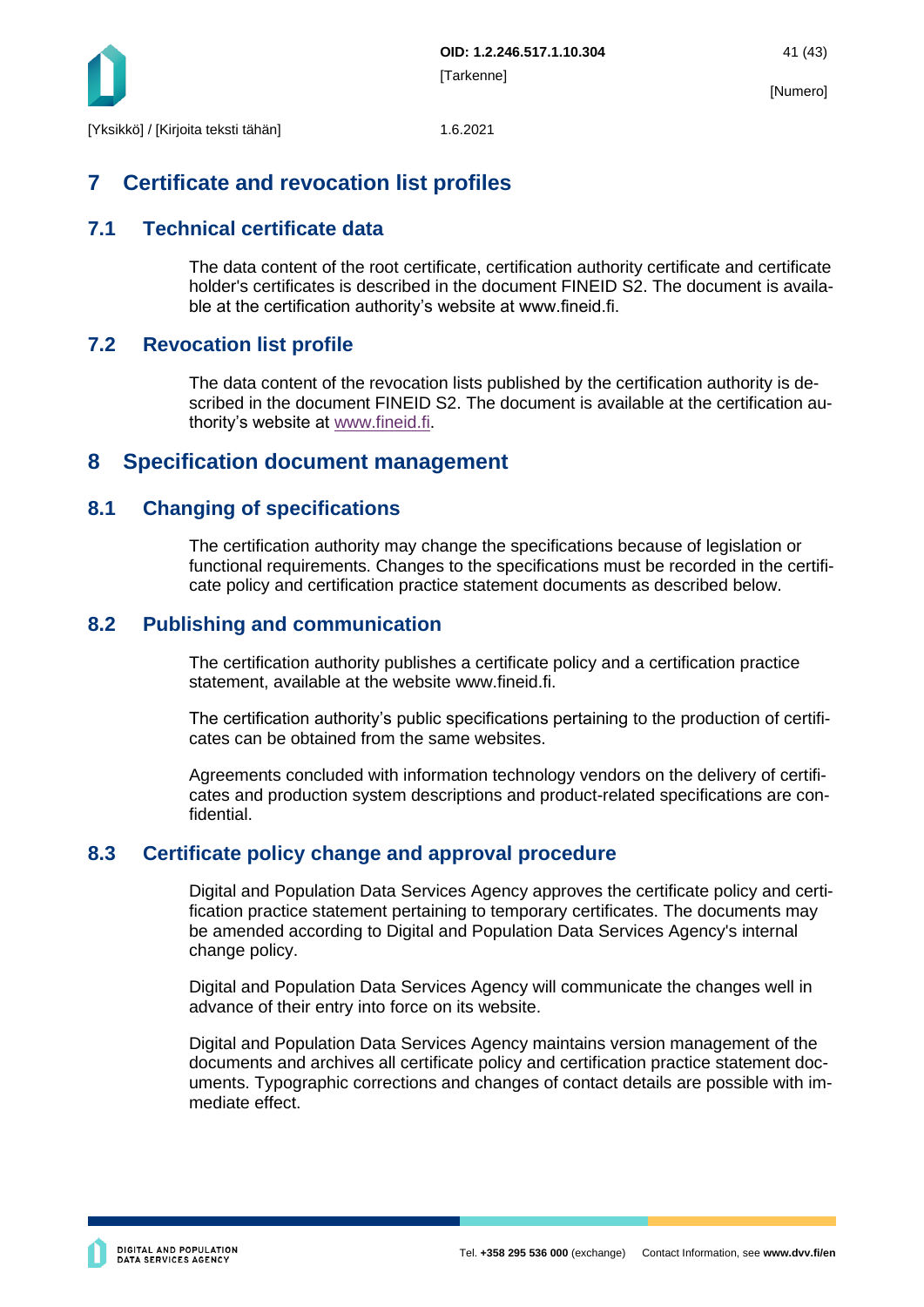

- 1. All items of the certificate policy and certification practice statement can be amended by communicating the main upcoming changes 30 days before their entry into force.
- 2. Items that Digital and Population Data Services Agency does not deem to have significant effect on certificate holders and trusting parties may be amended with communication 14 days in advance.